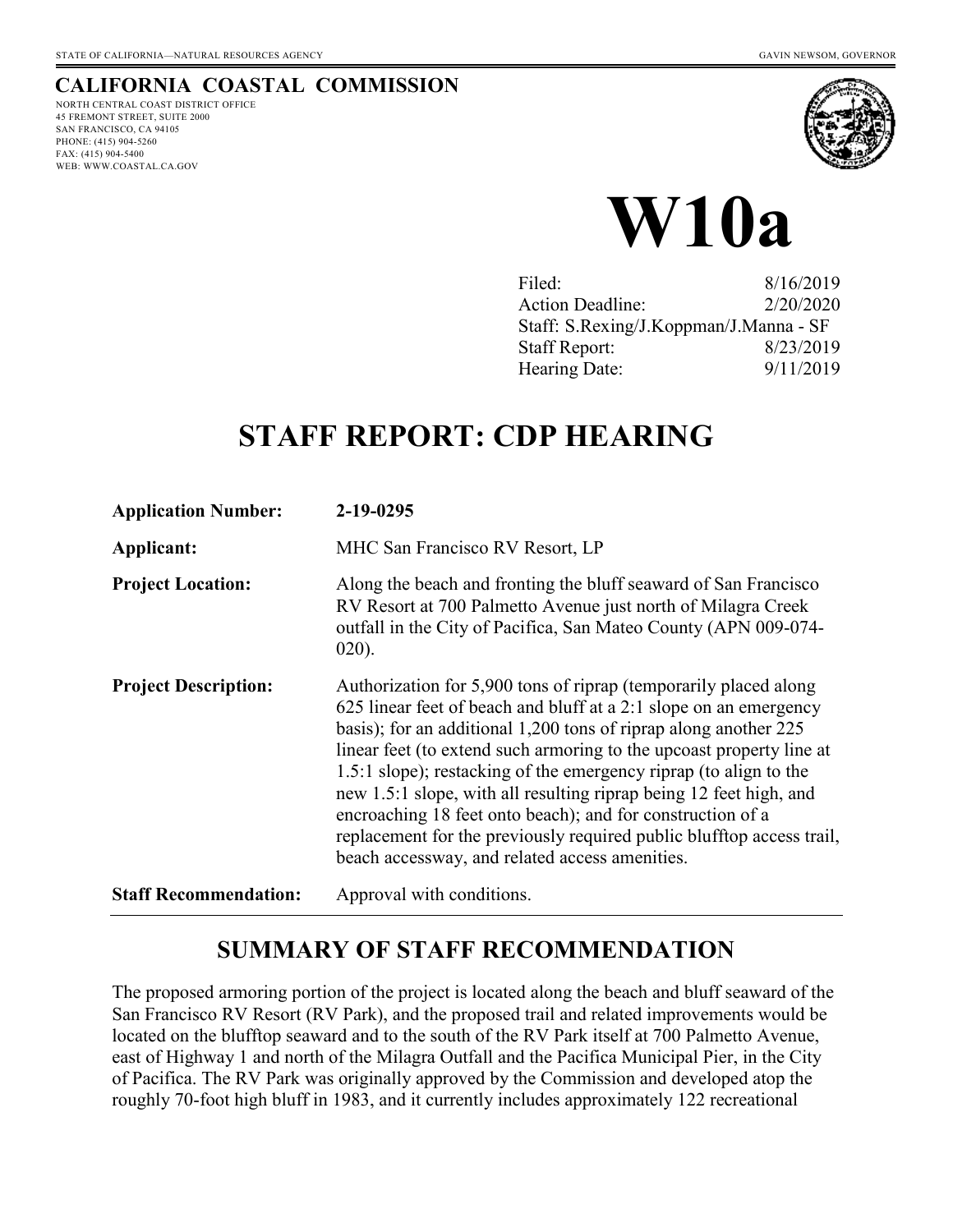#### 2-19-0295 (San Francisco RV Resort)

 $\overline{a}$ 

vehicle (RV) spaces; a restroom facility; a clubhouse containing restrooms, laundry facilities, and common areas; a pool and hot tub; and some 20 public parking spaces spread over about 12 blufftop acres. Since the time when the RV Park was originally constructed, some 60 RV spaces as well as the Commission-required blufftop public trail and beach stairway have been lost to erosion and were never replaced in their authorized form. The lack of compliance with prior permit requirements regarding these required public accessways constitutes a violation that has existed on the site in one form or another since about  $2003<sup>1</sup>$ 

Following winter storms in 2016, riprap was temporarily authorized pursuant to an emergency CDP, resulting in the installation of approximately 5,900 tons of 8-10 ton riprap at the toe of the bluff at a 2:1 slope along approximately 625 linear feet of beach and bluff. The Applicant now seeks to both authorize that emergency rock and to extend the riprap an additional 225 linear feet at a 1.5:1 slope through adding some 1,200 tons of rock from the end of the existing emergency riprap up to the northern property line. The Applicant also proposes to reconfigure the emergency rock to align to the new 1.5:1 slope, with all resulting armoring being 12 feet tall and encroaching 18 feet onto beach. In addition, the Applicant proposes to reconstruct vertical and lateral public accessways that were required by prior Commission CDP, along with other access amenities along the lateral trail. The riprap is intended to protect the RV Park and related development, including a City sewer line that was reconstructed in conjunction with the development of the RV Park in the 1980s that runs underneath the site from the upcoast Esplanade subdivision to the inland street (i.e., Palmetto Avenue).

Staff has reviewed the proposal for this site, and has concluded that there are no "existing structures" located at the site as that term is understood in a Coastal Act armoring sense, including because the site was originally developed in the 1980s (and the City sewer line replaced) *after* passage of the Coastal Act in 1976. Therefore, the RV Park and the sewer line do not qualify for shoreline armoring under Coastal Act Section 30235 tests, and for other coastal resource impact reasons the Coastal Act directs denial of the proposed project. However, given that the City's sewer line is within one storm cycle of being compromised here, and the restroom is in danger within one or two storm cycles (based on estimated bluff erosion of up to 20 horizontal feet in one bad storm event absent armoring), it is clear that development on the site is in fairly immediate danger from bluff erosion. And denial (and ultimately removal of the existing and only temporarily authorized emergency armoring that would accompany denial) would likely lead to such an outcome in the relatively short term. If the sewer line were to be undermined and compromised due to such denial, then it could reasonably be presumed that could lead to adverse impacts to the beach and ocean, inconsistent with Coastal Act policies affirmatively requiring protection of these resources. In other words, denial alone leads to conflicts between meeting the requirements of Coastal Act policies.

Therefore, staff believes that it is appropriate to approve a project through the Coastal Act's conflict resolution procedures to allow adequate time for the Applicant and the City to develop a feasible adaptation plan for relocation of the sewer line and the RV Park restroom, and a

<sup>&</sup>lt;sup>1</sup> Consistent with advice from both the State Attorney General and the Coastal Commission Chief Counsel (see memos dated June 20, 2014 and August 1, 2014, respectfully), Commissioners should not engage in any ex parte communications related to these violations.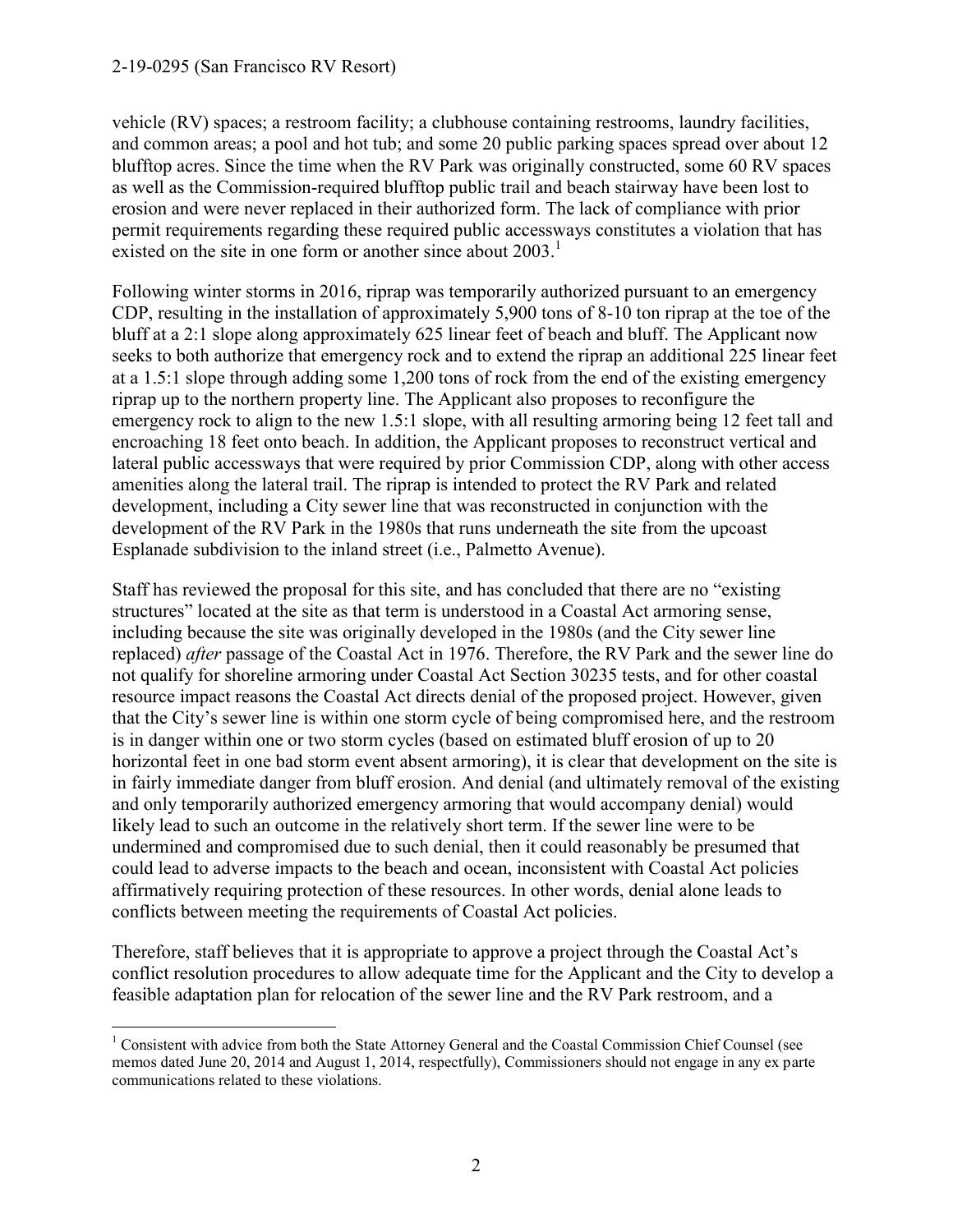reconfiguration of the RV Park overall, in light of the coastal hazard risks that apply here. The approved project would allow temporary authorization for the emergency riprap, provided that rock placed on the southern 225 linear feet of the beach/bluffs is relocated to the north to extend the riprap along the beach/bluffs in this northern location in order to help provide better protection for the threatened City sewer line and restroom structure located there. As such, the authorized project would be 625 linear feet from the northern property line, to just south of the restroom. The rock could remain for up to 5 years while the Applicant develops and implements a coastal hazards response plan that provides for relocation of the City sewer line and reconfiguration of the RV Park to address its coastal hazards risk, including reconstructing already required public accessways and adding other public amenities (such as a low-cost tent camping area, overlooks, picnic areas, etc.) to offset riprap impacts during the time it is present. In the interim (i.e., before 5 years) the Applicant would be required to develop interim public accessways to ensure continued public access utility as directed by past CDP requirements. Once relocation and reconfiguration activities are complete, required within 5 years, then the temporarily authorized riprap would be required to be removed and the beach and bluff areas restored to natural conditions.

Thus, staff recommends that the Commission approve a CDP for the proposed project with terms and conditions designed to plan for and address coastal hazard issues in the long run in a manner that is most protective of natural shorelines and natural shoreline processes, and that is consistent with the objective of maximizing and enhancing public recreational access and utility in this area. The motion is found on page 5 below.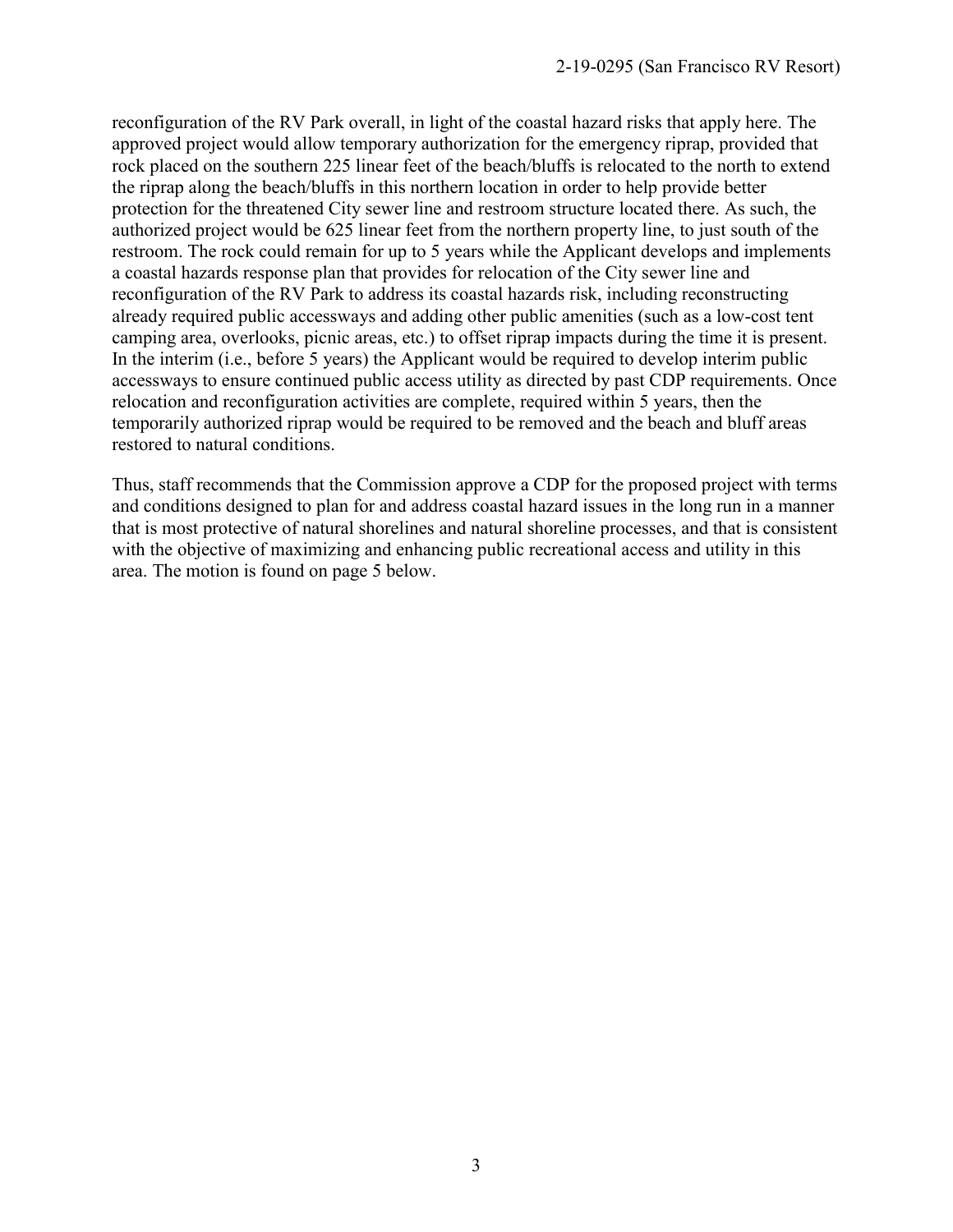# **TABLE OF CONTENTS**

| E. PUBLIC ACCESS AND LOWER COST VISITOR-SERVING FACILITIES  42 |  |
|----------------------------------------------------------------|--|
|                                                                |  |
|                                                                |  |
|                                                                |  |
|                                                                |  |
|                                                                |  |
|                                                                |  |
|                                                                |  |

## **APPENDICES**

Appendix A – Substantive File Documents Appendix B – Staff Contacts with Agencies and Groups

## **EXHIBITS**

Exhibit 1: Project Location

Exhibit 2: Project Area Photos

Exhibit 3: Proposed Project Plans

Exhibit 4: Proposed Bluff Trail Preliminary Plans

Exhibit 5: Estimated Hazard Setbacks

Exhibit 6: Sewer Line Map

Exhibit 7: Prior CDPs (CDPs 3-83-212 & 3-83-172, City UP 453-83 and ECDP G-2-16- 0044)

Exhibit 8: Land Valuation

Exhibit 9: Easement Map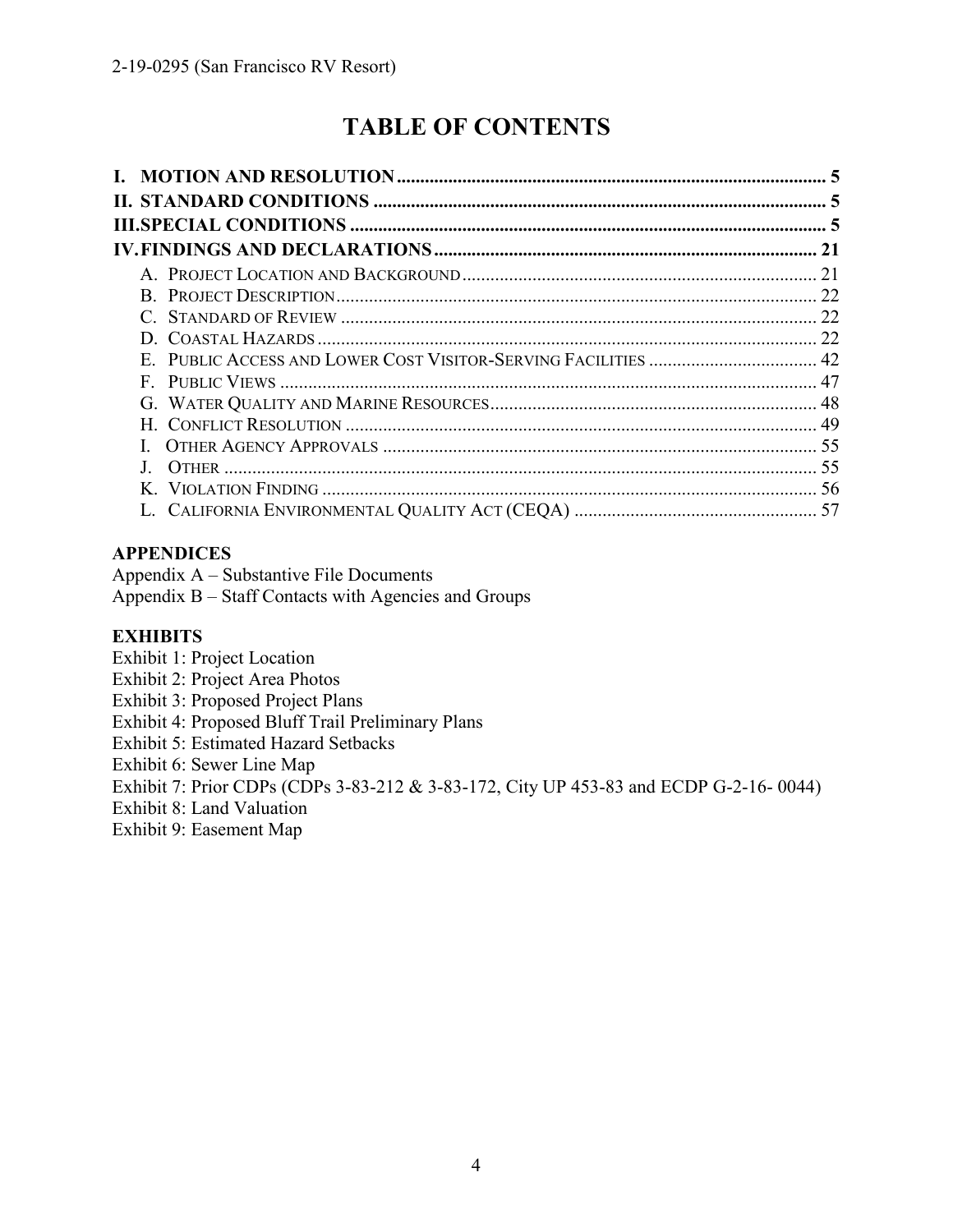## **I. MOTION AND RESOLUTION**

Staff recommends that the Commission, after public hearing, **approve** a CDP for the proposed development. To implement this recommendation, staff recommends a **YES** vote on the following motion. Passage of this motion will result in approval of the CDP as conditioned and adoption of the following resolution and findings. The motion passes only by affirmative vote of a majority of the Commissioners present.

*Motion: I move that the Commission approve Coastal Development Permit Number 2- 19-0295 pursuant to the staff recommendation, and I recommend a yes vote.* 

*Resolution to Approve CDP: The Commission hereby approves Coastal Development Permit Number 2-19-0295 for the proposed development and adopts the findings set forth below on grounds that the development as conditioned will be in conformity with the policies of Chapter 3 of the Coastal Act. Approval of the Permit complies with the California Environmental Quality Act because either 1) feasible mitigation measures and/or alternatives have been incorporated to substantially lessen any significant adverse effects of the development on the environment, or 2) there are no further feasible mitigation measures or alternatives that would substantially lessen any significant adverse impacts of the development on the environment.* 

## **II. STANDARD CONDITIONS**

This permit is granted subject to the following standard conditions:

- **1. Notice of Receipt and Acknowledgment.** The permit is not valid and development shall not commence until a copy of the permit, signed by the Applicant or authorized agent, acknowledging receipt of the permit and acceptance of the terms and conditions, is returned to the Commission office.
- **2. Expiration**. If development has not commenced, the permit will expire two years from the date on which the Commission voted on the application. Development shall be pursued in a diligent manner and completed in a reasonable period of time. Application for extension of the permit must be made prior to the expiration date.
- **3. Interpretation.** Any questions of intent or interpretation of any condition will be resolved by the Executive Director or the Commission.
- **4. Assignment.** The permit may be assigned to any qualified person, provided assignee files with the Commission an affidavit accepting all terms and conditions of the permit.
- **5. Terms and Conditions Run with the Land.** These terms and conditions shall be perpetual, and it is the intention of the Commission and the Applicant to bind all future owners and possessors of the subject property to the terms and conditions.

## **III. SPECIAL CONDITIONS**

This permit is granted subject to the following special conditions: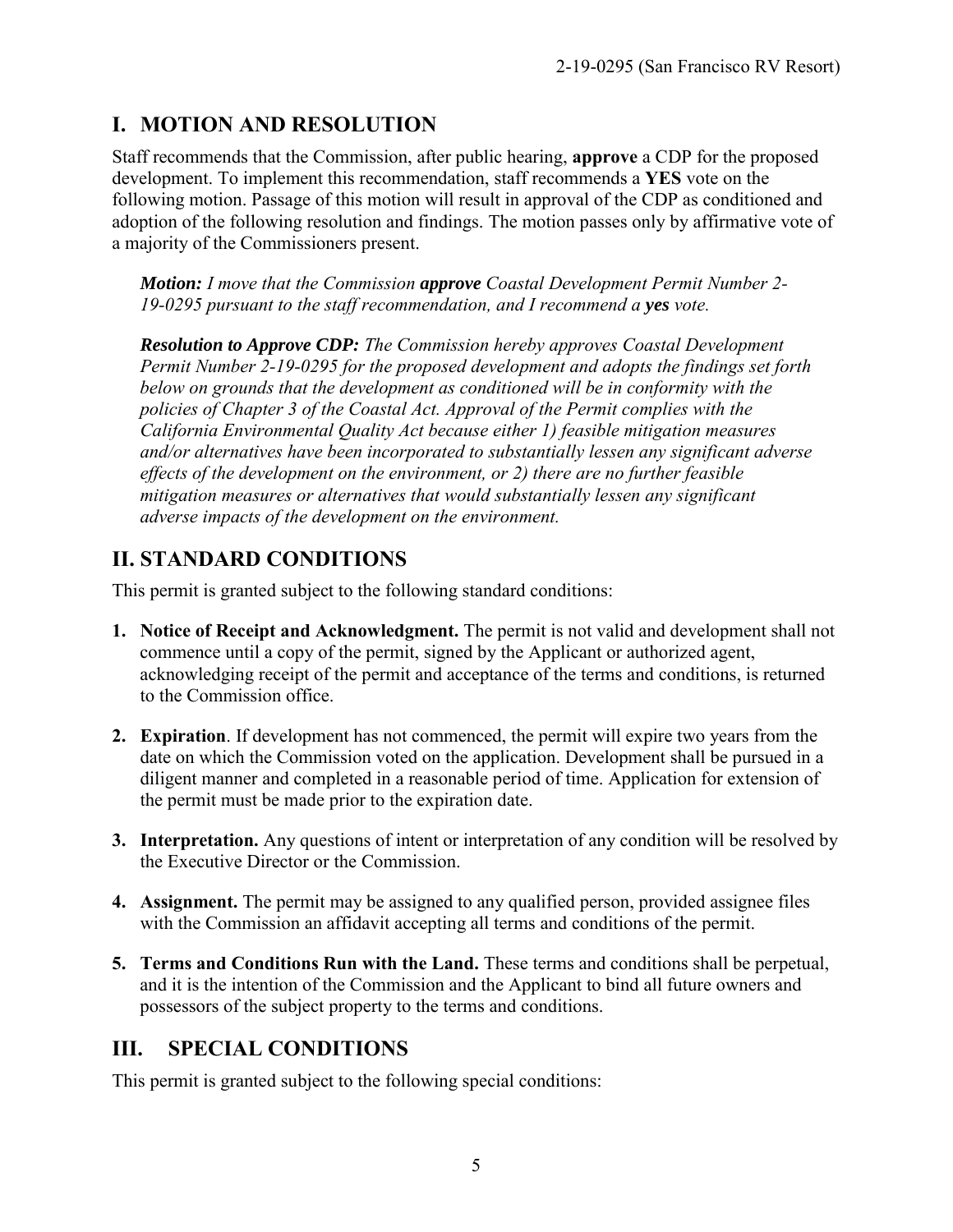- **1. Revised Final Plans.** The Permittees shall submit two full-size sets of Revised Final Plans for Phase I and Phase II development pursuant to the timing requirements indicated below to the Executive Director for review and written approval. The Plans shall be prepared by a licensed professional or professionals (i.e., geotechnical engineer, surveyor, etc.), shall be based on current professionally surveyed and certified topographic elevations for the entire site, and shall include a graphic scale.
	- **(a) Phase I.** PRIOR TO ISSUANCE OF THE CDP the Permittees shall submit two full-size sets of Revised Final Plans for Phase I. The Revised Final Plans for Phase I shall be in substantial conformance with the proposed plans (prepared by ENGEO Geotechnical titled "Site Plan" Figure No. 1, and dated received in the Coastal Commission's North Central Coast District office on March 13, 2019 – **see Exhibit 3**), except that they shall be modified as identified below:
		- **i. Blufftop Area Fencing/Barriers.** For Phase I purposes, fencing that is visually permeable as possible may be constructed (or the existing fencing retained, but only for Phase I) along the edge of the coastal trail (identified as "Bluff" or "Blufftop" trail in the proposed plans) where such barriers shall be limited as much as possible, and only to those locations where required for public safety. Multiple rows of fencing between the seaward side of the coastal trail and the blufftop edge shall be prohibited.
		- **ii. Relocation of Southern Riprap.** The southernmost approximately 225 linear feet of riprap on the beach and fronting the bluffs shall be relocated to the northern 225 feet of the site adjacent to the current northern edge of the riprap and in the same configuration, and the underlying southernmost area restored to natural conditions.
	- **iii. Blufftop Development Removal.** All development at risk from bluff erosion until the time that the Coastal Hazard Response Plan (**Special Condition 2**) and the Public Access Management Plan (**Special Condition 3**) are developed and implemented, including pavement and underground utilities in the area of the former blufftop RV parking spaces partially lost to erosion, shall be removed and/or relocated and the underlying areas restored to natural conditions.
	- **iv. Interim Blufftop Coastal Trail.** The Plans shall include an interim blufftop coastal trail that can be utilized by the public until the time that the Coastal Hazard Response Plan (**Special Condition 2**) and the Public Access Management Plan (**Special Condition 3**) are developed and implemented. The trail shall be located as close to the blufftop edge as safely possible, extending along the entire seaward frontage of the property, and shall seamlessly connect to the coastal trail segment to the north of the site and to the public parking lot to the south of the site. The trail shall be a minimum of 8-feet wide, shall be made up of decomposed granite, and shall be appropriately delineated to ensure separation from RV Park use areas using methods and materials that best blend into the blufftop access aesthetic (e.g., landscaping, wooden post and rope barrier fencing, etc.). The trail shall remain open and accessible to the public during at least daylight hours (i.e., from one hour before sunrise to one hour after sunset). The trail shall be realigned inland as necessary to maintain its safe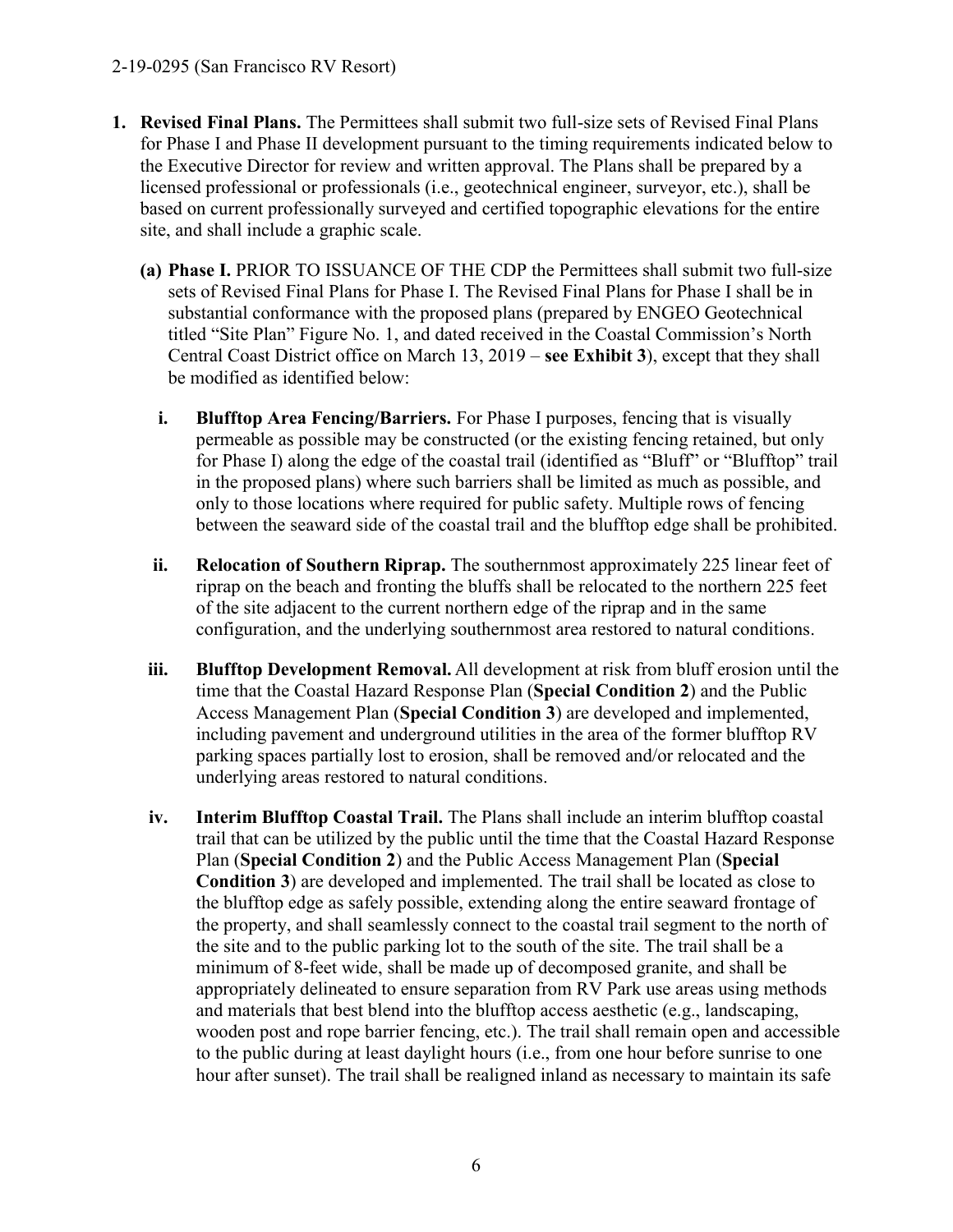use, and the Plans shall identify all mechanisms to ensure same, including requirement for Executive Director approval of any realignment episodes.

- **v. Surveyed Benchmarks.** The Plans shall identify an appropriate number of surveyed benchmarks, including location and elevation, to be used for future monitoring evaluations (see also **Special Condition 5**).
- **vi. Implementation.** The approved Phase I Plans shall be implemented, including that the interim coastal trail shall be available for public use, no later than Memorial Day of 2020 (i.e., May 25, 2020), where such deadline may be extended by the Executive Director for good cause.
- **(b) Phase II.** WITHIN THREE YEARS OF THE DATE OF THE APPROVAL OF THIS CDP (i.e., by September 11, 2022) the Permittees shall submit two full-size sets of Revised Final Plans for Phase II. The Revised Final Plans for Phase II shall include and provide for the following:
	- **i. Public Access Improvements.** The Plans shall provide for all public access improvements identified in the approved Public Access Management Plan (see **Special Condition 3**) including as further described below, which shall be sited and designed to accommodate at least 30 years of expected erosion without the need for shoreline armoring, as well as to maximize coastal view protection and minimize visual intrusion, including through use of materials appropriate to the shoreline context that blend with the natural environment and existing improvements in the area, including:
		- **A. Blufftop Coastal Trail.** A new blufftop coastal trail to replace the interim Phase I coastal trail (and subject to the same design standards specified there) shall be established consistent with the terms and requirements set forth in **Special Condition 3** below, including that all such trail elements are required to be ambulatory and will be relocated inland as necessary to maintain a continuous coastal trail while adapting to future erosion that may affect the trail. The trail shall be implemented substantially consistent with the trail identified on the project plans entitled "Bluff Trail Preliminary Plans for San Francisco RV Resort" dated January 25, 2018 and dated received in the Coastal Commission's North Central Coast District office on January 29, 2018 (see **Exhibit 4**), except that the trail shall remain open and accessible to the public during at least daylight hours (i.e., from one hour before sunrise to one hour after sunset), the trail shall be realigned inland as necessary to maintain its safe use, and the Plans shall identify all mechanisms to ensure same, including requirement for Executive Director approval of any realignment episodes.
		- **B. Vertical Beach Accessway.** An improved vertical public accessway (i.e., trail, stairway, etc.) shall be provided from the public parking area south of the RV Park down to the beach, including making use of the existing graded path (established via CDP Waiver 2-18-0975-W for maintenance on the Milagra Outfall) as appropriate. The accessway shall be improved with features that are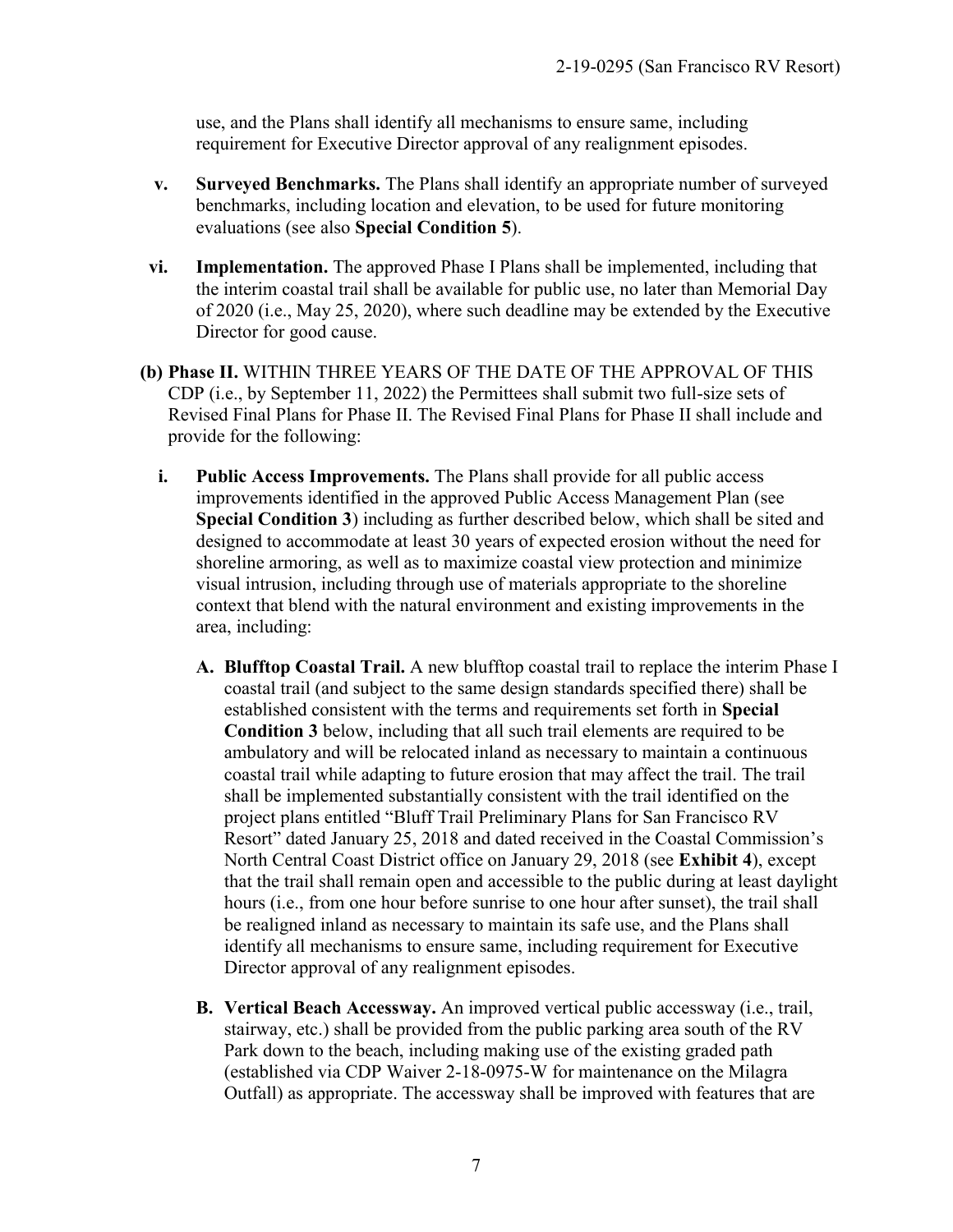adaptable and easily movable in response to changing bluff conditions. The Plans shall provide that the accessway shall be modified as necessary to maintain its safe use, and the Plans shall identify all mechanisms to ensure same, including requirement for Executive Director approval of any modification episodes.

- **C. Tent Camping, Public Parking, Public Park, Public Overlook, and Picnic Areas.** The Plans shall provide for all the amenities shown on the proposed plans entitled "Bluff Trail Preliminary Plans for San Francisco RV Resort" dated January 25, 2018 and dated received in the Coastal Commission's North Central Coast District office on January 29, 2018 (see **Exhibit 4**), including the public park area, the overlook areas with benches, and the picnic area. In addition, the Permittee shall develop a visitor-serving tent camping area for at least 10 camping spaces provided as a low-cost camping option (i.e., no more expensive than comparable State Parks camping options) onsite. The tent camping area shall be sited and designed to maximize its public utility and to blend into the blufftop shoreline aesthetic as much as possible. The Permittee shall also improve the public parking lot area on the southern end of the property by re-paving and striping the designated parking area, providing landscaping to offset its visual impacts, and providing an appropriate connection to the blufftop coastal trail and the vertical beach accessway. Such public access amenities shall be constructed of natural materials designed to blend into the natural setting as much as possible. In addition, the Plans shall provide for an adequate number (i.e., commensurate to the expected level of use) of bicycle racks, benches, picnic tables, trash and recycling receptacles, doggie mitt station, and other similar public use amenities distributed appropriately along the public access areas associated with the project in a way that maximizes their public access utility and minimizes their impact on public views.
- **D. Fencing/Barriers.** All fencing at and near the blufftop edge fronting the site at the start of Phase II shall be removed. Wooden post and rope barriers, or similar, that aesthetically blends with the surrounding environment and that is as visually permeable as possible may be constructed along the edge of the coastal trail (identified as "Bluff" or "Blufftop" trail in the proposed plans) where such barriers shall be limited as much as possible, and only to those locations where required for public safety. Multiple rows of fencing between the seaward side of the coastal trail and the blufftop edge shall be prohibited.
- **E. Landscaping.** Non-native and invasive plant species in the area between the coastal trail and the blufftop edge shall be removed and not be allowed to persist, and such area shall be landscaped with native and noninvasive plant species that are tolerant of salt air and salt spray. Areas surrounding the trail and other public access amenities and areas (including the public park, outlook area, picnic area, parking area, and tent camping area) on the site shall also be landscaped with the same native and noninvasive plant species to help ensure that such features appropriately blend into the shoreline aesthetic and improve public views. All such plants shall be kept in good growing condition and shall be replaced as necessary to maintain the approved vegetation over the life of the project. Regular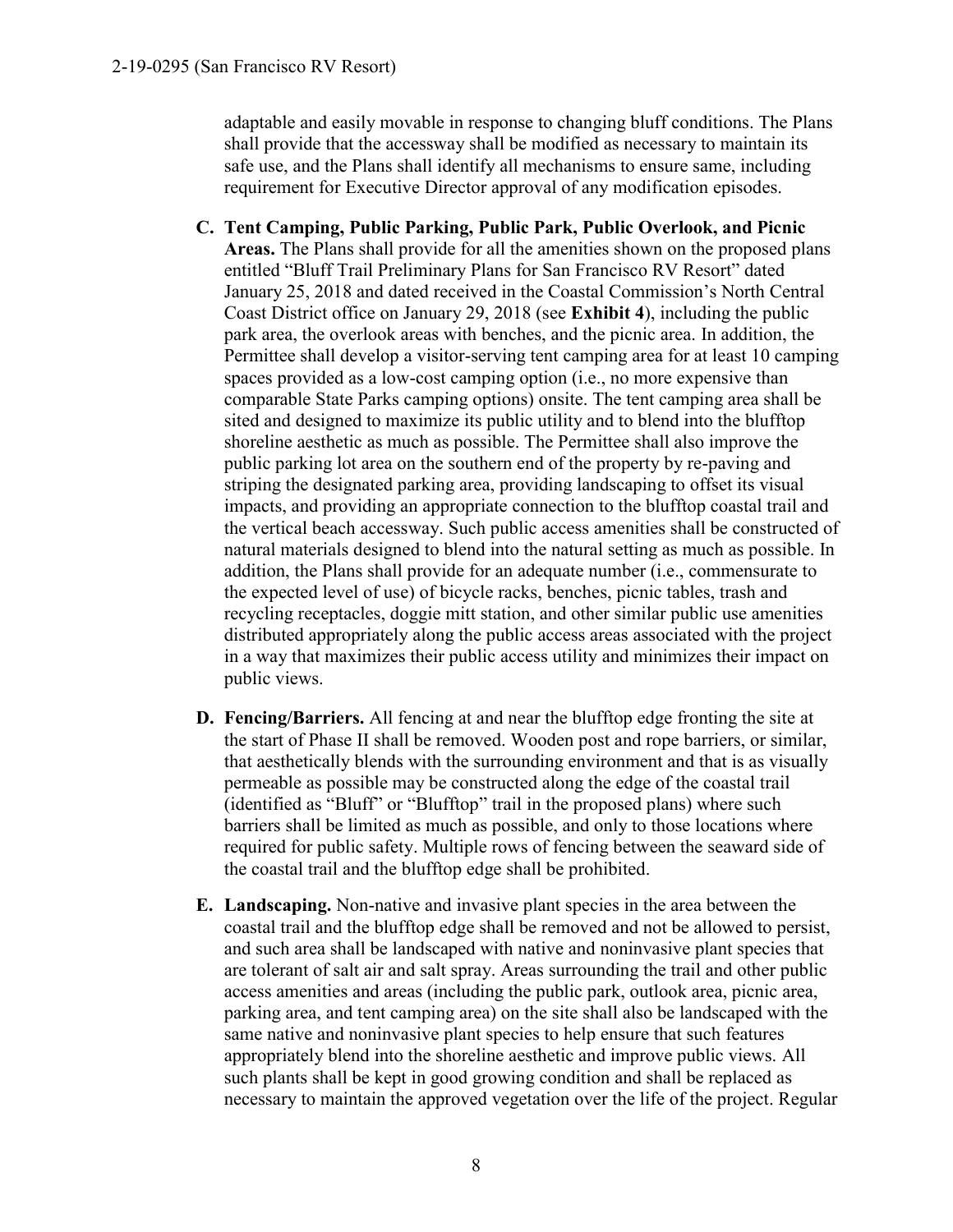monitoring and provisions for remedial action (such as replanting as necessary) shall be identified to ensure landscaping success.

- **F. Drainage.** A drainage system capable of collecting, filtering, treating, and appropriately directing site drainage shall be installed using appropriate BMPs to enhance water quality. All drainage and related elements on site and any related energy dissipation measures shall be camouflaged (e.g., randomly spaced, hidden with overhanging vegetation, etc.) so as to be hidden from view and/or inconspicuous as seen from the on top of the bluffs and the beach. All drainage elements shall be sited and designed to reduce the potential for drainage-caused erosion, and to be as inconspicuous as possible.
- **G. Signage.** The Plans shall provide for the installation of informational, directional, and safety signage at appropriate locations. The signs shall be designed so as to provide clear public use information without adversely impacting public views and site character, with directional signs where the trail meets adjacent trail connections to the north and the public parking area at the southern end of the property. In addition, signs at the entrance to the RV Park and the parking area shall make clear that public trails, lateral and vertical accesses, parks, parking and other amenities are available onsite at the Park. At a minimum, at least one public access interpretive sign (appropriate to Pacifica shoreline issues, information, and/or history) shall be located at an appropriate location along the blufftop trail. Sign details showing the location, materials, design, and text of all public access signs shall be provided. Signs shall include the California Coastal Trail and California Coastal Commission emblems and recognition of the Coastal Commission's role in providing public access at this location.
- **H. Easements.** The Plans shall identify the boundaries of all public access easement areas established pursuant to **Special Condition 7**.
- **ii. Coastal Hazards Response.** The Plans shall provide for relocation of all development out of harm's way (i.e., re-sited to allow for at least 30 years of erosion and related impacts without placing such development in danger) pursuant to the approved Coastal Hazard Response Plan (see **Special Condition 2**). No new development, other than public access amenities that can be easily relocated further landward as further described above, shall be placed within the 30-year erosion area established through the Coastal Hazard Response Plan. The Plans shall indicate any reconfiguration of RV parking spaces or supporting utilities. The Plans shall also provide that all such development shall be modified as necessary to maintain its safe use, and the Plans shall identify all mechanisms to ensure same, including requirement for Executive Director approval of any modification episodes. All riprap temporarily authorized through this approval shall be removed and the affected area restored to natural conditions.
- **iii. Implementation.** The approved Phase II Plans shall be implemented, including that all infrastructure shall be relocated and all public access improvements identified above shall be available for public use, no later than September 11, 2024.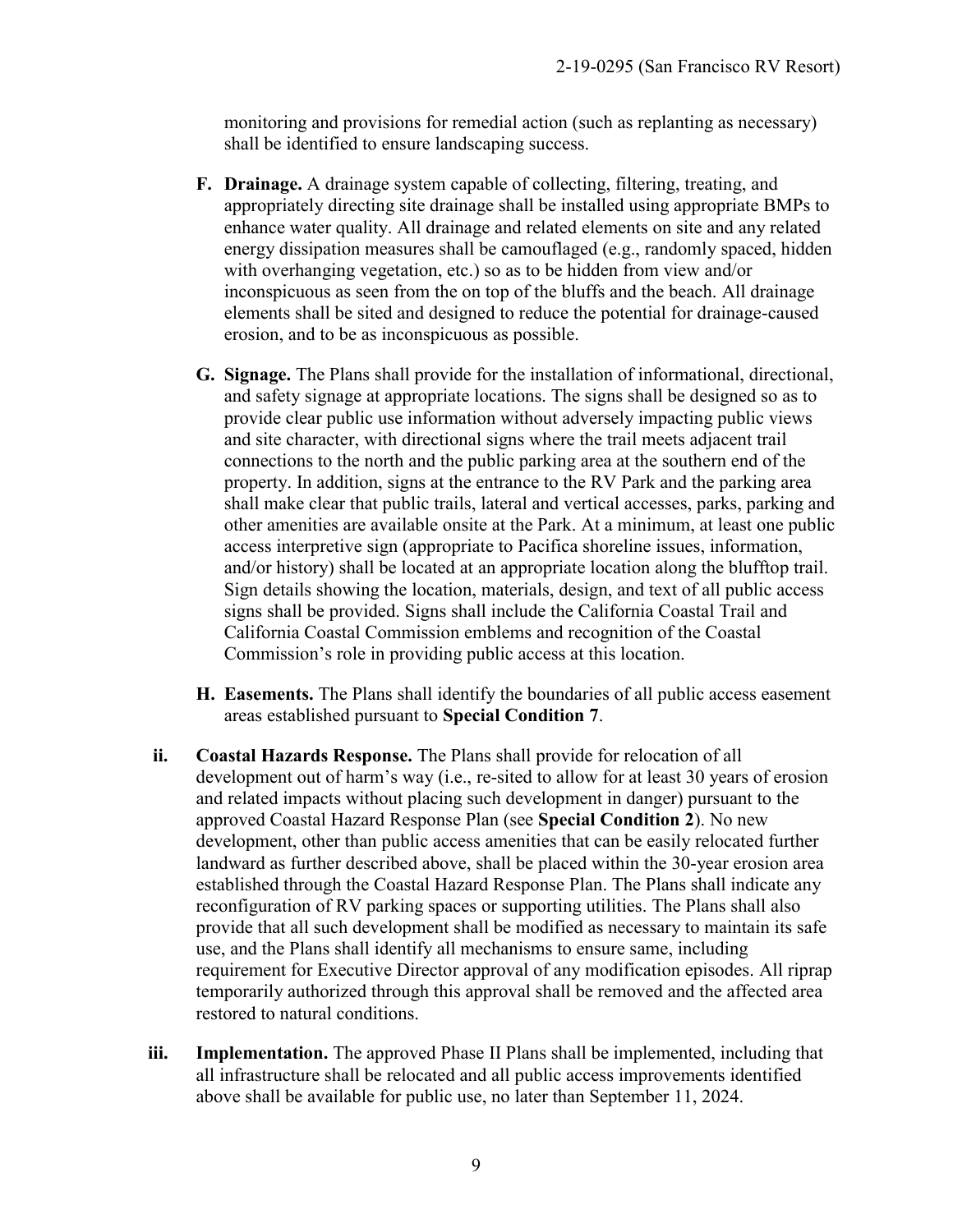The Revised Final Plans for Phase I and Phase II shall be submitted with evidence of City of Pacifica review and approval. All requirements above and all requirements of the approved Revised Final Plans for Phase I and Phase II shall be enforceable components of this CDP. The Permittees shall undertake development in accordance with this condition and the approved Revised Final Plans for Phase I and Phase II. Minor adjustments to these requirements may be allowed by the Executive Director if such adjustments: (1) are deemed reasonable and necessary; and (2) do not adversely impact coastal resources.

**2. Coastal Hazards Response Plan.** WITHIN TWO YEARS OF THE DATE OF THE APPROVAL OF THIS CDP (i.e., no later than September 11, 2021), the Permittee shall submit two copies of a Coastal Hazards Response Plan to the Executive Director for review and written approval. The Response Plan shall be developed in coordination with appropriate staff at the City of Pacifica. The Response Plan shall provide a clear long-term plan for relocation of all threatened City sewer infrastructure serving the RV Park to an area safe from 30 years of expected erosion absent shoreline armoring and related impacts without the need for shoreline armoring. In addition, the Response Plan shall provide for the relocation or removal of all private development (including the restroom facility, RV parking spaces, and associated utilities and pavement) out of harm's way (i.e., re-sited to allow for at least 30 years of erosion absent shoreline armoring and related impacts without placing such development in danger). The Response Plan shall provide details regarding the mechanisms, costs, and timing for relocation/removal activities, and for removal of the shoreline armoring as required. The Response Plan shall include requirements for Executive Director approval of any relocation/removal episodes. Any costs associated with new and/or upgraded sewer infrastructure (including rerouting of sewer pipes, etc.) shall also be identified. The Response Plan shall include a timeline of potential major relocation/removal events, including expected timeframes for planning, permitting, design, construction and eventual operation of any relocated site elements. Extension of the deadline for submittal of the Coastal Hazards Response Plan may be granted by the Executive Director for good cause, but in no event may it be extended beyond the three-year deadline established for submittal of Revised Final Plans for Phase II (see **Special Condition 2(b)(iii)**).

The Coastal Hazards Response Plan shall be submitted with evidence of City of Pacifica review and approval. All requirements above and all requirements of the approved Coastal Hazards Response Plan shall be enforceable components of this CDP. The Permittee shall undertake development in accordance with this condition and the approved Coastal Hazards Response Plan. Minor adjustments to the above requirements, as well as to the Executive Director-approved Response Plan, which do not require a CDP amendment or new CDP (as determined by the Executive Director) may be allowed by the Executive Director if such adjustments: (1) are deemed reasonable and necessary; and (2) do not adversely impact coastal resources.

**3. Public Access Management Plan.** WITHIN TWO YEARS OF THE DATE OF THE APPROVAL OF THIS CDP (i.e., no later than September 11, 2021) the Permittee shall submit two sets of a Public Access Management Plan (Plan) to the Executive Director for review and written approval. The Plan shall clearly describe the manner in which long-term public recreational access to the beach, along the blufftop coastal trail, and to the public access areas and amenities associated with the site and this CDP (see also **Special Condition**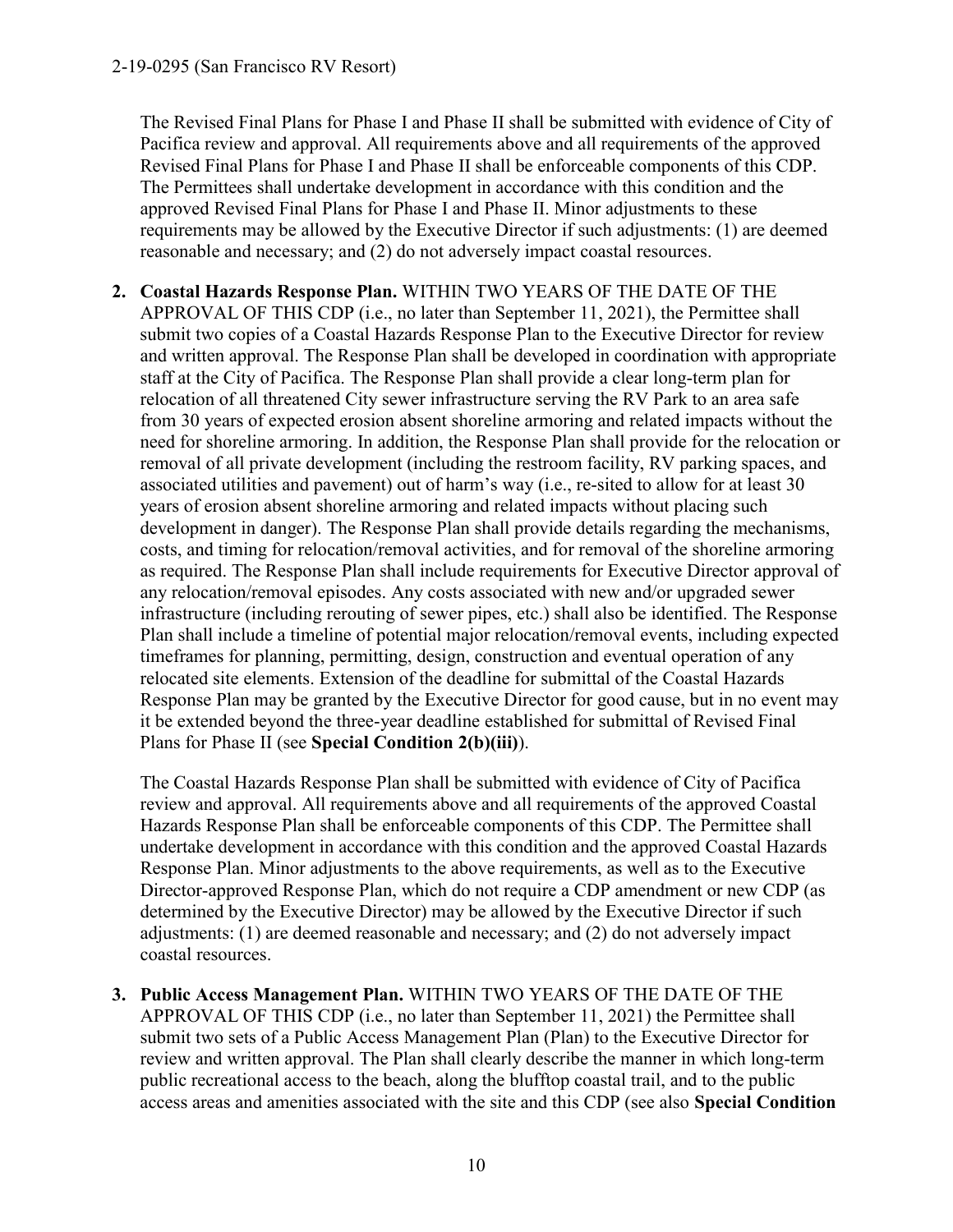**1** above) is to be provided and managed, with the objective of maximizing public access and recreational use of all public access areas associated with the approved project (including the blufftop coastal trail, the vertical beach accessway, the overlooks, benches, picnic tables, public parks and parking areas, etc.) as described in this special condition and **Special Condition 1**. All public access improvements shall be sited and designed be safe from erosion, and to be easily relocated inland in response to same while providing continued use and utility, as well as to maximize coastal view protection and minimize visual intrusion, including through use of materials appropriate to the shoreline context that blend with the natural environment and existing improvements in the area. The Plan shall at a minimum include and provide for all of the following:

- **(a) Public Access Areas and Amenities.** The Plan shall clearly identify and depict on a site plan all existing and required public access areas and amenities, including the lateral blufftop coastal trail, vertical beach accessway, public park, parking areas, and other public access amenities and improvements described herein and in **Special Condition 1**, as well the existing public access easement/dedication areas (**see Special Condition 7**).
- **(b) Public Access Use Parameters.** All parameters for use of the blufftop coastal trail area, public parking, the vertical beach accessway, and all other access areas, improvements and amenities shall be clearly identified. All such public access areas, improvements, and amenities shall be publicly available for general public pedestrian access and other public access consistent with the terms and conditions of this CDP.
- **(c) No Public Access Disruption.** Development and uses within the Plan's public access areas that disrupt or degrade public access, including areas set aside for private uses, barriers to public access (such as planters, temporary structures, private use signs, fences, barriers, ropes, etc.) shall be prohibited. The public use areas, improvements, and amenities shall be maintained consistent with the approved Plan and in a manner that maximizes public use and enjoyment, including with respect to assuring they remain safe from erosion and other hazards.
- **(d) Public Access Use Hours.** All public access areas, improvements, and amenities shall be available to the general public 24 hours a day and shall be free of charge (other than the temp campsites) except that the blufftop coastal trail may be closed during nighttime hours (i.e., from one hour after sunset to one hour before sunrise).
- **(e) Public Access Construction.** All public access areas, improvements, and amenities associated with the approved project shall be constructed and available for public use as soon as possible, but no later than September 11, 2024.
- **(f) Public Access Areas and Amenities Maintained.** All public access areas, improvements, and amenities shall be constructed in a structurally sound manner and maintained in their approved state consistent with the terms and conditions of this CDP, including through ongoing repair, maintenance, or relocation (if necessary to respond to erosion) of all public access improvements. The Plans shall provide that all such access areas, improvements, and amenities shall be modified as necessary to maintain its safe use, and the Plans shall identify all mechanisms to ensure same, including requirement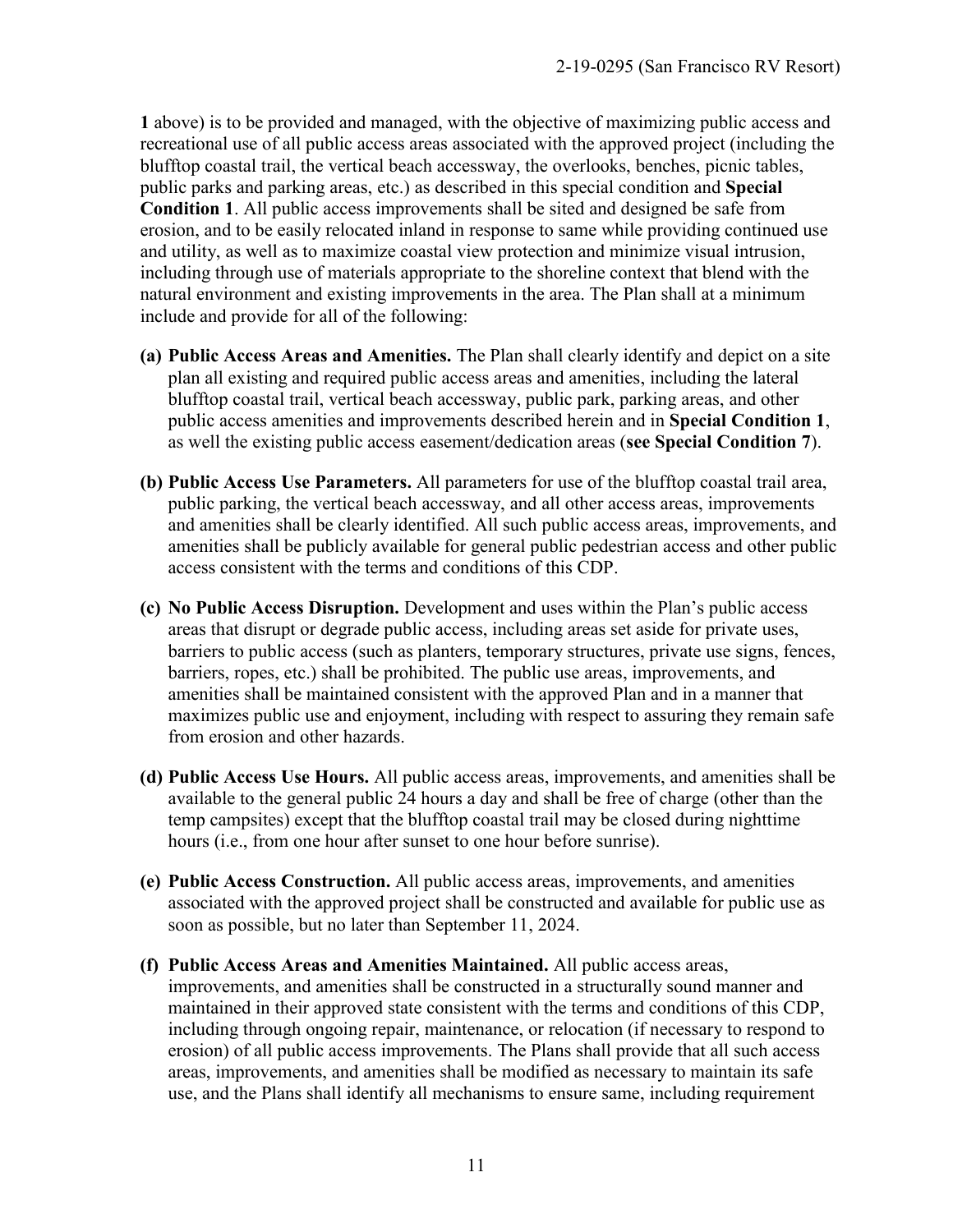for Executive Director approval of any modification episodes. Public use areas shall be maintained consistent with the approved Public Access Management Plan and in a manner that maximizes public use and enjoyment.

**(g) Implementation.** The Public Access Management Plan shall be implemented, including that all public access improvements identified above shall be available for public use, no later than September 11, 2024.

The Public Access Management Plan shall be submitted with evidence of City of Pacifica review and approval. All requirements above and all requirements of the approved Public Access Management Plan shall be enforceable components of this CDP. The Permittee shall undertake development in accordance with this condition and the approved Public Access Management Plan. Minor adjustments to the above requirements, as well as to the Executive Director-approved Plan, which do not require a CDP amendment or new CDP (as determined by the Executive Director) may be allowed by the Executive Director if such adjustments: (1) are deemed reasonable and necessary; and (2) do not adversely impact coastal resources.

- **4. Construction Plan.** PRIOR TO ISSUANCE OF THE CDP, the Permittees shall submit two copies of a Construction Plan to the Executive Director for review and written approval. The Construction Plan shall, at a minimum, include and provide for the following:
	- **(a) Construction Areas.** The Construction Plan shall identify the specific location of all construction areas, all staging areas, and all construction access corridors in site plan view. All such areas within which construction activities and/or staging are to take place shall be minimized to the fullest extent feasible in order to have the least impact on public access and ocean resources, including by using, as feasible, inland areas for staging and storing construction equipment and materials. Special attention shall be given to siting and designing construction areas in order to minimize impacts on the ambiance and aesthetic values of the Coastal Trail area, including but not limited to public views across the site.
	- **(b) Construction Methods.** The Construction Plan shall specify the construction methods to be used, including all methods to be used to keep the construction areas separate from public recreational use areas as much as possible (including using unobtrusive temporary fencing or equivalent measures to delineate construction areas), and including verification that equipment operation and equipment and material storage will not, to the maximum extent feasible, significantly degrade public views during construction. The Plan shall limit construction activities to avoid coastal resource impacts as much as possible.
	- **(c) Construction Timing.** Construction is prohibited during weekends; from the Saturday of Memorial Day through Labor Day inclusive; and during non-daytime hours (i.e., from one-hour after sunset to one-hour before sunrise), unless due to extenuating circumstances the Executive Director authorizes such work. Lighting of the work area is prohibited.
	- **(d) Construction BMPs.** The Construction Plan shall identify the type and location of all erosion control and water quality best management practices that will be implemented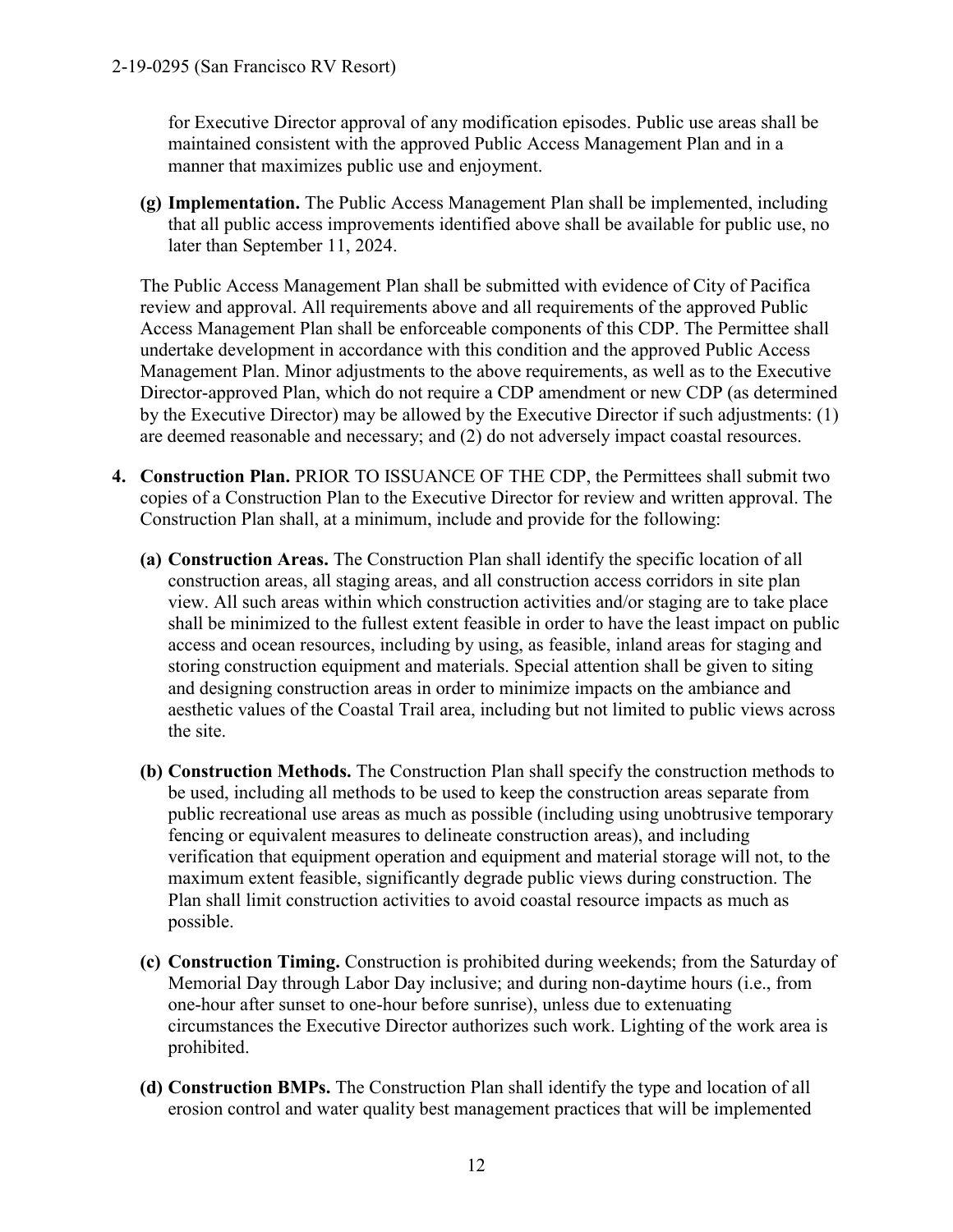during construction to protect coastal water quality, including at a minimum all of the following:

- **i. Runoff Protection.** Silt fences, straw wattles, or equivalent apparatus shall be installed at the perimeter of all construction areas to prevent construction-related runoff and sediment from discharging from the construction area, or entering into storm drains or otherwise offsite or towards the beach and ocean. Special attention shall be given to appropriate filtering and treating of all runoff, and all drainage points, including storm drains, shall be equipped with appropriate constructionrelated containment, filtration, and treatment equipment.
- **ii. Equipment BMPs.** Equipment washing, refueling, and servicing shall take place at an appropriate off-site and inland location to help prevent leaks and spills of hazardous materials at the project site, at least 50 feet inland from the bluff edge and preferably on an existing hard surface area (e.g., a road) or an area where collection of materials is facilitated. All construction equipment shall also be inspected and maintained at a similarly sited inland location to prevent leaks and spills of hazardous materials at the project site.
- **iii. Good Housekeeping BMPs.** The construction site shall maintain good construction housekeeping controls and procedures at all times (e.g., clean up all leaks, drips, and other spills immediately; keep materials covered and out of the rain, including covering exposed piles of soil and wastes; dispose of all wastes properly, place trash receptacles on site for that purpose, and cover open trash receptacles during wet weather; remove all construction debris from the site; etc.).
- **iv. Erosion and Sediment Controls.** All erosion and sediment controls shall be in place prior to the commencement of construction as well as at the end of each workday.
- **v. No Intertidal Grading.** Grading of intertidal areas is prohibited, except removal of existing riprap is allowed in these areas if required to allow required removal.
- **vi. Rubber-tired Construction Vehicles.** Only rubber-tired construction vehicles are allowed on the beach, except track vehicles may be used if the Executive Director determines that they are required to safely carry out construction. When transiting on the beach, all such vehicles shall remain as close to the bluff edge as possible and avoid contact with ocean waters.
- **vii. Construction Material Storage.** All construction materials and equipment placed seaward of the bluff during daylight construction hours shall be stored beyond the reach of tidal waters. All construction materials and equipment shall be removed in their entirety from these areas by one-hour after sunset each day that work occurs, except for necessary erosion and sediment controls and construction area boundary fencing where such controls and fencing are placed as close to the toe of the armoring or exposed bluff as possible, and are minimized in their extent.
- **(e) Restoration.** All coastal trail area, beach area and other public recreational access and use areas and all beach access points impacted by construction activities shall be restored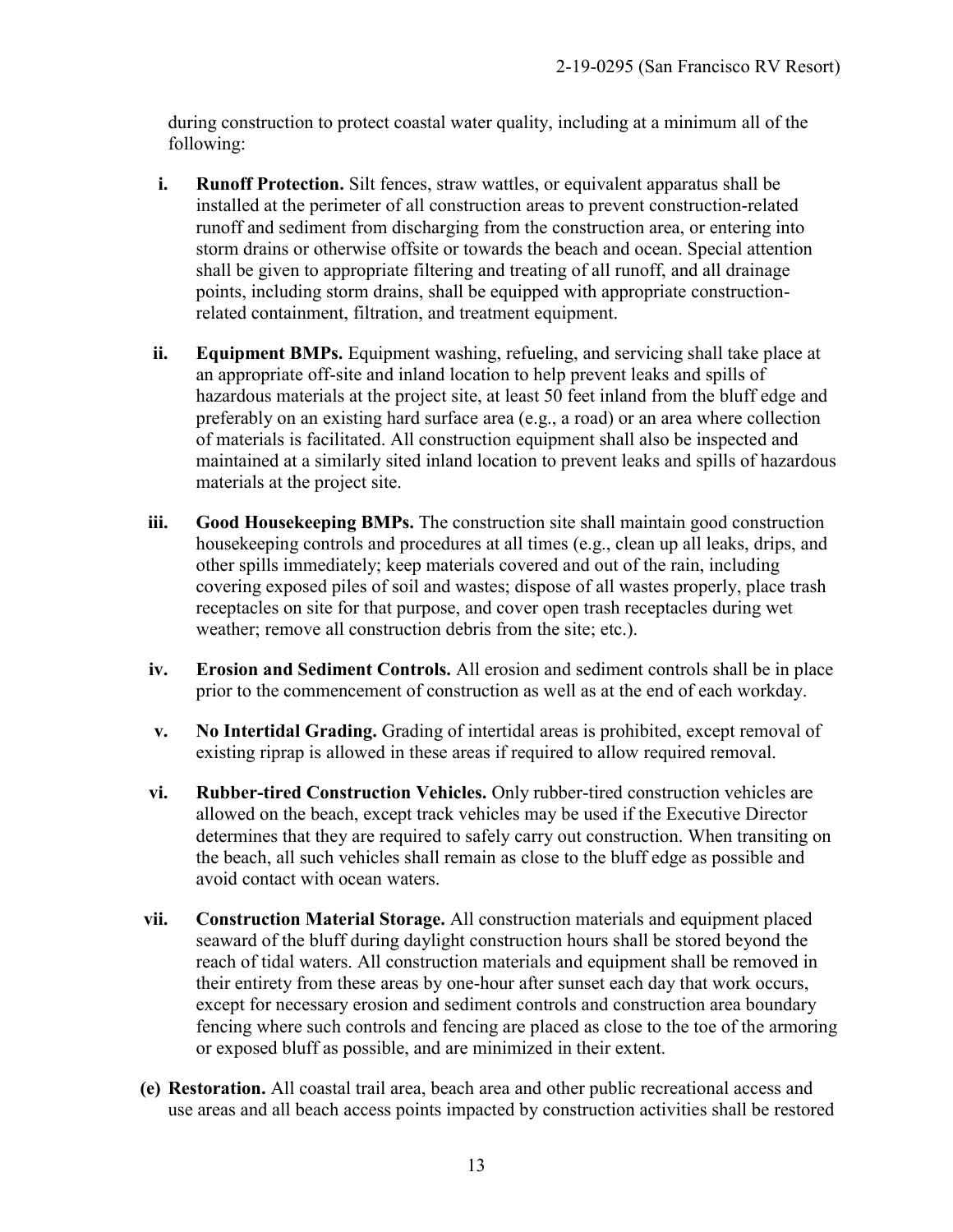to their pre-construction condition or better within three days of completion of construction. Any native materials impacted shall be filtered as necessary to remove all construction debris.

- **(f) Construction Site Documents.** The Construction Plan shall provide that copies of the signed CDP and the approved Construction Plan be maintained in a conspicuous location at the construction job site at all times, and that such copies are available for public review on request. All persons involved with the construction shall be briefed on the content and meaning of the CDP and the approved Construction Plan, as well as the public review requirements applicable to them, prior to commencement of construction.
- **(g) Construction Coordinator.** The Construction Plan shall provide that a construction coordinator be designated to be contacted during construction should questions arise regarding the construction (in case of both regular inquiries and emergencies), and that the construction coordinator's contact information (i.e., address, phone numbers, email, etc.), including, at a minimum, an email address and a telephone number that will be made available 24 hours a day for the duration of construction, is conspicuously posted at the job site where such contact information is readily visible from public viewing areas while still protecting public views as much as possible, along with indication that the construction coordinator should be contacted in the case of questions regarding the construction (in case of both regular inquiries and emergencies). The construction coordinator shall record the name and contact information (i.e., address, email, phone number, etc.) and nature of all complaints received regarding the construction, and shall investigate complaints and take remedial action, if necessary, within 24 hours of receipt of the complaint or inquiry. All complaints and all actions taken in response shall be summarized and provided to the Executive Director on at least a weekly basis.
- **(h) Construction Specifications.** The construction specifications and materials shall include appropriate control provisions that require remediation for any work done inconsistent with the terms and conditions of this CDP.
- **(i) Notification.** The Permittee shall notify planning staff of the Coastal Commission's North Central Coast District Office at least three working days in advance of commencement of construction, and immediately upon completion of construction.

The Construction Plan shall be submitted with evidence of City of Pacifica review and approval. All requirements above and all requirements of the approved Construction Plan shall be enforceable components of this CDP. The Permittees shall undertake development in accordance with this condition and the approved Construction Plan. Minor adjustments to the above requirements, as well as to the Executive Director-approved Plan, which do not require a CDP amendment or new CDP (as determined by the Executive Director) may be allowed by the Executive Director if such adjustments: (1) are deemed reasonable and necessary; and (2) do not adversely impact coastal resources.

**5. Shoreline Armoring Terms.** This CDP authorizes shoreline armoring pursuant to the following terms: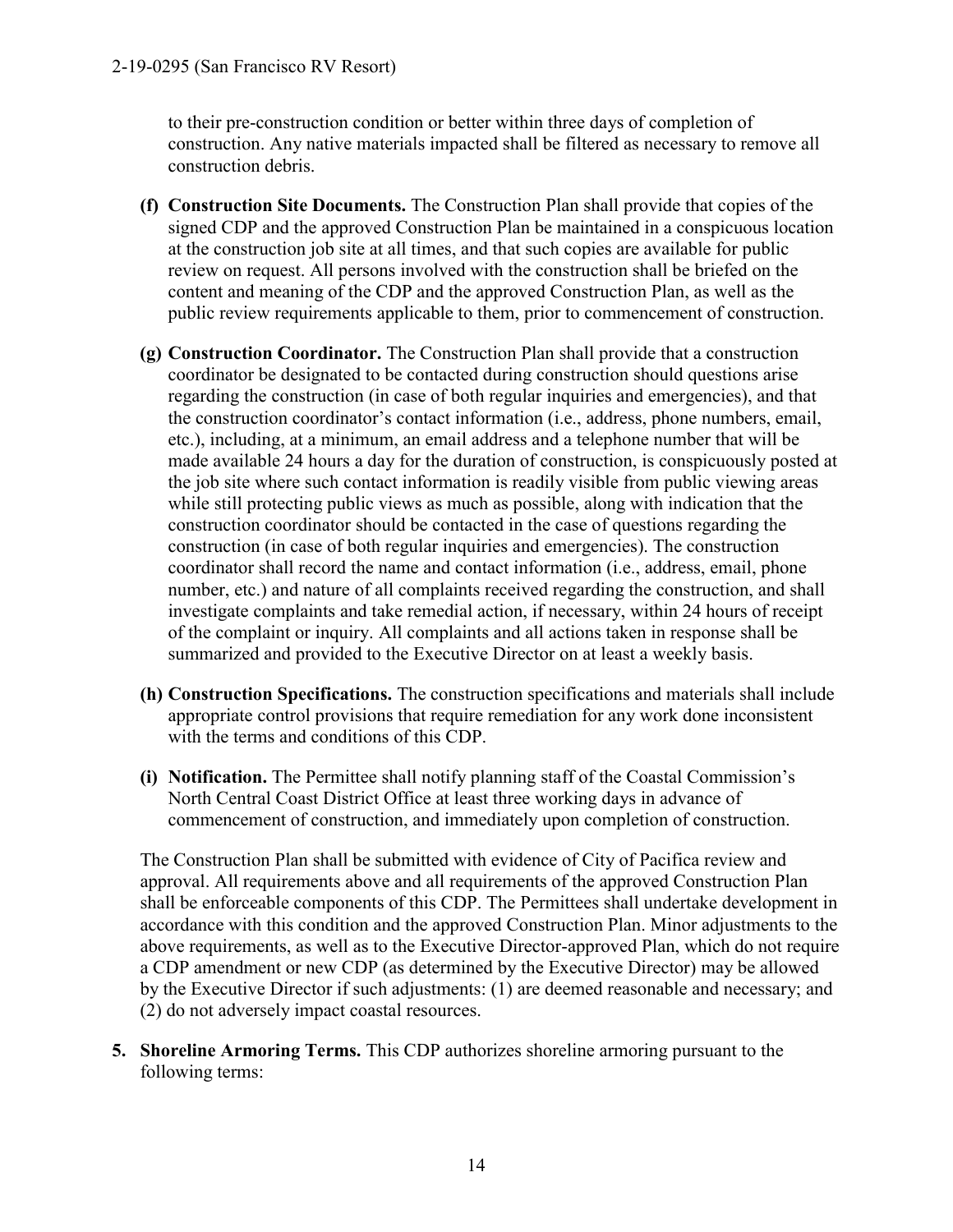- **(a) Duration.** This CDP authorizes riprap on the beach and fronting the bluffs along approximately 625 linear feet (from approximately just south of the restroom building to the northern property line) as described in **Special Condition 1(a)(ii)** and shown on **Exhibit 3** until the time when the required Coastal Hazard Response and Public Access Management Plans have been implemented, but no later than 5 years from the date of this CDP approval (September 11, 2024), or when the site no longer requires armoring, whichever occurs first. At such time, or at such time as the infrastructure is removed or no longer requires armoring, the Permittees shall remove the approved armoring and appropriately restore the affected area subject to Executive Director approval of a plan to accomplish same with the least coastal resource impacts.
- **(b) Future Mitigation.** If the Permittees apply for a separate CDP or an amendment to this CDP to retain the above-described riprap past September 11, 2024, or to modify the such riprap, or to perform repair work affecting 50 percent or more of the riprap, then the Permittees shall be required to propose additional commensurate mitigation for the impacts of retaining the armoring and/or modifying it, including with respect to public views, public recreational access, shoreline processes, and all other affected coastal resources that have not already been mitigated through this CDP, at that time.
- **6. Monitoring and Reporting.** The Permittees shall ensure that the condition and performance of the approved as-built project is regularly monitored and maintained. Such monitoring evaluation shall, at a minimum, address whether any significant weathering or damage has occurred that would adversely impact future performance, and identify any structural or other damage or wear and tear requiring repair to maintain the riprap in a structurally sound manner and its approved state, including at a minimum with regards to the following:
	- **(a) Armoring.** The rock riprap revetment shall be monitored by a licensed civil engineer with experience in coastal structures and processes to ensure structural integrity, including at a minimum evaluation of slope competence, slumping, movement, outflanking, and undercutting. The public access area and amenities shall be evaluated for utility and compliance with CDP requirements on a regular basis.
	- **(b) Photo Documentation.** All project elements shall be photographed bi-annually from an adequate number of inland and seaward locations as to provide complete photographic coverage of the approved project. All photographs shall be documented on a site plan that notes the location of each photographic viewpoint and the date and time of each photograph to allow naked eye comparison of the same views over time. Such photo documentation shall commence no later than the date of construction completion, and two copies of such initial photo documentation (including 8.5 x 11" color hard copy photos as well as electronic jpg copies) shall be submitted to the Executive Director for review and written approval no later than 30 days following completion of construction.
	- **(c) Reporting.** Monitoring reports covering the above-described evaluations shall be submitted to the Executive Director for review and approval at yearly intervals by May 1st of the each year for the first 5 years following approval of this CDP, and then every 5 years thereafter for as long as the approved as-built project exists at this location. The reports shall identify the existing configuration and condition of the riprap, including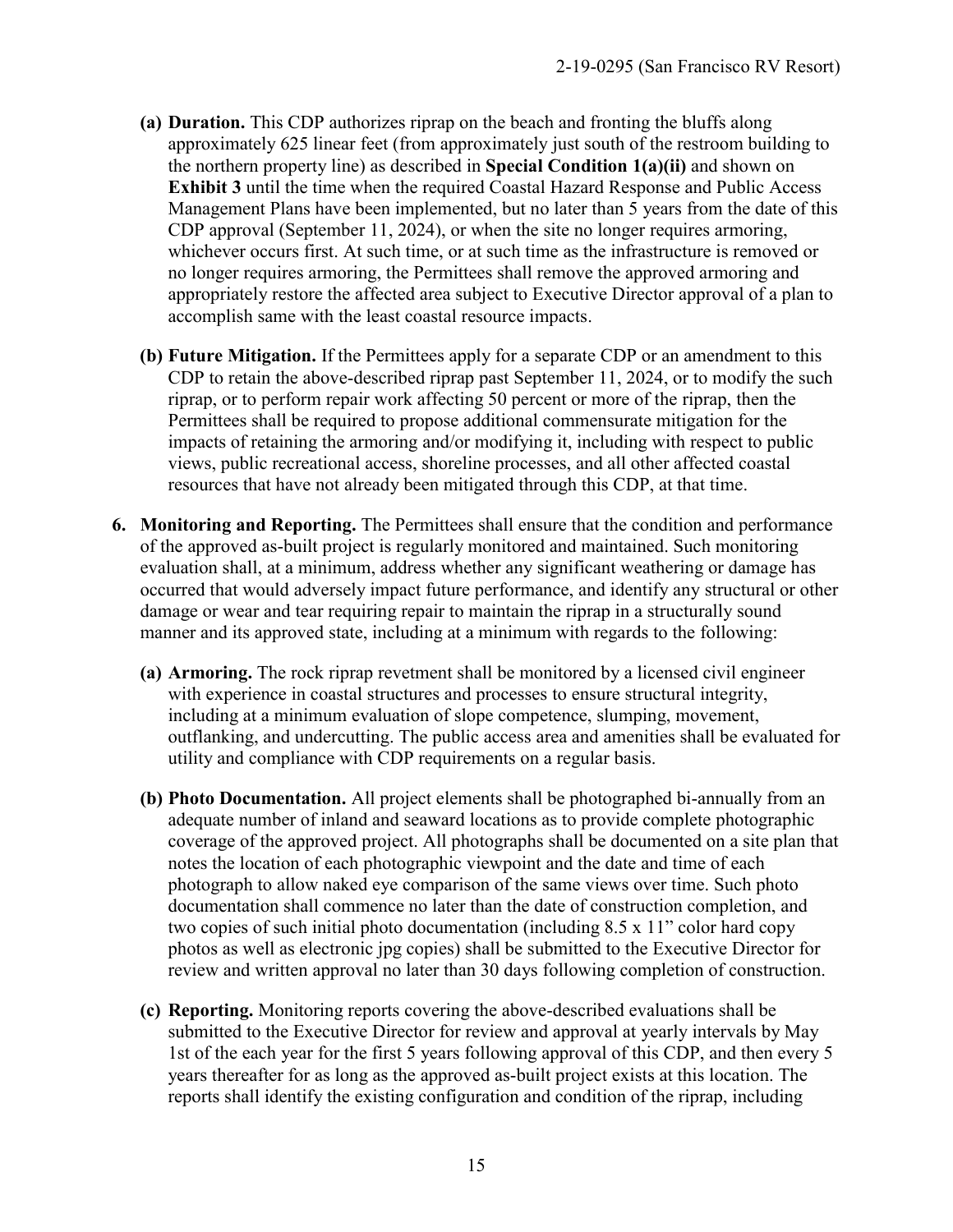vertical and horizontal reference distances from riprap to surveyed benchmarks for use in future monitoring efforts, and shall recommend any actions necessary to maintain these project elements in their approved and required state, and shall include photographs (in color hard copy and digital format) that clearly show all components of the as-built project from at least the same vantage points as the initial photo documentation as well as subsequent monitoring reports. Any proposed actions necessary to maintain the approved as-built project in a structurally sound manner and its approved state shall be implemented within 30 days of Executive Director approval, unless a different time frame for implementation is identified by the Executive Director. In addition to the every year requirement, separate and additional monitoring reports shall be submitted within 30 days following either (1) an El Niño storm event comparable to a 20-year or larger storm, or (2) an earthquake of magnitude 5.5 or greater with an epicenter in San Mateo County or San Francisco County.

- **7. Future Maintenance/Repair.** This CDP authorizes future maintenance and repair as described in this Special Condition. The Permittees acknowledge and agree on behalf of themselves and all successors and assigns that it is the Permittees' responsibility to: (1) maintain the approved project (including both Phase I and Phase II improvements (see **Special Conditions 1 and 2**)) and all related development in a structurally sound manner, visually compatible with the beach and bluff shoreline surroundings, and in their approved and required states; (2) retrieve any failing portion of the permitted structures or related improvements that might otherwise substantially impair the use, aesthetic qualities, or environmental integrity of the beach and blufftop areas; and (3) bi-annually or more often inspect the riprap throughout its temporary authorization period for signs of compromise. Any such maintenance-oriented development associated with the approved riprap, public access improvements, and related development shall be subject to the following:
	- **(a) Maintenance/Repair.** "Maintenance" and "repair" as understood in this Special Condition means development that would otherwise require a CDP whose purpose is to maintain in and/or repair to the approved state of the riprap and all public access improvements and amenities.
	- **(b) Other Agency Approvals.** The Permittees acknowledge that these maintenance and repair stipulations do not obviate the need to obtain permits and/or authorizations from other agencies for any future maintenance or repair.
	- **(c) Maintenance/Repair Notification.** At least two weeks prior to commencing any maintenance and/or repair activity, the Permittees shall notify, in writing, planning staff of the Coastal Commission's North Central Coast District Office. The notification shall include: (1) a detailed description of the maintenance/repair proposed; (2) any plans, engineering, geology, or other reports describing the event; (3) a construction plan that clearly describes construction areas and methods consistent with the parameters of **Special Condition 4** above; (4) other agency authorizations; and (5) any other supporting documentation describing the maintenance/repair event. Maintenance or repair may not commence until the Permittees have been informed by planning staff of the Coastal Commission's North Central Coast District Office that the maintenance proposed complies with this CDP. If the Permittees have not been given a verbal response or sent a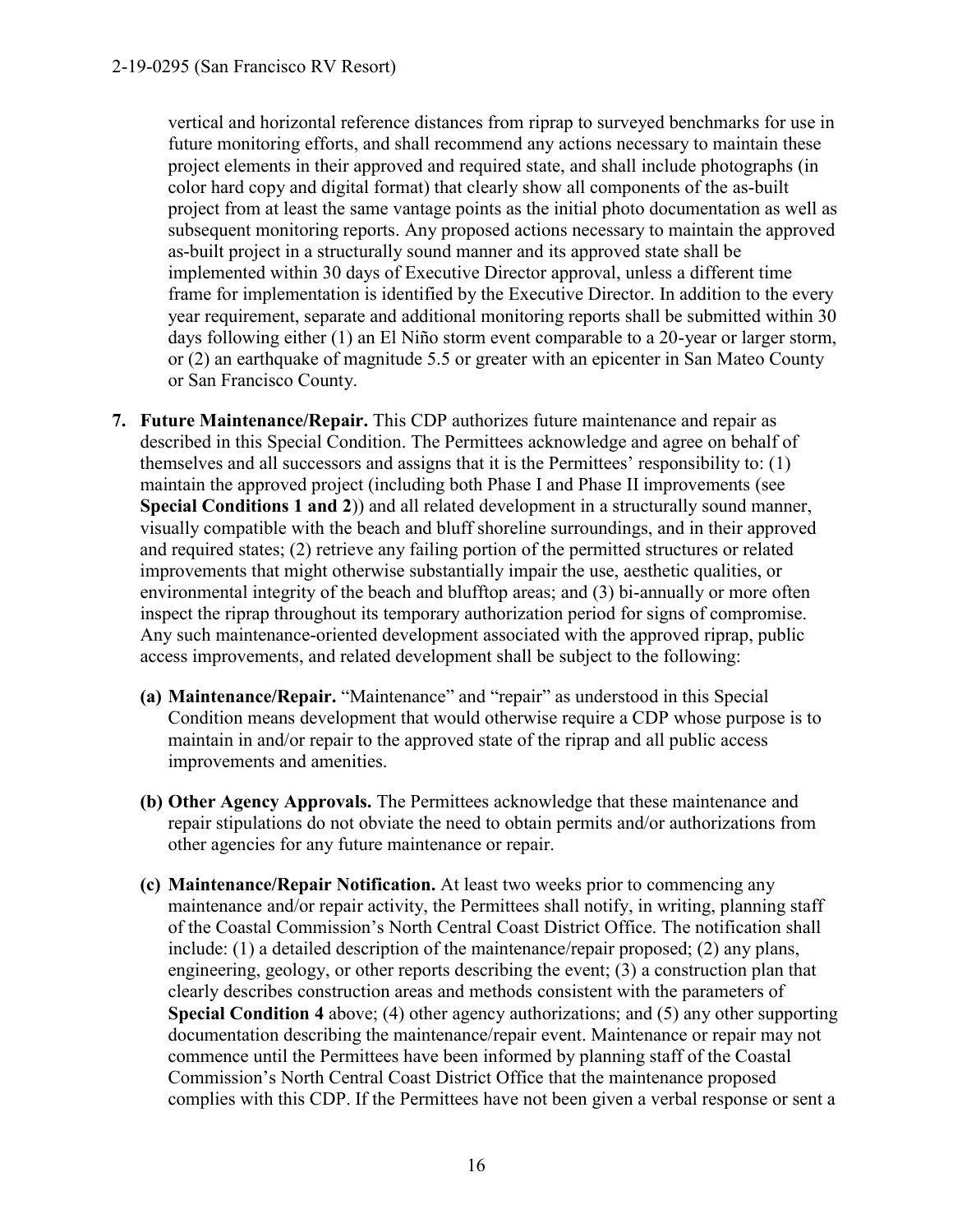written response within 30 days of the notification being received in the North Central Coast District Office, the maintenance shall be authorized as if planning staff affirmatively indicated that the maintenance/repair complies with this CDP. The notification shall clearly indicate that maintenance/repair is proposed pursuant to this CDP, and that the lack of a response to the notification within 30 days constitutes approval of it as specified in the CDP. If the notification does not explicitly indicate same, then the automatic authorization provision does not apply. In the event of an emergency requiring immediate maintenance, the notification of such emergency shall be made as soon as possible, and shall (in addition to the foregoing information) clearly describe the nature of the emergency.

- **(d) Maintenance/Repair Coordination.** Maintenance/repair activity shall, to the degree feasible, be coordinated with other maintenance/repair activity proposed in the immediate vicinity with the goal being to limit coastal resource impacts, including the length of time that construction occurs in and around the beach and beach access points. As such, the Permittees shall make reasonable efforts to coordinate their maintenance/repair activity with other adjacent property maintenance/repair activities, including adjusting their maintenance/repair activity scheduling as directed by planning staff of the Coastal Commission's North Central Coast District Office.
- **(e) Restoration.** The Permittees shall restore all beach and other public access areas impacted by construction activities to their pre-construction condition or better within three days of completion of construction. Any beach sand impacted shall be filtered as necessary to remove all construction debris from the beach. The Permittees shall notify planning staff of the Coastal Commission's North Central Coast District Office upon completion of restoration activities to allow for a site visit to verify that all beach-area restoration activities are complete. If planning staff should identify additional reasonable measures necessary to restore beach areas, such measures shall be implemented as quickly as feasible.
- **(f) Noncompliance Provision.** If the Permittees are not in compliance with permitting requirements of the Coastal Act, including the terms and conditions of any Coastal Commission CDPs or other coastal authorizations that apply to the subject property, at the time that a maintenance/repair event is proposed, then maintenance/repair that might otherwise be allowed by the terms of this future maintenance/repair condition may be disallowed by the Executive Director until the Permittees are in full compliance with the permitting requirements of the Coastal Act, including all terms and conditions of any outstanding CDPs and other coastal authorizations that apply to the subject properties.
- **(g) Emergency.** Notwithstanding the emergency notifications set forth in subsection (c) of this Special Condition, nothing in this condition shall affect the emergency authority provided by Coastal Act Section 30611, Coastal Act Section 30624, and Subchapter 4 of Chapter 5 of Title 14, Division 5.5, of the California Code of Regulations (Permits for Approval of Emergency Work).
- **(h) Duration of Covered Riprap Maintenance/Repair.** Future maintenance of (1) the riprap under this CDP is allowed subject to the above terms throughout the 5-year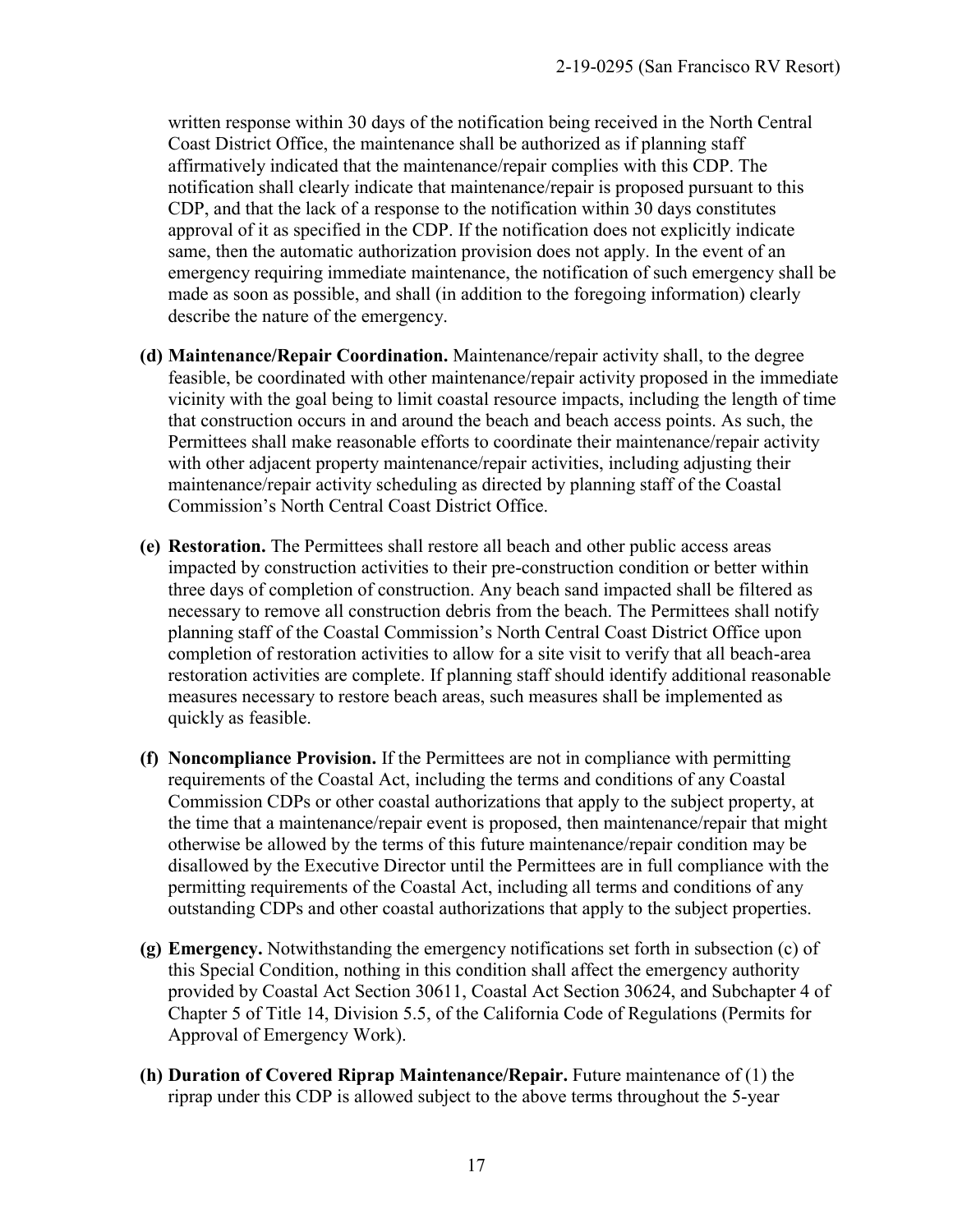duration of the armoring authorization (see **Special Condition 7**); and (2) the public access improvements and other approved project elements for 5 years from the date of approval (i.e., until September 11, 2024), all subject to Executive Director review and approval before the end of each 5-year period to verify that there are not changed circumstances associated with such allowance of maintenance/repair events that necessitate re-review. The Permittees shall maintain the approved armoring structure, public access improvements, and all related development in their approved and required state.

- **8. Public Access Easement.** WITHIN THREE YEARS OF THE DATE OF THE APPROVAL OF THIS CDP (i.e., no later than September 11, 2022), which deadline the Executive Director may extend for good cause, the Permittee shall execute and record a document, in a form and content acceptable to the Executive Director, irrevocably offering to dedicate to a public agency or private entity, approved by the Executive Director, a public access easement for public recreational access use and development in perpetuity, as described below.
	- **a. Easement Area.** The easement area shall consist of all public access areas identified in the approved Revised Final Plans (**Special Condition 1**), the approved Coastal Hazards Response Plan (**Special Condition 2**), and/or the approved Public Access Management Plan (**Special Condition 3**) including the blufftop coastal trail, the vertical beach accessway, the overlooks, benches, picnic tables, public parks and parking areas, as well as the beach and bluffs seaward of the inland extent of the identified public access improvements to the mean high tide line. Each area shall be available for general public access use and enjoyment. Such easement shall be located over the existing easements depicted by the red and yellow colored areas in **Exhibit 9** and shall be expanded to cover any new public access areas pursuant to the approved Revised Final Plans (**Special Condition 1**), the approved Coastal Hazards Response Plan (**Special Condition 2**), and/or the approved Public Access Management Plan (**Special Condition 3**). The Commission's intent is that the newly-offered areas encompass and be contiguous with existing easements, as shown in **Exhibit 9**, in order to create a unified area for public access use and enjoyment subject to the terms and conditions of this CDP.
	- **b. Easement Restrictions.** No development, as defined in Coastal Act Section 30106, shall occur within the easement area except for the following development authorized by this CDP:
		- **1. Public Recreational Access.** Public recreational access improvements as identified in the approved Revised Final Plans (**Special Condition 1**), the approved Coastal Hazards Response Plan (**Special Condition 2**), and/or the approved Public Access Management Plan (**Special Condition 3**), including, but not limited to trail improvements, public parking, bicycle racks, benches, picnic tables, trash and recycling receptacles, doggie mitt station, and other similar public use amenities, and
		- **2. Other Approved Project Elements.** Other project-related development as identified in the approved Revised Final Plans (**Special Condition 1**), the approved Coastal Hazards Response Plan (**Special Condition 2**), and/or the approved Public Access Management Plan (**Special Condition 3**), including rope and pole barriers or other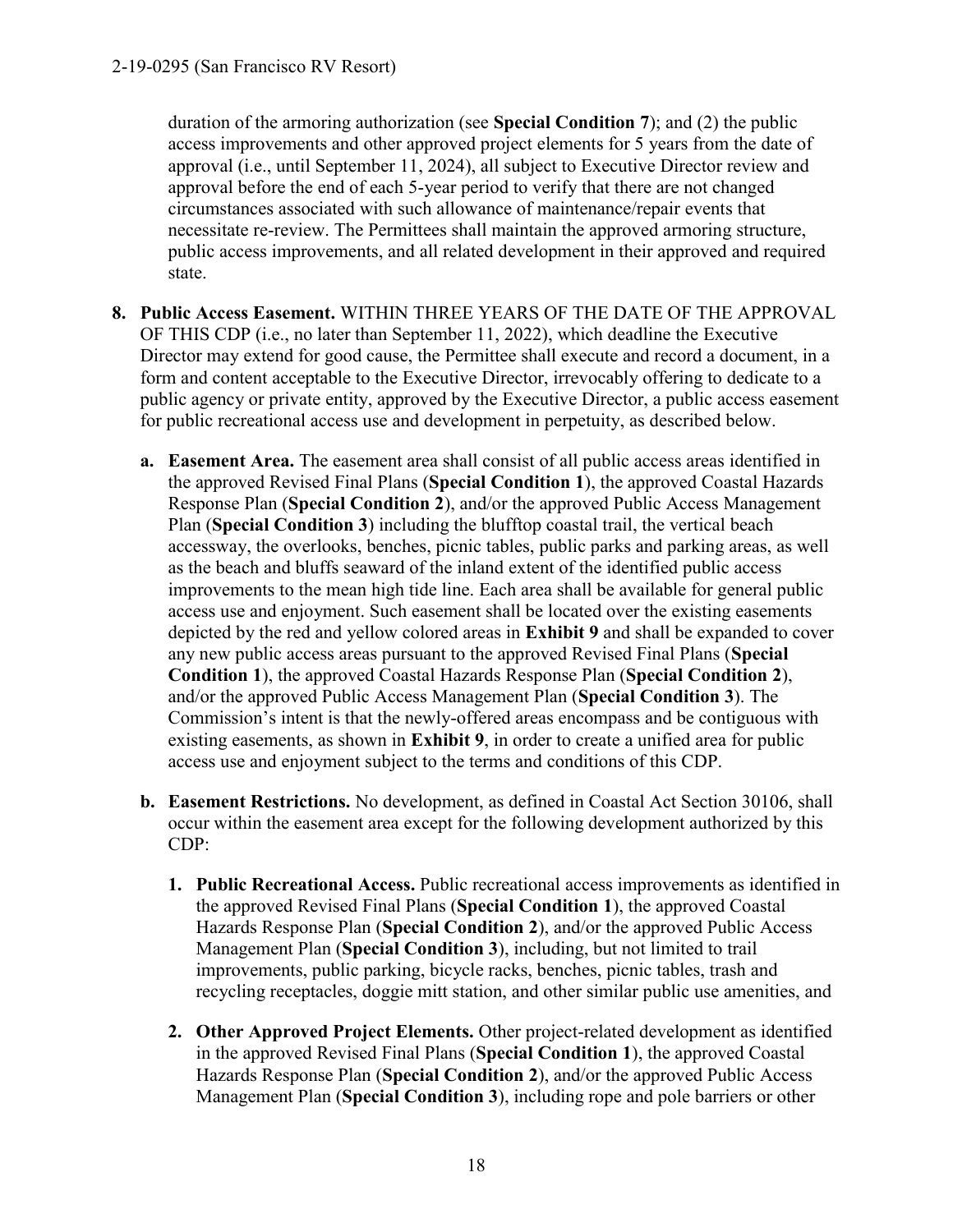fencing, drainage and irrigation, native landscaping, signage, and the portions of the temporary riprap within the easement area that do not obstruct or detract from public access and recreational use of the easement area.

**c. Ambulatory Easement.** The public access easement shall be ambulatory, and the easement boundaries and amenities (e.g., path, trail, benches, etc.) shall move inland within the Permittee's property if relocation and/or reconstruction of access amenities in the easement area are necessary to retain their continuity and/or utility in response to erosion and related coastal hazards (see also **Special Condition 2**).

#### **d. Other Easement Requirements.**

- **1. Document.** The document shall be recorded free of prior liens and any other encumbrances that the Executive Director determines may affect the interest being conveyed, and it shall include a legal description and corresponding graphic depiction of the legal parcels subject to this CDP as well as a metes and bounds legal description and a corresponding graphic depiction, drawn to scale, of the perimeter of the easement area prepared by a licensed surveyor based on an on-site inspection of the easement area.
- **2. Public Access Rights.** The document shall provide that the offer of dedication shall not be used or construed to allow anyone to interfere with any rights of public access acquired through use which may exist on the property, and shall also provide that public access consistent with the terms and conditions of this CDP shall be uninterrupted at all times.
- **3. Duration.** The offer to dedicate shall run with the land in favor of the People of the State of California, binding successors and assigns of the applicant or landowner in perpetuity, and shall be irrevocable for a period of 21 years, such period running from the date of recording, and indicate that the restrictions on the use of the land shall be in effect upon recording and remain as covenants, conditions and restrictions running with the land in perpetuity, notwithstanding any revocation of the offer.
- **9. Assumption of Risk, Waiver of Liability, and Indemnity.** By acceptance of this CDP, the Permittee acknowledges and agrees, on behalf of itself and all successors and assigns: (a) that the project area is subject to coastal hazards, including but not limited to episodic and longterm shoreline retreat and coastal erosion, high seas, ocean waves, tidal scour, storms, tsunami, coastal flooding, landslide, earth movement, and the interaction of all of these, many of which will worsen with future sea level rise; (b) to assume the risks to the Permittee and the properties that are the subject of this CDP of injury and damage from such hazards in connection with this permitted development; (c) to waive any rights that the Permittee may have under Coastal Act Section 30235, the City of Pacifica LCP, or other applicable laws, to shoreline armoring beyond that allowed by this CDP to protect the development authorized by this CDP; (d) to unconditionally waive any claim of damage or liability against the Commission, its officers, agents, and employees for injury or damage from such hazards; (e) to indemnify and hold harmless the Commission, its officers, agents, and employees with respect to the Commission's approval of the CDP against any and all liability, claims,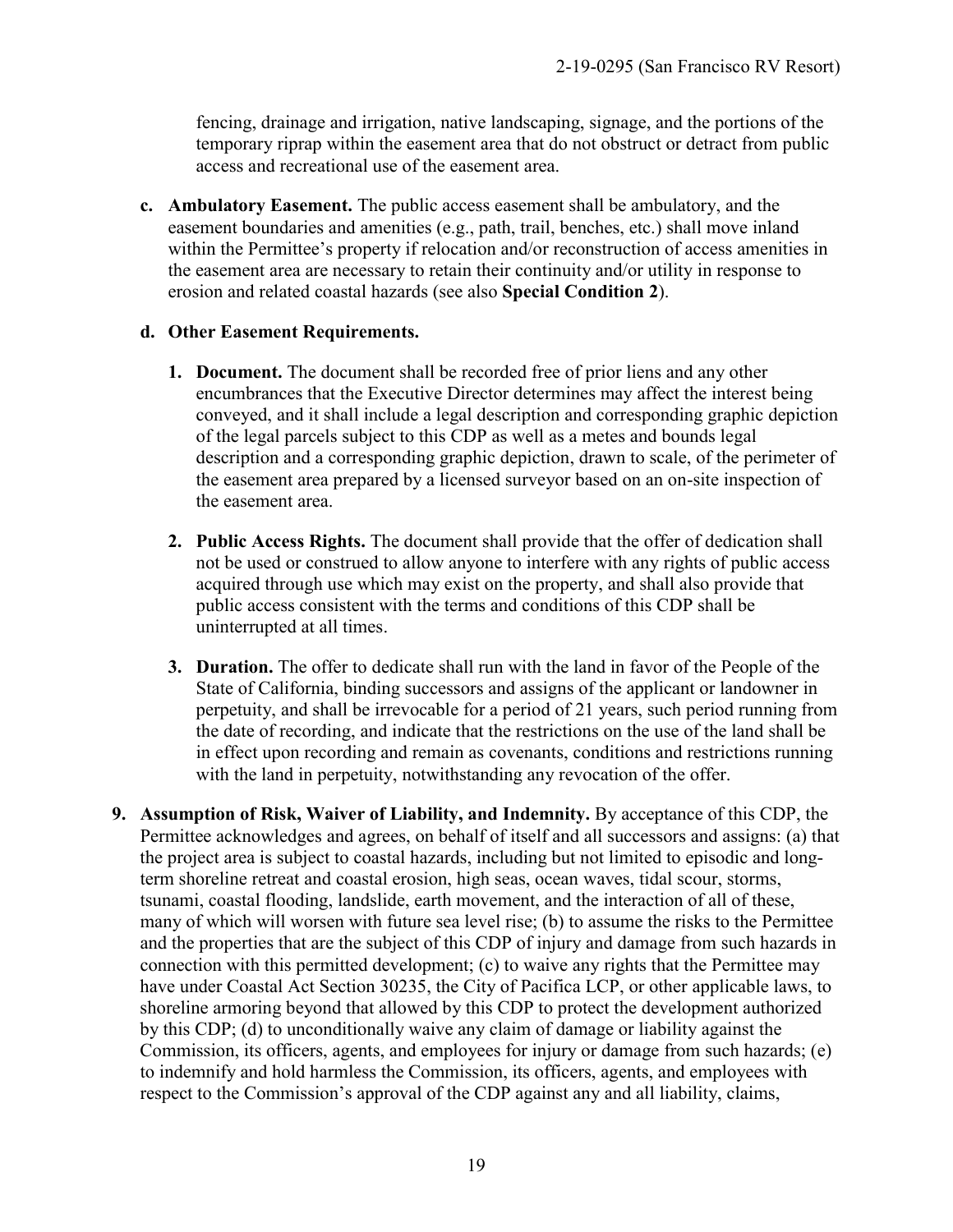demands, damages, costs (including costs and fees incurred in defense of such claims), expenses, and amounts paid in settlement arising from any injury or damage due to such hazards; and (f) that any adverse effects to property caused by the permitted project shall be fully the responsibility of the Permittees.

- **10. Public Rights.** By acceptance of this CDP, the Permittee acknowledges and agrees, on behalf of itself and all successors and assigns, that the Coastal Commission's approval of this CDP shall not constitute a waiver of any public rights that may exist on the properties involved. The Permittee shall not use this CDP as evidence of a waiver of any public rights that may exist on the properties now or in the future.
- **11. Real Estate Disclosure.** Disclosure documents related to any future marketing and/or sale of the subject property, including but not limited to specific marketing materials, sales contracts and similar documents, shall notify potential buyers of the terms and conditions of this CDP. A copy of this CDP shall be provided in all real estate disclosures.
- **12. Future Permitting.** All future proposed development related to this CDP shall require a new CDP or a CDP amendment that is processed through the Coastal Commission, unless the Executive Director determines a CDP or CDP amendment is not legally required.
- **13. Other Authorizations.** PRIOR TO CONSTRUCTION, the Permittees shall provide to the Executive Director written documentation of authorizations from the City of Pacifica, the California State Lands Commission, the Regional Water Quality Control Board, and the U.S. Army Corps of Engineers, or evidence that no such authorizations are required. The Permittees shall inform the Executive Director of any changes to the project required by any other such authorizations. Any such changes shall not be incorporated into the project until the Permittees obtain a Commission amendment to this CDP, unless the Executive Director determines that no amendment is legally required.
- **14. Liability for Costs and Attorneys' Fees.** The Permittee shall reimburse the Coastal Commission in full for all Coastal Commission costs and attorneys' fees (including but not limited to such costs/fees that are: (1) charged by the Office of the Attorney General; and/or (2) required by a court) that the Coastal Commission incurs in connection with the defense of any action brought by a party other than the Permittee against the Coastal Commission, its officers, employees, agents, successors and/or assigns challenging the approval or issuance of this CDP, the interpretation and/or enforcement of CDP terms and conditions, or any other matter related to this CDP. The Permittee shall reimburse the Coastal Commission within 60 days of being informed by the Executive Director of the amount of such costs/fees. The Coastal Commission retains complete authority to conduct and direct the defense of any such action against the Coastal Commission, its officers, employees, agents, successors and/or assigns.
- **15. Deed Restriction.** PRIOR TO ISSUANCE OF THE CDP, the Permittee shall submit for Executive Director review and approval documentation demonstrating that the landowners have executed and recorded against the subject property governed by this CDP a deed restriction in a form and content acceptable to the Executive Director: (1) indicating that pursuant to this CDP, the California Coastal Commission has authorized development on the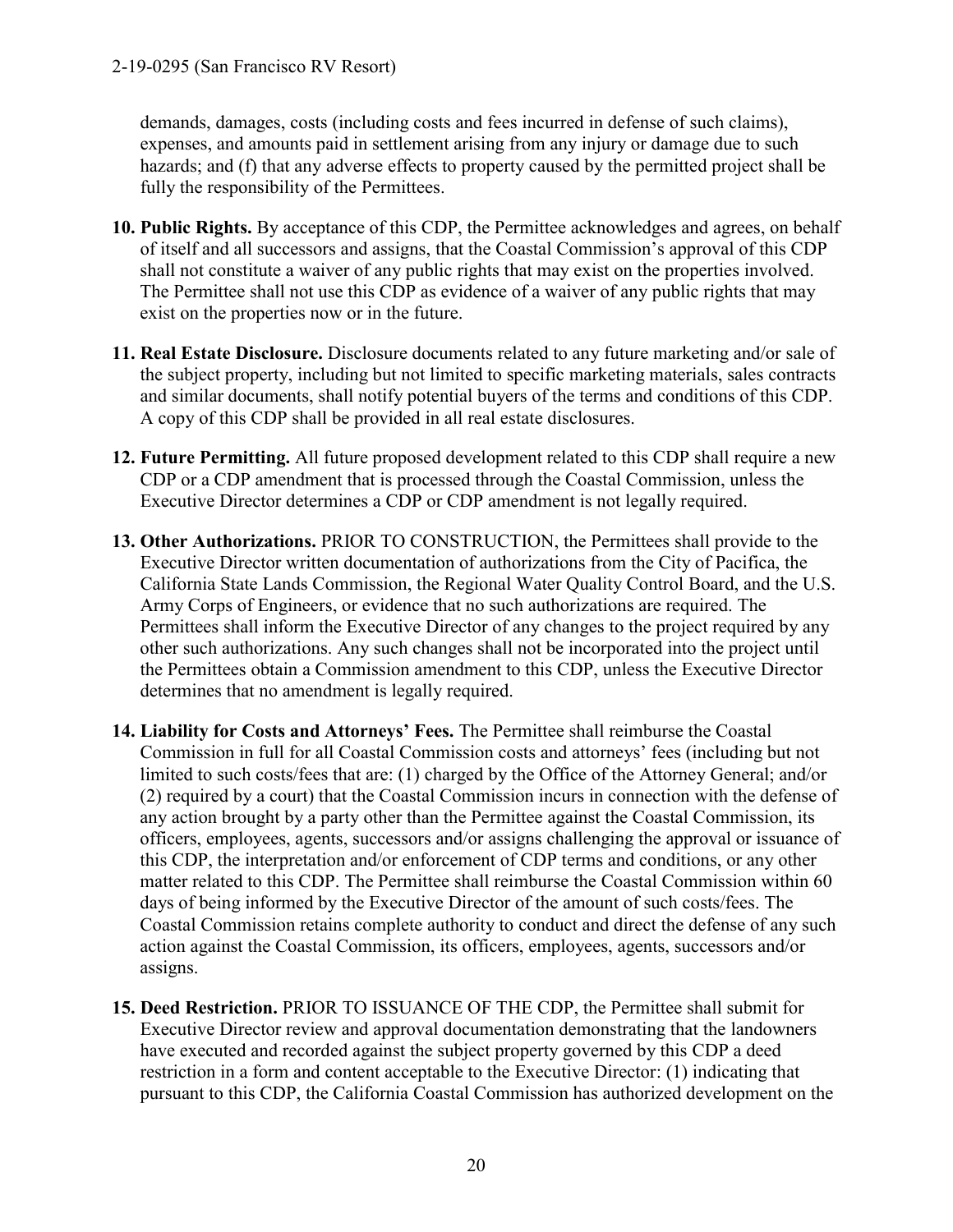subject property, subject to terms and conditions that restrict the use and enjoyment of that property; and (2) imposing the special conditions of this CDP as covenants, conditions and restrictions on the use and enjoyment of the property. The deed restriction shall include a legal description and graphic depiction of the parcels governed by this CDP. The deed restriction shall also indicate that, in the event of an extinguishment or termination of the deed restriction for any reason, the terms and conditions of this CDP shall continue to restrict the use and enjoyment of the subject property so long as either this CDP or the development it authorizes, or any part, modification, or amendment thereof, remains in existence on or with respect to the subject property. The Executive Director may extend the deadline to record for good cause.

## **IV. FINDINGS AND DECLARATIONS**

#### **A. Project Location and Background**

The proposed armoring project is located along the beach and bluff seaward of the San Francisco RV Resort (RV Park) located at 700 Palmetto Avenue, west of Highway 1 and north of the Milagra Outfall and the Pacifica Municipal Pier in the City of Pacifica. The RV Park was originally approved by the Commission and developed atop the 70-foot high bluff in 1983 (CDP 3-83-212),<sup>2</sup> and it currently includes some 122 recreational vehicle (RV) spaces; a restroom facility; a restroom facility; a clubhouse containing restrooms, laundry facilities, and common areas; a pool and hot tub; and some 20 public parking spaces spread over about 12 blufftop acres. Since the time when the RV Park was originally constructed, some 60 RV spaces as well as the Commission-required blufftop public trail and beach stairway have been lost to erosion and never replaced in their authorized form. In fact, at one point in time the property owners erected double fencing along the frontage of the property that blocked the previous blufftop trail area across the site. More recently, in 2019, the Applicant reestablished the lateral access path with new low-profile black fencing and striping. Although the 20-space public parking lot is still available for public use, the only connection to the beach is currently via and informal, rugged and steep goat trail. The lack of compliance with prior permit requirements regarding these required public accessways constitutes a violation that has existed on the site in one form or another since about  $2003<sup>3</sup>$ 

 $\overline{a}$ <sup>2</sup> Though it was undeveloped at the time, the Commission also approved a CDP (CDP 3-83-172) just one-month prior to the RV Park CDP approval that allowed a riprap revetment (approximately 22,000 tons and 1,650 linear feet) to be installed on the beach and bluffs fronting 12 single-family residences to the north of the RV Park site, and the undeveloped property that was to become the RV Park. Non-CDP City approvals associated with that armoring (UP-453-83 and PSD-313-83) required the RV Park to provide public access trails, a beach stairway, and parking, and stated that "[i]n the event of failure of any area west of RV spaces and such damage is determined to be the result of bluff movement," then the "affected improvements are to be moved and reconstructed an appropriate distance" and "[i]f necessary, RV spaces shall be sacrificed to accomplish these changes. No attempt shall be made to reconstruct the bluff face in the event of such failure." The riprap fronting the RV Park site eventually washed completely away by about 2009.

<sup>&</sup>lt;sup>3</sup> Consistent with advice from both the State Attorney General and the Coastal Commission Chief Counsel (see memos dated June 20, 2014 and August 1, 2014, respectfully), Commissioners should not engage in any ex parte communications related to these violations.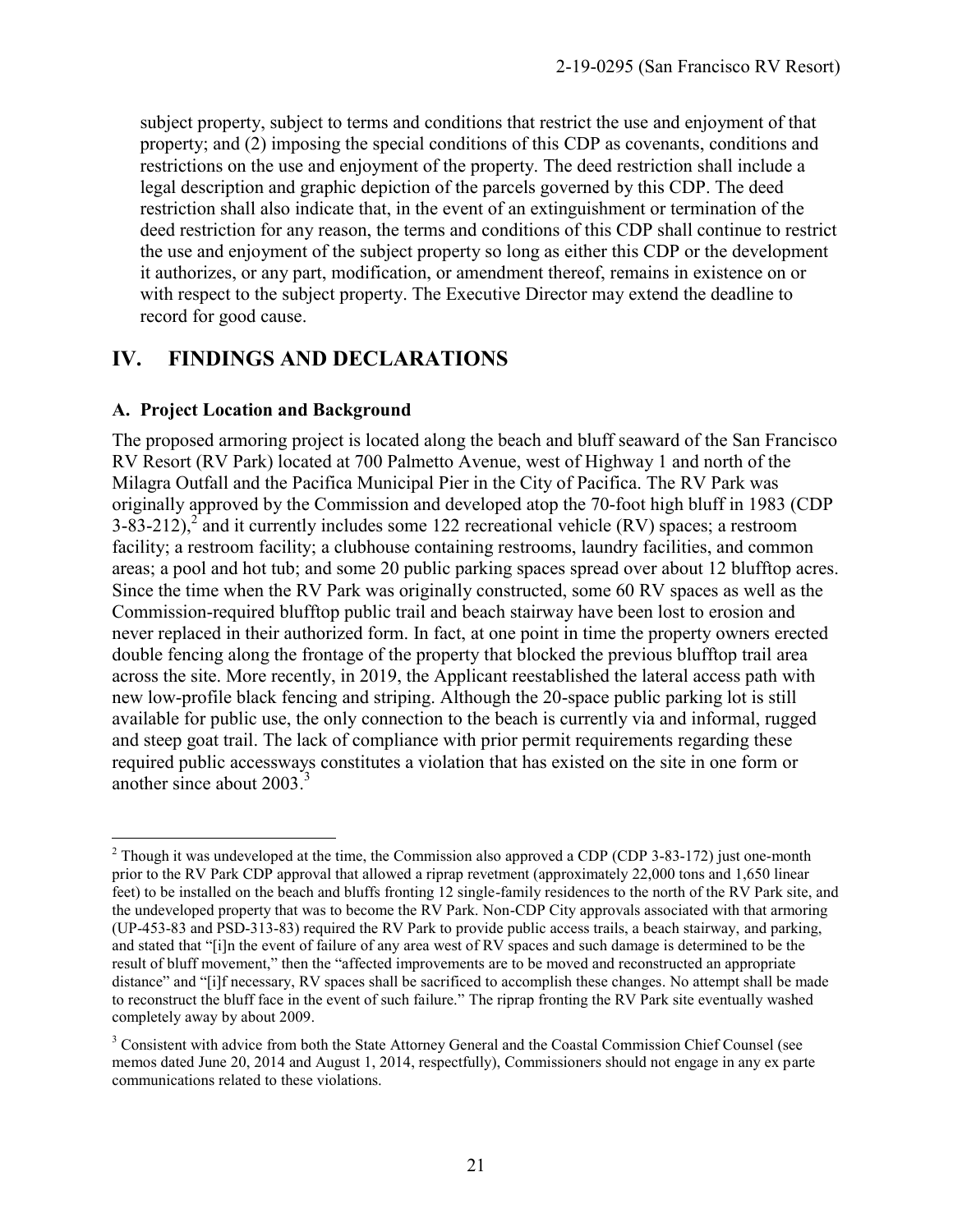Following winter storms in 2016, riprap was temporarily authorized pursuant to an emergency CDP (ECDP G-2-16-0044), resulting in the installation of approximately 5,900 tons of 8-10 ton riprap at the toe of the bluff at a 2:1 slope (extending some  $\frac{18}{18}$  feet high)<sup>4</sup> along approximately 625 linear feet of beach and bluff. The riprap was intended to protect the RV Park and related development, including a City sewer line that was reconstructed in conjunction with the development of the RV Park in the 1980s that runs underneath the site from the upcoast Esplanade subdivision to the inland street (i.e., Palmetto Avenue).

See **Exhibits 1 and 2** for a location map and project area photos. See **Exhibit 7** for prior permits.

### **B. Project Description**

The Applicant now seeks to authorize both the emergency riprap as well as to extend the riprap an additional 225 linear feet (through adding some 1,200 tons of rock) from the end of the existing emergency riprap up to the northern property line. The new riprap would be installed at a 1.5:1 slope,  $12$  feet high<sup>5</sup>, and the emergency riprap that was placed would be reconfigured to a 1.5:1 slope, and to the 12 foot height, to match the new placed rock. The riprap is intended to protect the RV Park and related development, including a City sewer line that was reconstructed in conjunction with the development of the RV Park in the 1980s that runs underneath the site from the upcoast Esplanade subdivision to the inland street (i.e., Palmetto Avenue). In addition, the project proposes construction of a replacement for the previously required public lateral access trail along the blufftop, a vertical access to the beach, and other various access amenities. See **Exhibits 3** and **4** for proposed project plans.

#### **C. Standard of Review**

This proposed project is located in both the Commission's and the City of Pacifica's CDP jurisdictions, but the project is the subject of prior Coastal Commission CDP decisions and requirements, including the CDP for the original RV Park development, and represents the requisite follow-up regular CDP application for the Commission-issued ECDP for the temporary emergency riprap. The City, the Applicant, and the Commission have all agreed to a consolidated CDP review for the project, as allowed by Coastal Act Section 30601.3. As such, the standard of review for a consolidated CDP application is the Chapter 3 policies of the Coastal Act with the City of Pacifica's certified LCP providing non-binding guidance.

#### **D. Coastal Hazards**

#### **Applicable Policies**

Coastal Act Section 30235 addresses the use of shoreline protective devices:

*Revetments, breakwaters, groins, harbor channels, seawalls, cliff retaining walls, and* 

 4 To an elevation of approximately +23 NAVD88.

 $<sup>5</sup>$  To an elevation of approximately +17 NAVD88.</sup>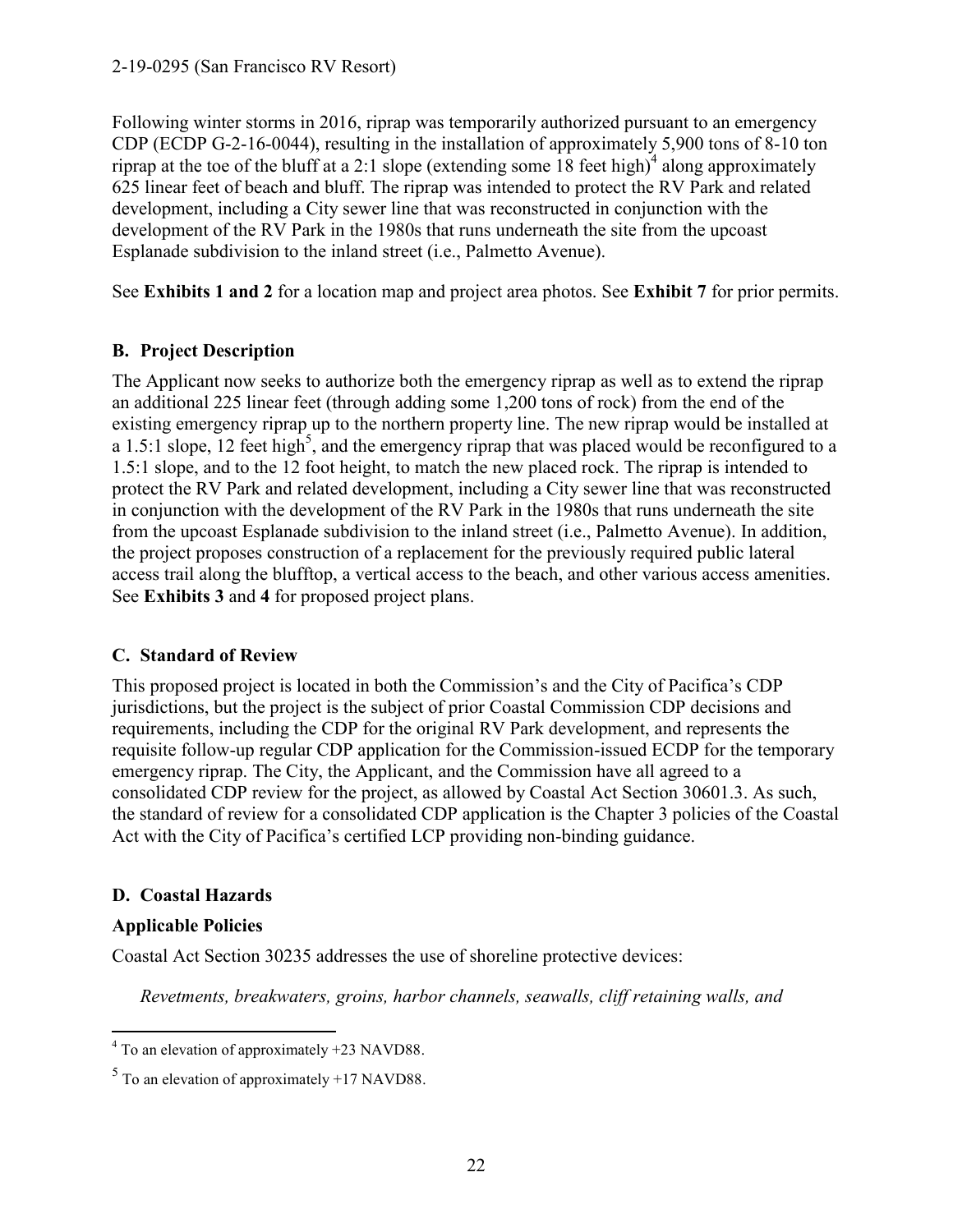*other such construction that alters natural shoreline processes shall be permitted when required to serve coastal-dependent uses or to protect existing structures or public beaches in danger from erosion, and when designed to eliminate or mitigate adverse impacts on local shoreline sand supply. Existing marine structures causing water stagnation contributing to pollution problems and fish kills should be phased out or upgraded where feasible.* 

Coastal Act Section 30253 addresses the need to ensure long-term structural integrity, minimize future risk, and to avoid landform altering protective measures. Section 30253 provides, in applicable part:

*New development shall do all of the following:* 

- *(a) Minimize risks to life and property in areas of high geologic, flood, and fire hazard.*
- *(b) Assure stability and structural integrity, and neither create nor contribute significantly to erosion, geologic instability, or destruction of the site or surrounding area or in any way require the construction of protective devices that would substantially alter natural landforms along bluffs and cliffs. …*

City of Pacifica LCP Land Use Plan (LUP) language and Implementation Plan (IP) standards provide additional guidance regarding coastal hazards and shoreline armoring, including the following on LUP pages C-24 through C-30:

*West Edgemar/Pacific Manor Neighborhood – GEOLOGY.* 

*…* 

*The City's Seismic Safety and Safety Element requires the bluff setback to be adequate to accommodate a minimum 100-year event, whether caused by seismic, geotechnical, or storm conditions. The setback should be adequate to protect the structure for its design life. The appropriate setback for each site will be determined on a case-by-case basis, depending on the site specific circumstances and hazards.* 

*A Seismic Safety and Safety Element policy prohibits the approval of projects which require seawalls as a mitigation measure. The policy also states that projects which eventually will need seawalls for the safety of the structures and residents should not be approved. (emphasis added)* 

*West Edgemar/Pacific Manor Neighborhood – COASTAL ISSUES. The major coastal planning issues in this neighborhood are: 1. The effect of geologic conditions on the use of undeveloped property along the bluffs…* 

*West Edgemar/Pacific Manor Neighborhood – SEAWALLS. … In the future, property owners may want to construct protective structures which are more resistant to wave action. Should property owners desire a more substantive seawall, the cumulative effect on beach sand replenishment should be determined. Because beaches in this area are extremely narrow and exist only during low tide, seawall structures should be designed to*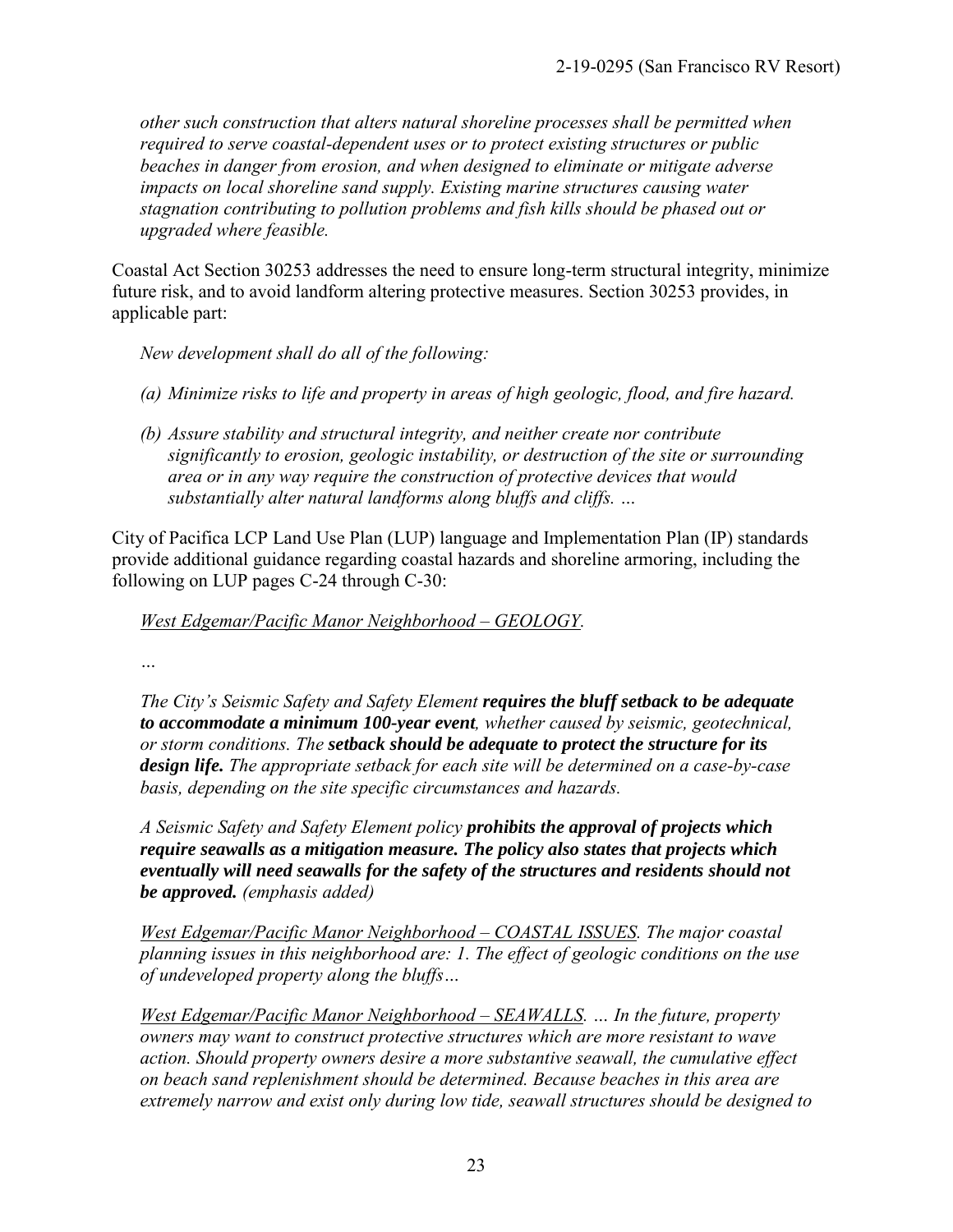*minimize beach scour in the area as much as possible. Preferred structures would be those which provide the minimum amount of effective protection with a minimum reduction in beach sand. The preferred structure to achieve this result will likely be rock rip-rap rather than a concrete wall. Seawalls shall not extend beyond the mean high tide line.* 

And the LCP discusses this site specifically on LUP page C-29, stating:

*The other property committed for development is the largest, currently vacant bluff-top property, located north of the auto wrecking yard and south of existing residences along Esplanade Avenue. This +/-11 acre site has been approved for development of a full-service recreational vehicle park. Protective setbacks will protect improvements during the park's economic life; in this case, because of the minimal level of site work required for installation of utilities, paving and drainage, the estimated economic life is quite low, approximately 15 years. (emphasis added)* 

Taken together, Coastal Act Sections 30235 and 30253, as well as the identified LCP policies, acknowledge that seawalls, revetments, retaining walls, groins and other such structural or "hard" methods designed to forestall erosion also alter natural landforms and natural shoreline processes. Accordingly, with the exception of new coastal dependent uses, Section 30235 limits the construction of shoreline armoring to that required to protect existing structures present at the time that CDP requirements began or public beaches in danger from erosion. Furthermore, Section 30253 requires that new development be sited, designed, and built in a manner so as to not require construction of shoreline armoring that would substantially alter natural landforms along the shoreline. The Coastal Act provides these limitations because shoreline armoring can and often does have a variety of significant negative impacts on coastal resources, including adverse effects on sand supply, public access, coastal views, natural landforms, and overall shoreline and beach dynamics on and off site, ultimately resulting in the loss of beaches, which are a fundamental coastal resource.

In addition, the Commission has typically interpreted Section 30235 to allow shoreline armoring only to protect existing *primary* structures.<sup>6</sup> The Commission has at times historically permitted at-grade structures proposed to be located within required coastal hazard setback areas if such structures are expendable and capable of being removed or relocated rather than requiring an armoring device that would alter natural landforms and processes along bluffs, cliffs, and beaches.

These Coastal Act policies are reflected in the City's LCP policies in similar but even more specific ways, including the LCP requirement that setbacks be sufficient to protect structures for their design life without seawalls, and the LCP requirement that actually prohibits seawalls. In addition, the LCP incudes specific direction for this site, indicating that the estimated economic life of the RV Park "is quite low, approximately 15 years." In other words, the LCP acknowledges the coastal hazard issues associated with this site, and recognizes that it would only be able to be economically viable in light of same for about 15 years (i.e., through about the

 6 See, for example, CDPs 3-16-0345 (Honjo Seawall), 2-16-0684 (Aimco)and A-3-SCO-06-006 (Willmott).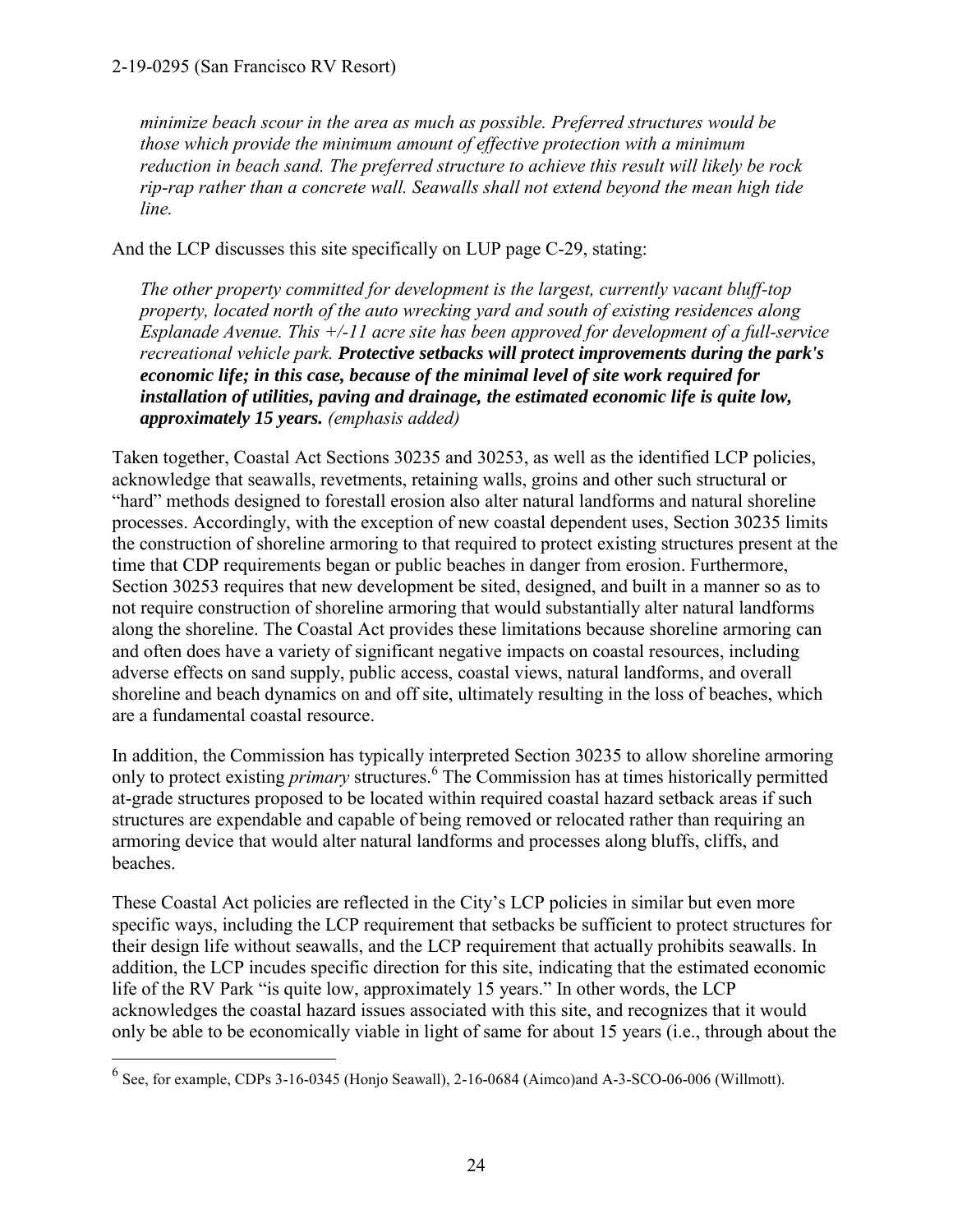1990s). The LCP likewise reflects Coastal Act tests for consideration of armoring, including requiring minimization of coastal resource impacts, such as to beaches, sand supply and public recreational access more broadly.

To protect these core coastal resources, the Coastal Act has a series of specific criteria that must be met in order to approve shoreline armoring. For example, shoreline protective devices compelled by Coastal Act Section 30235 must be supported by substantial evidence demonstrating: (1) there is an existing structure; (2) the existing structure is in danger from erosion; (3) shoreline altering construction is required to protect the existing threatened structure; and (4) the required protection is designed to eliminate or mitigate the adverse impacts on shoreline sand supply.<sup>7</sup> The first three criteria pertaining to Section 30235 relate to whether the proposed armoring is necessary, while the fourth criterion applies to mitigation for some of the impacts of such armoring. The analysis below discusses both Section 30235 and 30253 issues.

#### **Consistency Analysis**

#### *Existing Structures to be Protected*

The first Section 30235 test is whether or not a structure for which armoring is proposed is considered "existing," not in terms of whether it is extant today, but rather whether it existed in its current form when the Coastal Act came into effect (i.e., January 1, 1977) and hasn't been redeveloped since.<sup>8</sup> Specifically, the Coastal Act distinguishes between that type of "existing structure" development that is allowed the protection offered by shoreline armoring and other forms of development that are not pursuant to Section 30235. Under Coastal Act Section 30235, those type of existing structures are potentially allowed shoreline armoring if the remaining three criteria identified above are satisfied, and if it can be found otherwise consistent with the Coastal Act. In contrast, under Section 30253, new structures (i.e., all structures built on or after January 1, 1977, including those structures that may have originally been built before then, but that have been redeveloped since) are to be sited, designed, and built in a manner safe from coastal hazards without creating a need for shoreline altering armoring.

In this case, the proposed riprap is intended to protect the RV Park, its restroom building, and its related subsurface and surface development, and to protect a City sewer line that extends under

 $\overline{a}$ <sup>7</sup> CDP approval also requires that projects be found consistent with the other policies of the Coastal Act in addition to these Section 30235 requirements.

<sup>&</sup>lt;sup>8</sup> As described in the Commission's 2015 Sea Level Rise Policy Guidance, the Commission interprets the term "existing structures" in Section 30235 as meaning structures that were in existence on January 1, 1977, the effective date of the Coastal Act. In other words, Section 30235's directive to permit shoreline armoring for structures in certain circumstances applies to development that lawfully existed as of January 1, 1977 and that has not subsequently been redeveloped (i.e., where changes to it since 1977 have been sufficient enough that it is considered a replacement structure required to conform to applicable Coastal Act and LCP provisions). This interpretation is the most reasonable way to construe and harmonize Sections 30235 and 30253, which together evince a broad legislative intent to allow armoring for development that existed when the Coastal Act was passed, when such development is in danger from erosion, but to avoid such armoring for development constructed consistent with the Act, which doesn't allow shoreline altering armoring development to support same. This interpretation, which essentially "grandfathers" protection for development that predates the Coastal Act, is also supported by the Commission's duty to protect public trust resources and interpret the Coastal Act in a liberal manner to accomplish its purposes.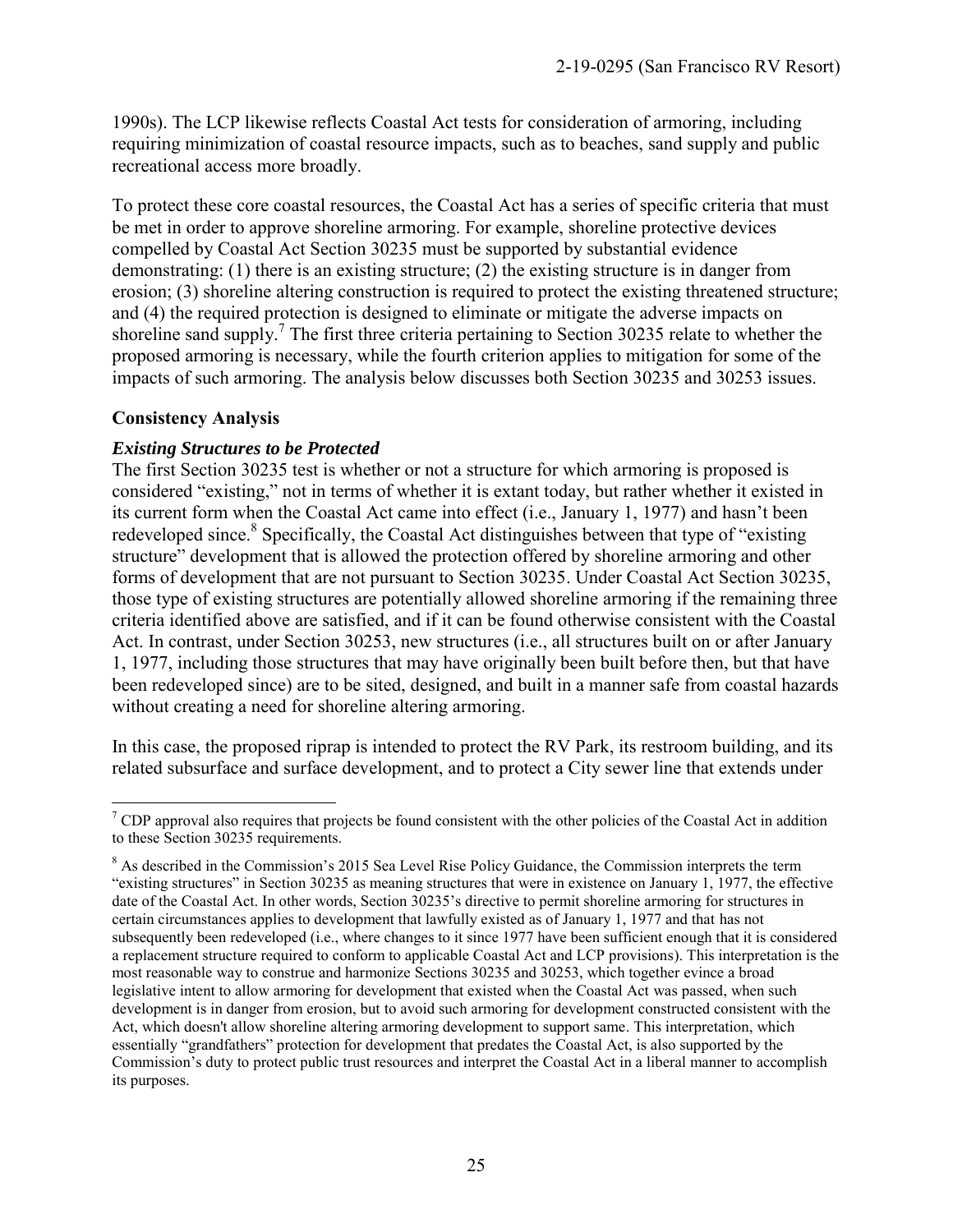#### 2-19-0295 (San Francisco RV Resort)

the site from the Esplanade subdivision to Palmetto Avenue to the south, serving both (see **Exhibit 3**). As described above, the RV Park and all of its components were constructed in the 1980s *after* the effective date of the Coastal Act (and the requirements of 1972's Proposition 20 (The "Coastal Initiative")), $9$  and the sewer line was completely replaced at the same time. As a result, none of these structures qualify as "existing" under Coastal Act Section 30235, and the project does not meet the first required Section 30235 test. As a result, the RV Park and the sewer line do not qualify for shoreline armoring under Coastal Act Section 30235, and for other reasons (e.g., due to coastal hazard requirements and coastal resource impacts from the armoring), the Coastal Act directs denial of this component of the project.

#### *Danger from Erosion*

 $\overline{a}$ 

The second Section 30235 test is whether the existing structure is in danger from erosion. The Coastal Act allows shoreline armoring to be installed to protect existing structures that are in danger from erosion, but it does not define the phrase "in danger." There is a certain amount of risk involved in maintaining any development along the actively eroding California coastline that also can be directly subject to violent storms, wave attack, flooding, earthquakes, and other hazards. These risks can be exacerbated by such factors as sea level rise and localized geography that can focus storm energy at particular stretches of coastline. In a sense, all development along the immediate California coastline is in a certain amount of "danger." It is a matter of the degree of threat that distinguishes between danger that represents an ordinary and acceptable risk, and danger that requires shoreline armoring per 30235. Lacking Coastal Act definition, the Commission has in the past evaluated the immediacy of any threat in order to make a determination as to whether an existing structure is "in danger" for the purposes of Section 30235 considerations. While each case is evaluated based upon its own particular set of facts, the Commission has previously interpreted "in danger" to mean that an existing structure would be unsafe to use or otherwise occupy within the next two or three storm season cycles (generally, the next few years) if nothing were to be done (i.e., in the "no project" alternative).<sup>1</sup>

In terms of the degree of danger at the site, there is evidence that RV Park is in danger from erosion, both currently and in the past. The City of Pacifica's certified LCP states that bluffs in the West Edgemar neighborhood, where the RV Park is located are "60-80 feet high and highly erosive" and subject to high rates of wave erosion, much of which occurs in the winter when "high wave run-up and heavy rains are present." It is during these periods that larger chunks of bluff can slough off. For example, blufftop residential development in the subdivision just to the north of the RV Park experienced severe erosion that caused loss of their backyards in the 1982- 83 winter El Niño storms. At the RV Park site, although not unexpected when it was constructed in the  $1980s$ ,<sup>11</sup> significant gradual, as well as more episodic, erosion has also occurred. To date,

<sup>&</sup>lt;sup>9</sup> Proposition 20, approved by California voters in November 1972, introduced coastal permitting requirements in February 1973. These were ultimately superseded by the Coastal Act in 1977.

<sup>&</sup>lt;sup>10</sup> See, for example, CDPs 3-07-019 (Pleasure Point seawall); 3-09-025 (Pebble Beach Company Beach Club seawall); 3-09-042 (O'Neill seawall); 2-10-039 (Land's End seawall); 3-14-0488 (Iceplant LLC seawall); and 2-17- 0702 (Sharp Park Golf Course).

 $11$  For example, when the LUP was drafted in 1980, policies that remain in the certified version today found for this site that "setbacks will protect improvements during the park's economic life; in this case, because of the minimal level of site work required for installation of utilities, paving and drainage, the estimated economic life is quite low,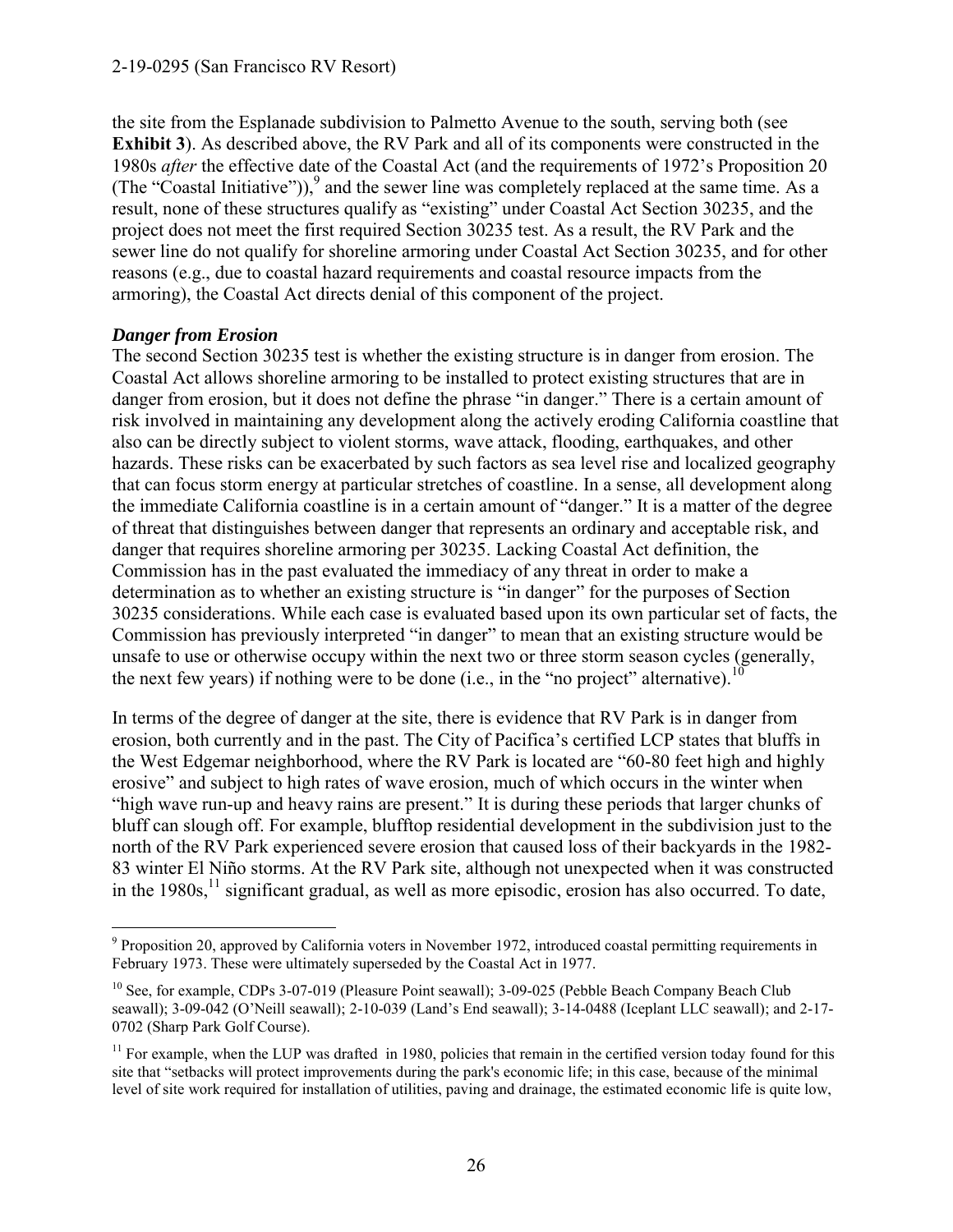since 1993, the site has lost some 60 feet of the bluff,<sup>12</sup> leading to a loss of 51 RV spaces, with an additional 9 spaces currently unavailable to rent due to their proximity to the blufftop edge. In addition, the blufftop coastal trail required by the Commission eroded away, and the area has been fenced off to access periodically since early 2016.

The Applicant's geotechnical analysis estimates the average annualized rate of erosion here to be about 1.38 feet per year without armoring, and has estimated that past episodic events can result in a loss of 15-20 feet of bluff during a single storm season, or even during a single event. Such an episodic event in the winter of 2016 led to erosion of up to 15 feet of bluff in some areas of the site, and prompted the placement of the emergency riprap on the beach and bluffs fronting the site to protect the restroom structure and sewer line, which are now approximately 40 feet and 20 feet, respectively, from the actively eroding bluff edge at their closest points. In addition, the Applicant's geotechnical analysis indicates that, in order to achieve even present-day slope stability (without factoring in future bluff erosion), infrastructure would need to be sited approximately 26 feet (for a factor of safety 1.2 under static conditions) to 45 feet (for a factor of safety 1.5 under static conditions) inland of the blufftop edge. Currently the sewer line encroaches into this "zone of instability," getting as close to the blufftop edge as 20 feet in some areas. And clearly the risks to the sewer line would be substantially greater absent the presence of the emergency armoring.

Based on the Applicant's geotechnical analysis estimates, sewer line infrastructure is within roughly one storm cycle and the restroom is within roughly one or two storm cycles of being compromised here, and it is clear that such development on site is in danger from erosion as that term is understood in a Section 30235 context. The Coastal Commission's senior coastal engineer, Dr. Lesley Ewing, and its staff geologist, Dr. Joseph Street, evaluated the relevant project materials and concur with the Applicant's geotechnical analysis that the restroom structure and sewer line are both in immediate danger from erosion absent intervention here. Therefore, the onsite restroom structure and sewer line are "in danger from erosion" as that term is understood in a Coastal Act context, and thus the project meets the second test of Section 30235. However, because neither are "existing structures" for the purposes of the Section 30235, and for other reasons (e.g., due to coastal hazard requirements and coastal resource impacts from the armoring), the Coastal Act directs denial of this component of the project.

Such an outcome should not be unexpected to the Applicant given the history of development at the site, including the explicit recognition that development would not be economically viable here for long, and would require relocation as opposed to armoring, as explicitly identified for this site by the LCP, City permits, and the Commission's CDP in the 1980s (see above

 $\overline{a}$ 

approximately 15 years." And, as indicted above, related non-CDP City approvals related to the site at the time stated that "[i]n the event of failure of any area west of RV spaces and such damage is determined to be the result of bluff movement," then the "affected improvements are to be moved and reconstructed an appropriate distance" and "[i]f necessary, RV spaces shall be sacrificed to accomplish these changes. No attempt shall be made to reconstruct the bluff face in the event of such failure." In addition, the geologic reports prepared in support of the Commission's 1983 CDP approval for the RV Park found that all development within 50 feet of the blufftop edge (planters, walkways, paved surfacing, etc.) was to be considered temporary.

<sup>&</sup>lt;sup>12</sup> Per the Applicant's geotechnical analysis.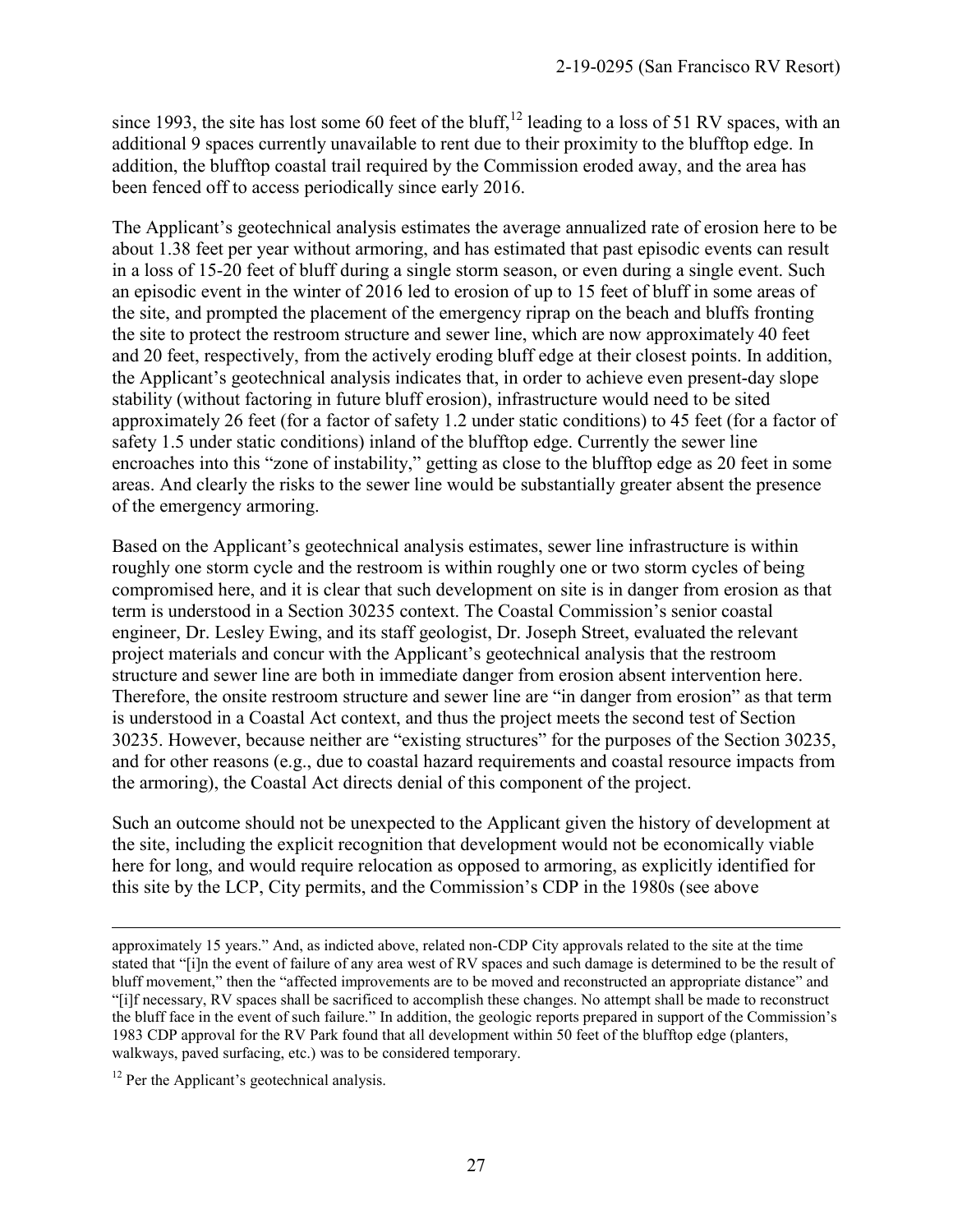discussion). In addition, that 1983 CDP required the RV Park and related development to be sited and designed so as to minimize risks to life and property (Section 30253(a)) and to assure structural stability and integrity absent shoreline altering armoring for its economic life (Section 30253(b)).

#### *Feasible Protection Alternatives*

The third test of Section 30235 that must be met is that the proposed armoring must be "required" to protect the existing structures in danger from erosion. In other words, shoreline armoring shall only be permitted if it is the only feasible alternative capable of protecting the existing endangered structures.<sup>13</sup> Other alternatives to shoreline protective devices typically considered include the "no project" alternative, managed retreat (including abandonment and demolition of threatened structures), relocation of threatened structures and/or portions thereof, beach and sand replenishment programs, foundation underpinning, drainage and vegetation measures, and combinations of each. Additionally, if shoreline armoring is determined to be the only feasible alternative, this test also requires that the chosen structural design of the shoreline protective device be the least environmentally damaging option, including being the minimum necessary to protect the endangered structure in question.

The Applicant prepared an alternatives analysis for the proposed project, and each of the possible alternatives evaluated is discussed briefly below.

#### Non-Armoring Alternatives

The first option considered is the "no project" alternative, where this alternative includes removal of all emergency riprap. The "no-project" alternative here would mean that the restroom building and the City sewer line would continue to be in immediate danger, thereby making it likely they would be severely damaged and/or destroyed by storms and erosion in the very short term, potentially as soon as the next series of winter storms. Such damage to these structures could result in failure of critical infrastructure (the City sewer line), functional losses to the visitor-serving uses on site, and potential impacts to the beach and coastal waters below. This option would be inconsistent with the Coastal Act's marine resource (Section 30230) and water quality (Section 30231) protections and is not by itself a feasible alternative in this case for these reasons.

Other alternatives to shoreline armoring typically considered include removal and/or relocation of the threatened structures away from coastal hazards risk; sand replenishment programs; drainage and vegetation measures on the blufftop; and combinations of each. In this case the Applicant's alternatives analysis looked at other alternatives to armoring such as relocation, partial removal of threatened infrastructure, and drainage or erosion control measures.

In this case there are two primary threatened structures that would have to be relocated in the near term, namely the restroom building and the City sewer line, and continued viability of the RV Park overall would likely require some additional reconfiguration and relation onsite in such

 $\overline{a}$ <sup>13</sup> Coastal Act Section 30108 defines feasibility as follows: "Feasible" means capable of being accomplished in a successful manner within a reasonable period of time, taking into account economic, environmental, social, and technological factors.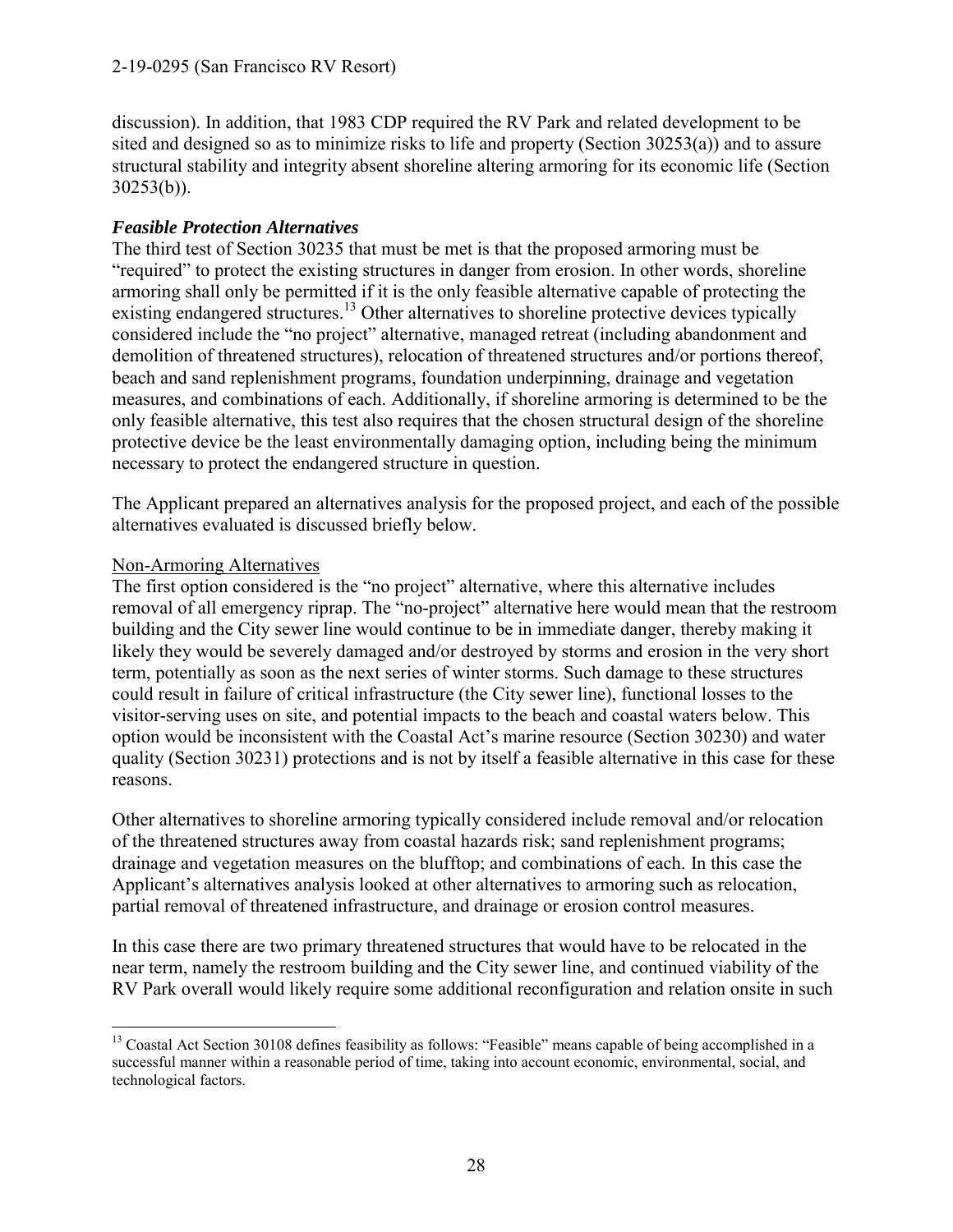an alternative. For the restroom, the Applicant argues that there are no undeveloped areas on the property that would be able to accommodate the restroom structure without the loss of more RV spots. However, the Applicant's argument mis-frames the issues at play. Again, this Applicant is not entitled to armoring, and there has been constructive notice regarding the coastal hazard dangers associated with the site throughout its history, including that it was understood that an RV park here would have a fairly low economic lifetime (estimated by the LCP at 15 years), and future erosion was to be addressed via relocation, as erosion would persist despite armoring (per both City and Coastal Commission permits). Thus, in a similar manner, this Applicant is also not entitled to a specific number of RV spaces or any other development when faced with these very real hazard risks. The question for this alternative is whether restroom relocation is feasible to address the threat to it, and available evidence suggests it is. In fact, it appears that the restroom could be relocated inland, closer to the clubhouse structure and/or the clubhouse structure (located some 320 feet inland from the blufftop edge) could be expanded to provide additional restrooms. It is possible that this could result in the loss of a few RV spaces, but it would appear to be a feasible option to adapt to the effects of coastal erosion at the site. The only real limiting factor for this option would appear be the time needed to redesign the facility to accommodate additional restrooms in a new location and remove/reconstruct such facilities, essentially prior to the upcoming winter.

With respect to the sewer line, the Applicant's analysis argues that even if the restroom could be relocated, the City sewer line cannot be relocated as "there are no plans to remove or relocate the existing public utilities." The Applicant argues that the expense to do so could not be borne by this private Applicant, as such relocation of infrastructure may require construction of a new lift station that would add about \$850,000 to project costs. For all of these reasons, the Applicant found the relocation alternative not feasible in this case. However, as indicated above, the sewer line likewise is not entitled to shoreline armoring, and that fact *must* be a part of the evaluation as well. In addition, in discussions with City of Pacifica staff, it appears that there may be available options to decommission the most seaward extent of this sewer line, and instead hook it into the existing landward sewer lines (see **Exhibit 6** for sewer infrastructure configurations) without the need for a lift station.<sup>14</sup> This option would likely require resizing 'downstream' sewer lines to provide additional capacity, and possibly restructuring the sewer system to the north to redirect flows from the subdivision inland. Again, as with the restroom relocation, this option would take more time than is available prior to this winter, including in terms of coordination of the effort with the City. Thus, relocation of the sewer line cannot occur in the immediate future without the potential for the loss of functionality to this critical public infrastructure.

The installation of improved drainage and additional landscaping atop the bluff is another option that is typically considered to address erosion threats. Appropriate drainage measures coupled with planting long-rooted native bluff species can help to stabilize some bluffs and extend the useful life of existing bluff setbacks. This option can be applied as a stand-alone alternative, but it is most often applied in tandem with other protective measures. In this case, the high level of estimated annual bluff retreat, the potential for large episodic erosion events, and the level of erosion that has already occurred indicate that the installation of improved drainage and

 $\overline{a}$ 

<sup>&</sup>lt;sup>14</sup> Email communication between Coastal Commission staff and City of Pacifica Public Works Department on August 13, 2019.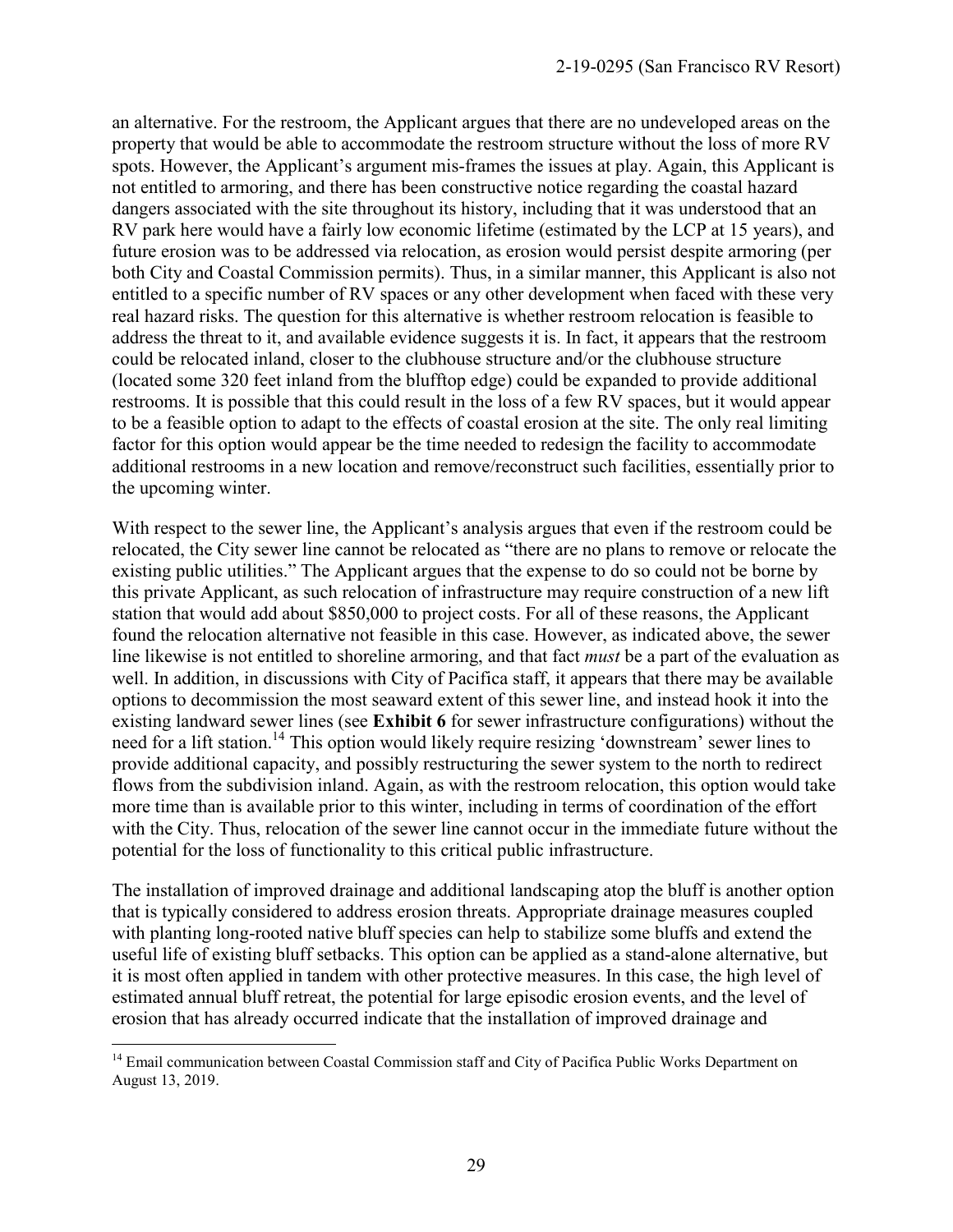#### 2-19-0295 (San Francisco RV Resort)

landscaping alone is unlikely to adequately protect existing structures in danger at this site. Such an option should be a part of whatever alternative is ultimately applied, but cannot suffice as a stand-alone measure to address threats to the restroom facility and the sewer line.

Beach nourishment is another option often considered to address erosion threats. Successful beach nourishment programs generally require large quantities of sand materials over a large area and are subject to very specific program parameters intended to maximize their efficacy and utility. Littoral cell sand drift in this area, and the area's exposure to fairly violent wave and storm events, add to the challenge for a successful beach nourishment effort at the project site, and also argue against beach nourishment as a feasible alternative. Beach nourishment is a feasible option in many parts of the coast, especially locations between headlands or promontories that can help to retain sand, but it's not been demonstrated as yet that a nourishment project could maintain an effective beach buttress in this project area in a way that also ensures protection of the endangered structures. Therefore, beach nourishment is not a feasible alternative in this case.

Another option often considered is planned or managed retreat, which when not referring to relocation (discussed above) refers to the intentional abandonment and demolition of the threatened structures. This concept suggests that the shoreline should be allowed to retreat absent the installation of armoring, once the existing structures have been removed. Beach formation is partly assisted by the sand-generating material in the bluffs as they erode, but more importantly natural erosion provides space for the natural equilibrium between the shoreline and the ocean to re-establish itself and for beaches to form naturally. Over the longer run, a more comprehensive strategy to address shoreline erosion and the impacts of armoring may be developed (e.g. planned or managed retreat, relocation of structures inland, abandonment of structures, etc.), however, such options are not currently feasible at this location, given the lack of a formalized managed retreat program for the City that otherwise provides regulatory guidance and requirements, including in relation to more detailed property-by-property plans designed to proactively address threats to public and private infrastructure without the need for armoring.

Thus, there do appear to be feasible non-armoring alternatives that could be applied in this case to address the threat to the restroom building, the sewer line, and the RV Park overall. However, the limiting factor in terms of feasibility is this time necessary to devise such an adaptive plan in light of the immediacy of the threat to this development. Thus, the relocation alternative appears feasible in the longer term (e.g., 3-5 years), but is not feasible in the shorter term.

#### Armoring Alternatives

In terms of armoring alternatives, there are a variety of different armoring measures that could be used. One common option often considered is riprap, such as that currently present that was placed pursuant to a ECDPs G-2-16-0044 in 2016, and what is proposed in this current proposed project. Riprap has been successfully used to protect endangered structures for many decades. Rock riprap revetments have the advantage that they can be installed relatively quickly to protect the base of bluffs. However, such riprap occupies significant beach space (roughly 15,000 square feet for the Applicant's proposal here), and often is easily dispersed and difficult to maintain in its approved configuration. Another type of armoring option that occupies less beach space and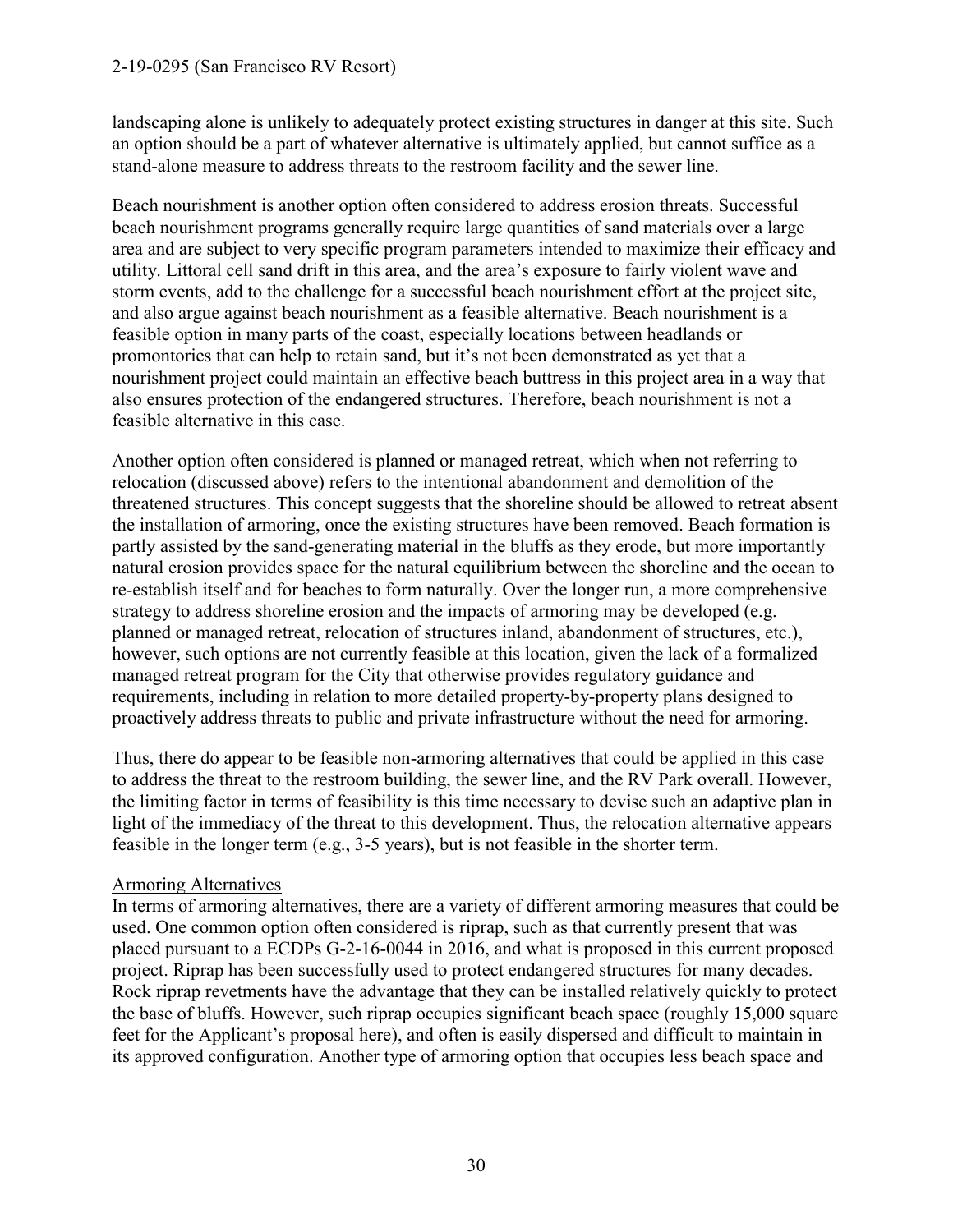can have reduced coastal resource impacts when armoring is appropriate is a vertical seawall that is designed to emulate coastal bluff landforms.<sup>15</sup> In either event, though, neither option is feasible in this case because the threatened structures on the site are not entitled to armoring, and such armoring would lead to coastal resource impacts that would be inconsistent with the Act requiring denial.

#### Alternatives Conclusion

In summary, the RV Park, the restroom, and the sewer line all do not constitute "existing structures" for purposes of Coastal Act Section 30235, and aren't entitled to armoring as a result. None of this should come as a surprise to the Applicant, including as there has been constructive notice regarding the coastal hazard dangers associated with the site throughout its history, including that it was understood that an RV park here would have a fairly low economic lifetime (estimated by the LCP at 15 years), and future erosion was to be addressed via relocation and not armoring (per both City and Coastal Commission permits). And there do appear to be feasible non-armoring alternatives that could be applied in this case to address the threat to the restroom building, the sewer line, and the RV Park overall, but these would require additional time (e.g., 3-5 years) to develop such an adaptive plan.

In short, the structures that are in danger at the site are not entitled to armoring, but they are in danger, and there are no feasible short term alternatives that can address the ramifications of the coastal hazard risk here prior to this winter. Armoring cannot be approved given its inconsistencies with the Coastal Act here, but without some form of protection, such threatened structures onsite pose a risk to coastal resources in the relatively short term. If the sewer line or the restroom were to be undermined and compromised due to such denial, then it could reasonably be presumed that that could lead to adverse impacts to the beach and ocean, inconsistent with Coastal Act policies affirmatively requiring protection of these resources. In other words, denial alone leads to conflicts between meeting the requirements of Coastal Act policies. Resolution of this conflict is accomplished through the conflict resolution provisions of the Coastal Act (i.e., Coastal Act Sections 30007.5 and 30200(b)), a procedure that allows for resolution of conflict between a policy or policies of the Coastal Act that warrant denial (here, coastal hazards policies) with a policy or policies that compel approval (here, protection of marine resources and water quality) by taking the action which, on balance, is most protective of significant coastal resources (see "Conflict Resolution" section below for further explanation justifying approval).

So, the Coastal Act-consistent solution is essentially a two-pronged approach: require planning to relocate public and private infrastructure on the site outside of coastal hazards areas (to ensure consistency with coastal hazards policies, including Section 30253) while, in the interim, retaining the existing revetment (with coastal resource impacts adequately mitigated for, as discussed below) to provide other necessary coastal hazards protection (including protection of marine resources and water quality per Sections 30230 and 30231). In this context the temporary approval of the emergency riprap placed pursuant to the ECDP, with some modifications, to allow adequate time for a relocation plan to be devised, can be found Coastal Act consistent in a

 $\overline{a}$ <sup>15</sup> In fact, the Applicant originally proposed to remove the riprap and construct a vertical soil nail seawall as part of this application, but ultimately chose to pursue the riprap proposed now.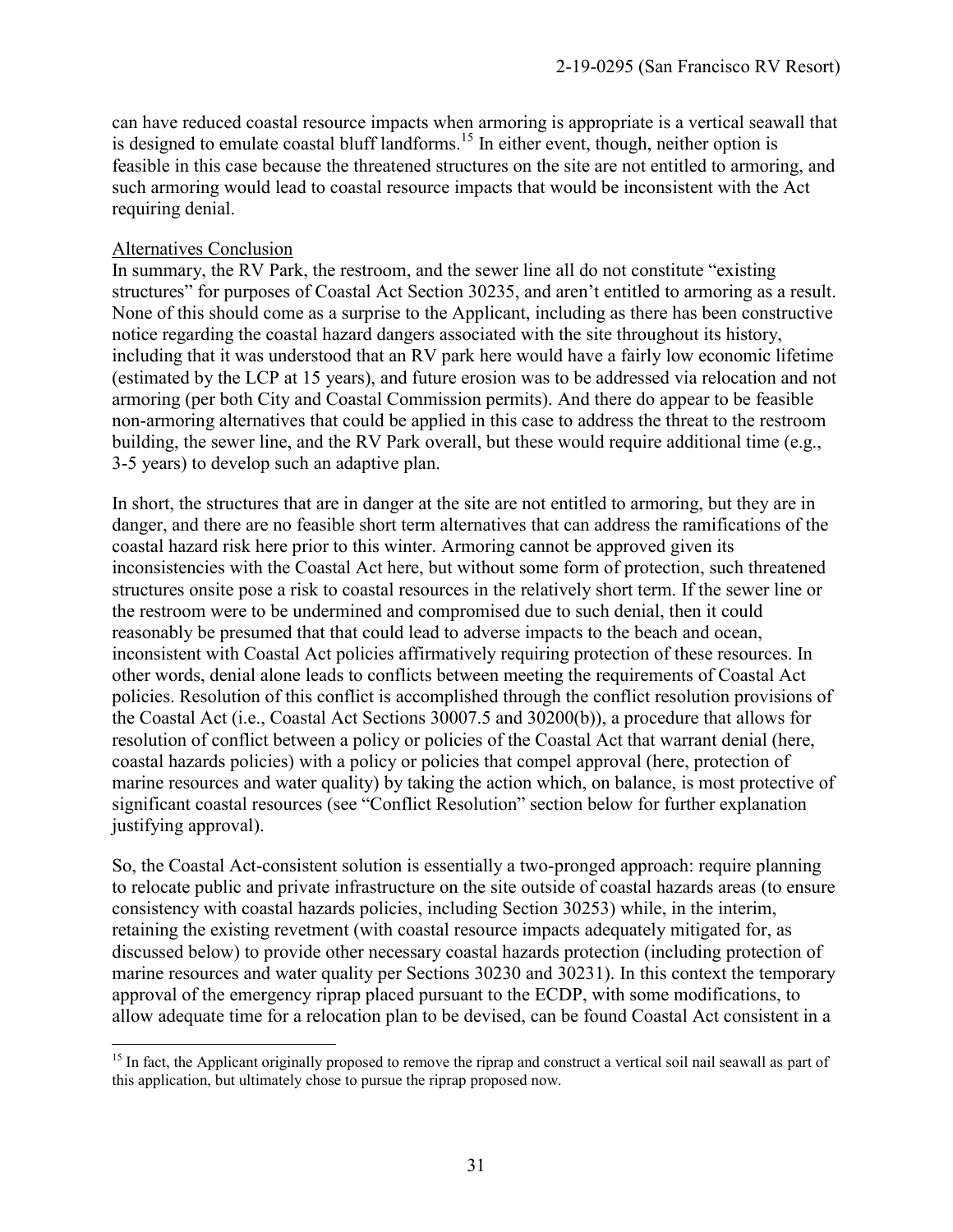$\overline{a}$ 

conflict resolution context. The combination of these two approaches (an interim and a longerterm solution) satisfies both Coastal Act Section 30253 requirements and the requirements of Sections 30230 and 30231 because it authorizes a temporary project now to protect critical public infrastructure and visitor serving recreational structures while simultaneously proactively planning for and implementing a relocation plan, including removal of the temporarily authorized armoring at that time.

Thus, **Special Condition 5** authorizes the riprap on a temporary 5-year basis (subject to required mitigations as described subsequently, and subject to term extension for good cause) to allow for the continued operation and function of the threatened infrastructure, including to protect marine resources, water quality and public health in the short term, while simultaneously allowing time to plan for relocation away from coastal hazard risks. To further ensure consistency with Coastal Act Section 30253 in the short-term, the temporarily authorized riprap should be the minimum necessary to protect the structures on-site that would potentially result in impacts to marine resources and water quality. Thus, **Special Condition 1** authorizes the riprap placed pursuant to ECDP G-2-16- 0044, with the requirement that the southern 225 linear feet of such riprap be relocated to the north in order to better provide protection for the threatened City sewer line that is situated there. **Special Condition 6** requires monitoring reports that evaluate the condition and performance of the riprap, including with recommendations, if any, for necessary maintenance, repair, changes, or modifications throughout the temporary authorization period. **Special Condition 2** requires a Coastal Hazards Response Plan that provides a clear long-term plan for relocation of all necessary City sewer infrastructure to an inland location not subject to the coastal hazards currently threatening it.

In addition, the Response Plan will provide for the relocation of structures such as the restroom facility, as well as RV parking spaces and associated utilities that are threatened, or will be threatened, during the continued economic life of the RV Park. Regarding appropriate economic life, the RV Park is located in an inherently dangerous and unstable location on a rapidly eroding coast. Given the more minor nature of the development and its hazardous location, it is reasonable to consider a shorter economic life of about 30 years. Therefore, any new development should be set back to avoid erosion and bluff failure over that 30-year time period without reliance on armoring. As identified in the Applicant's geotechnical reports<sup>16</sup>, the bluff area with a factor of safety of less than 1.5 under static conditions extends as far inland as 45 feet from the bluff edge. Assuming little to no sea level rise over this 30-year period, the bluff setback should be at least 87-feet.<sup>17</sup> Taking into account an acceleration factor of a range of 1.5-

<sup>16</sup> Geosoils, Inc. P*roject Coastal Engineering Information for California Coastal Commission (CCC) for Shore Protection Permit, MHC San Francisco RV Resort, L.P. 700 Palmetto Avenue, Pacifica, San Mateo County, California. G-2-16-0044*, September 25, 2017.

ENGEO Incorporated. *Proposed Soil Nail Wall Retention System Pacifica, California, Geotechnical Exploration,*  October 2, 2017.

<sup>&</sup>lt;sup>17</sup> Setback calculated as follows:  $(1.38\text{ft/yr}^*30\text{yr}) + 45$  feet to account for slope stability = 87 feet as setback for 2050.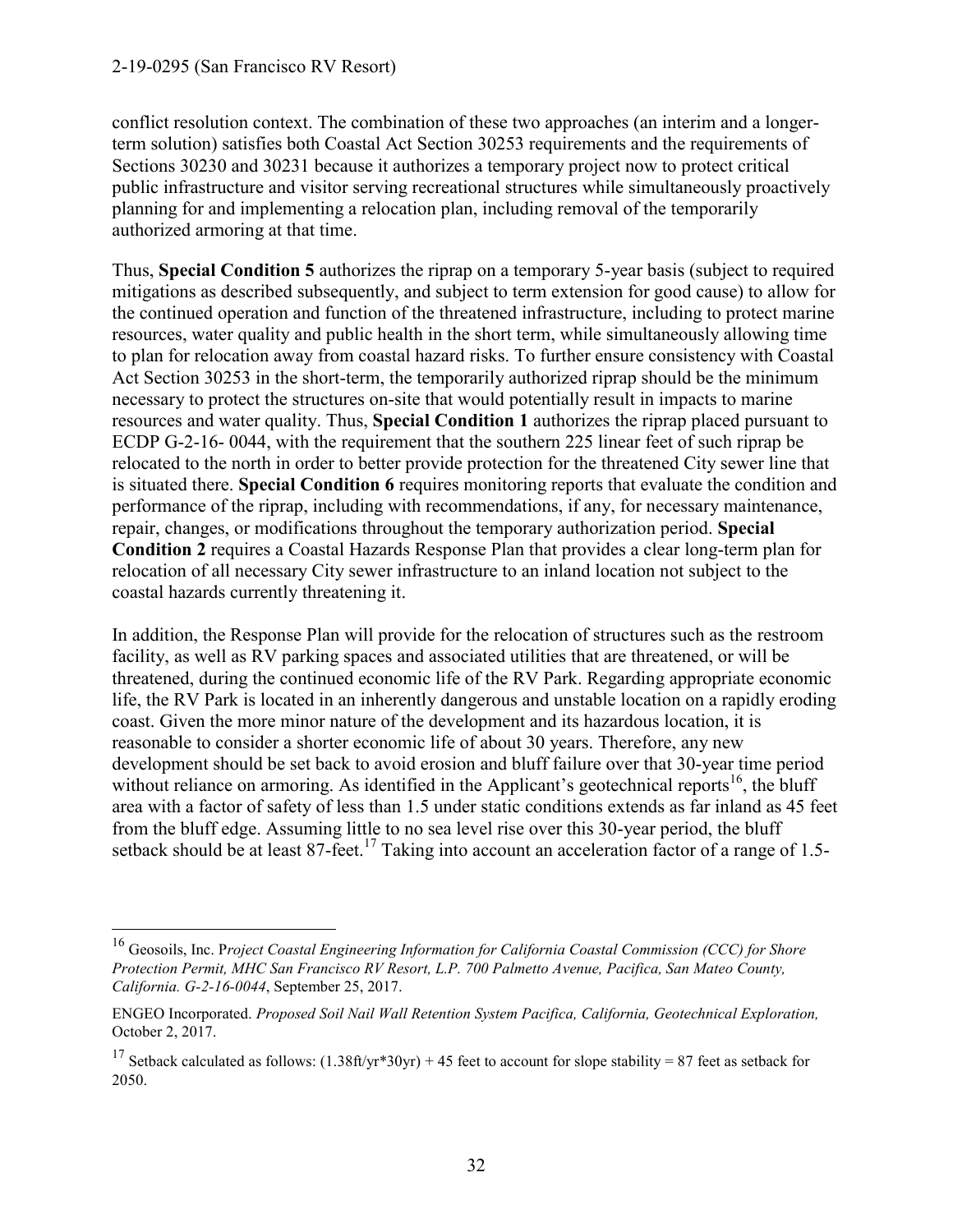2x for sea level rise<sup>18</sup> the high end bluff setback for the 30-year life without armoring is 128-feet (See **Exhibit 5** for setback visuals).<sup>19</sup> All development located within this setback should be easily removable and relocatable. These erosion setbacks are preliminary estimates based on information submitted by the Applicant thus far. The setbacks could be modified by submission of new information to justify the change, subject to Executive Director review and approval through development of the Response Plan. The Response Plan is due in two years, but extension of that Plan deadline may be granted by the Executive Director for good cause. Once approved, the Applicant will submit Revised Final Plans for Phase II of the development for Executive Director Review and approval, due no later than 3 years after permit approval (or by September 2022) and undergo construction and implementation. Once fully implemented, required by the conditions as no later than 5 years after permit issuance, or September 2024, the Applicant will remove all shoreline protection placed pursuant to this temporary authorization.

In terms of recognizing and assuming the hazards risks for shoreline development, the Commission's experience in evaluating proposed developments in areas subject to hazards has been that permittees continue to pursue development despite periodic episodes of heavy storm damage and other such occurrences. Development in such dynamic environments is susceptible to damage due to such long-term and episodic processes. Past occurrences statewide have resulted in public costs (through low-interest loans, grants, subsidies, direct assistance, etc.) in the multiple millions of dollars. As a means of allowing continued development in areas subject to these hazards while avoiding placing the economic burden for damages onto the people of the State of California, applicants are regularly required to acknowledge site hazards and agree to waive any claims of liability on the part of the Commission for allowing the development to proceed. Accordingly, this approval is conditioned for the Applicant to assume all risks for developing at this location (see **Special Condition 9**).

#### *Beach and Shoreline Access and Sand Supply Impacts*

 $\overline{a}$ 

Given that **Special Condition 1** temporarily authorizes the riprap placed pursuant to the ECDP with some modifications, the Coastal Act requires mitigation of all impacts to shoreline sand supply from the shoreline protective device (where avoidance of impacts is not possible).

Some of the effects of engineered armoring structures on the beach (such as scour, end effects, and modification to the beach profile) are often temporary or may be difficult to distinguish from all the other actions that modify the shoreline. In addition, there are effects that are more qualitative (e.g., impacts to the character of the shoreline and visual quality) that are imprecise proxies for understanding the total impact of an armoring structure to the coastline. However, some of the effects that a shoreline armoring structure may have on natural shoreline processes can be quantified, including: (1) the loss of the beach area on which the structure is located; (2) the long-term loss of beach that will result when the back-beach location is fixed on an eroding

<sup>&</sup>lt;sup>18</sup> Applicant's geotechnical consultant estimated an increase in erosion by a factor of 1.5 based on a 1.1 foot increase in sea level rise by 2046; Commission Staff Geologist estimated an increase in erosion by a factor of 2 based on a high scenario of sea level rise of 1.9 feet by 2050.

<sup>&</sup>lt;sup>19</sup> Setback range calculated as follows:  $((1.5*1.38\text{ft/yr})*30\text{yr}) + 45$  feet to account for slope stability = 107 for the low range setback for 2050;  $((2*1.38\text{ft/yr})*30\text{yr}) + 45$  feet to account for slope stability = 128 feet as high end setback for 2050.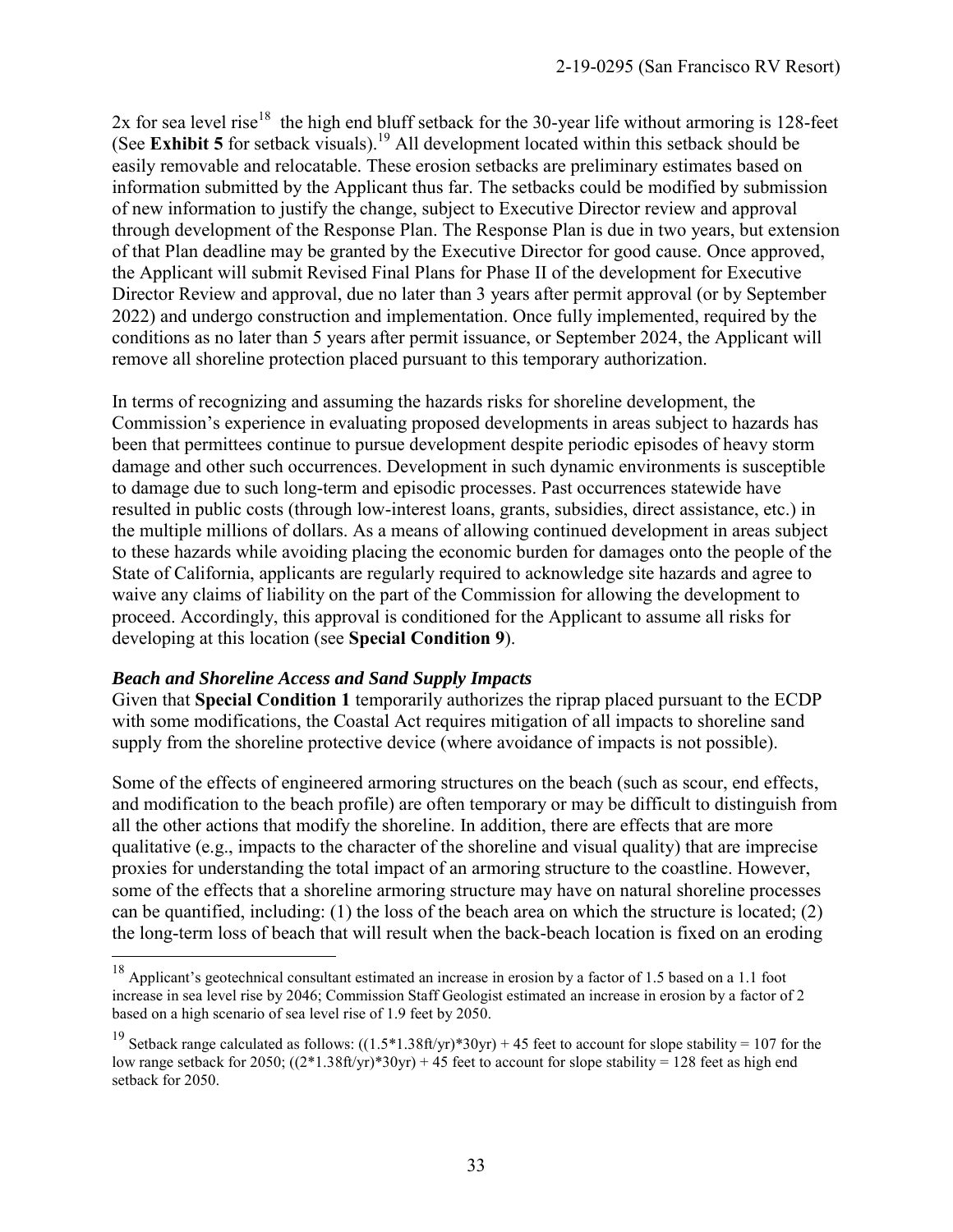#### 2-19-0295 (San Francisco RV Resort)

shoreline; and (3) the amount of material that would have been supplied to the beach if the bluff and back-beach were to erode naturally. The first two calculations affect beach and shoreline use areas, and the third is related to shoreline sand supply impacts, but all three impact public recreational access to the beach as it relates to sand supply and by extension beach and shoreline recreational areas.

#### Encroachment Area

Shoreline protective devices, regardless of their configuration, are all physical structures that occupy space that would otherwise be unencumbered. When a shoreline protective device is placed on a beach area, the underlying beach area cannot be used by the public. This generally results in a loss of public access and recreational opportunity as well as a loss of sand and areas from which sand generating materials can be derived. The area where the structure is placed will be altered from the time the protective device is constructed, and the extent or area occupied by the device will remain the same over time, until the structure is removed or moved from its initial location (or in the case of a revetment, as it spreads seaward over time). The beach area located beneath a shoreline protective device, referred to as the encroachment area, is the area of the structure's footprint.

In this case, the approved riprap will cover approximately 11,250 square feet of shoreline and beach area that would otherwise be unencumbered.<sup>20</sup> In addition, the currently present emergency rock has covered the approximately 22,500 square feet of sandy beach since it was first installed in 2016, some three years ago, and this coverage must also be considered for purposes of this follow-up CDP application.<sup>21</sup> For analytic purposes, by proportionally translating the ECDP rock riprap and authorized project rock riprap footprints over their respective contributions to the total 8-year time period results in a total encroachment impact value of approximately 15,469 square feet.<sup>22</sup>

#### Fixing the Back Beach (the "Coastal Squeeze")

On an eroding shoreline, a beach will typically continue to recreate itself between the waterline and the bluff as long as there is space to form a beach between the bluff and the ocean. As bluff erosion proceeds, the profile of the beach also retreats and the beach area migrates inland with the bluff. This process stops, however, when the backshore is fronted by a hardened, protective structure such as a revetment or a seawall. Experts generally agree that where the shoreline is eroding and armoring is installed, the armoring will eventually define the boundary between the

 $\overline{a}$ <sup>20</sup> As conditioned to allow the southernmost 225 feet of emergency rock to be relocated to the northern end of riprap, the resultant riprap would be approximately 625 feet long and 18 feet deep, occupying 11,250 square feet of beach area.

<sup>&</sup>lt;sup>21</sup> The emergency rock is similarly approximately 625 feet long and 36 feet deep, occupying 22,500 square feet of beach area.

<sup>&</sup>lt;sup>22</sup> The emergency rock configuration is 625 feet long and 36 feet deep (22,500 square feet) and the authorized rock configuration is 625 feet long and 18 feet deep (11,250). 22,500 square feet divided by 8 years multiplied by 3 years equals 8,438 square feet. 11,250 square feet divided by 8 years multiplied by 5 years equals 7,301 square feet. 8,438 square feet added to 7,031 square feet equals 15,469 square feet.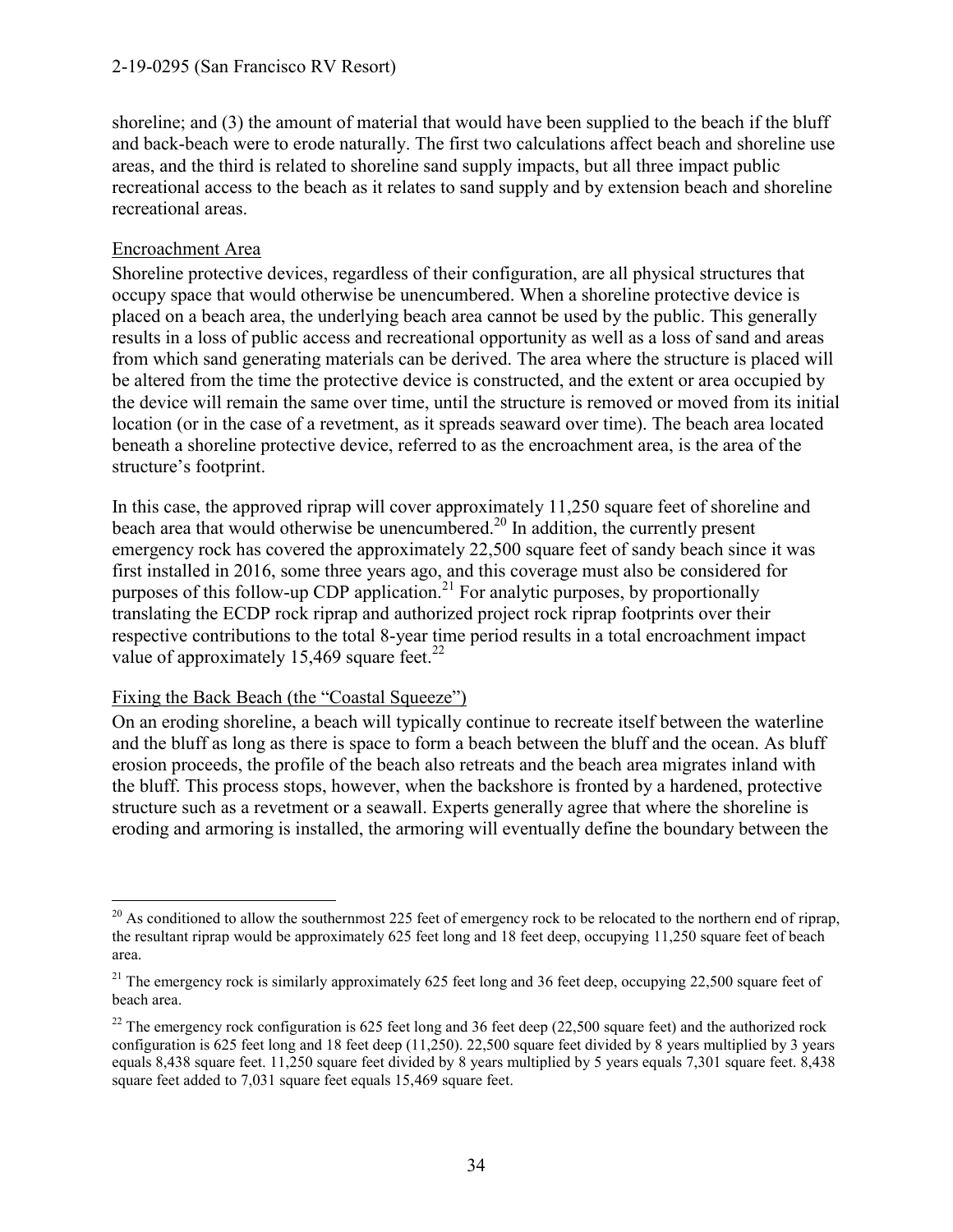sea and the upland.<sup>23</sup> While the shoreline up and downcoast of the armoring continues to retreat and reform new beach areas, shoreline in front of the riprap armoring eventually stops at the armoring's seaward toe. This effect is also known as passive erosion, or "coastal squeeze." The sandy beach area will narrow, squeezed between the moving shoreline and the fixed backshore. This impact represents the loss of a beach as a direct result of the installed armoring. One need look no further for an example of this phenomenon than just north of the project site, where the pre-Coastal Act subdivisions have been armored over time, and the beach fronting that riprap armoring is relatively non-existent (see photos in **Exhibit 2**).

The coastal squeeze phenomenon caused by armoring is exacerbated by climate change and sealevel rise. As climate change causes seas to rise ever faster, beach and recreational shoreline areas will be lost at an increasingly rapid pace.<sup>24</sup> If the inland area cannot also retreat, eventually, there will be no available dry beach area and the shoreline will be fixed at the base of the armoring structure. In the case of an eroding shoreline, this represents the loss of a beach and shoreline recreational area as a direct result of the armoring. Specifically, beach areas are diminished as the beach is compressed between the ocean migrating landward and the fixed backshore. Such passive erosion impacts can be calculated over the time the proposed armoring is expected to be in place. Consistent with past practice, including the Commission's experience that shoreline armoring often needs to be reinforced, augmented, replaced, or substantially changed within twenty years of its original installation, and to provide for re-review on a regular basis to allow for consideration of possible changes in policy, law, and physical conditions associated with armoring, the Commission generally evaluates this impact for a typical duration period. Here this is a temporary 5-year authorization for the riprap that will expire once a Coastal Hazard Response plan is in place and implemented, plus the 3 years the emergency rock has been in place, for a total of 8 years. After this 8-year initial mitigation period, the effect of this

 $\overline{a}$ <sup>23</sup> See, for example: Kraus, Nicholas (1988) "Effects of Seawalls on the Beach: An Extended Literature Review", Journal of Coastal Research, Special Issue No. 4: 1-28; Kraus, Nicholas (1996) "Effects of Seawalls on the Beach: Part I An Updated Literature Review", Journal of Coastal Research, Vol.12: 691-701, pages 1-28; and Tait and Griggs (1990) "Beach Response to the Presence of a Seawall", Shore and Beach, 58, 11-28.

<sup>&</sup>lt;sup>24</sup> Sea level has been rising for many years, and there is a growing body of evidence that there has been an increase in global temperature and that acceleration in the rate of sea level rise can be expected to accompany this increase in temperature. The Coastal Commission's Sea Level Rise Policy Guidance (2015) recommends using best available science at the time of application to understand the risks associated with sea level rise over the life of development. In March 2018, the California Ocean Protection Council adopted updated State Sea Level Rise Guidance, which incorporates recent scientific information and is now considered the best available science on sea level rise for the State of California. According to this Guidance, updated most recently in November 2018, the estimated range of sea level rise for the project area (based on the San Francisco tide gauge) for 2070 is approximately 1.9 to 3.5 feet; and 2.9 to 5.6 feet for 2090. Additionally, recent scientific studies have analyzed the potential for rapid ice loss and suggest that there could be extreme sea level rise of as much as 10 feet by 2100 (or an additional 5.2 and 8.3 feet of sea level rise that would be added to those estimates for 2070 and 2090, respectively), though this extreme scenario is currently less well understood. The observed trend for global sea level has been a long-term, persistent rise. Mean water level affects shoreline erosion several ways, and an increase in the average sea level will exacerbate all these conditions. On the California coast the effect of a rise in sea level will be the landward migration of the intersection of the ocean with the shore. This, too, leads to loss of the beach as a direct result of the armor as the beach is squeezed between the landward migrating ocean and the fixed backshore (e.g., even without any armoring, a 1-foot rise in sea level generally translates into a 40-foot inland migration of the land/ocean interface for a roughly 40:1 beach slope, typical of average sandy beach profiles).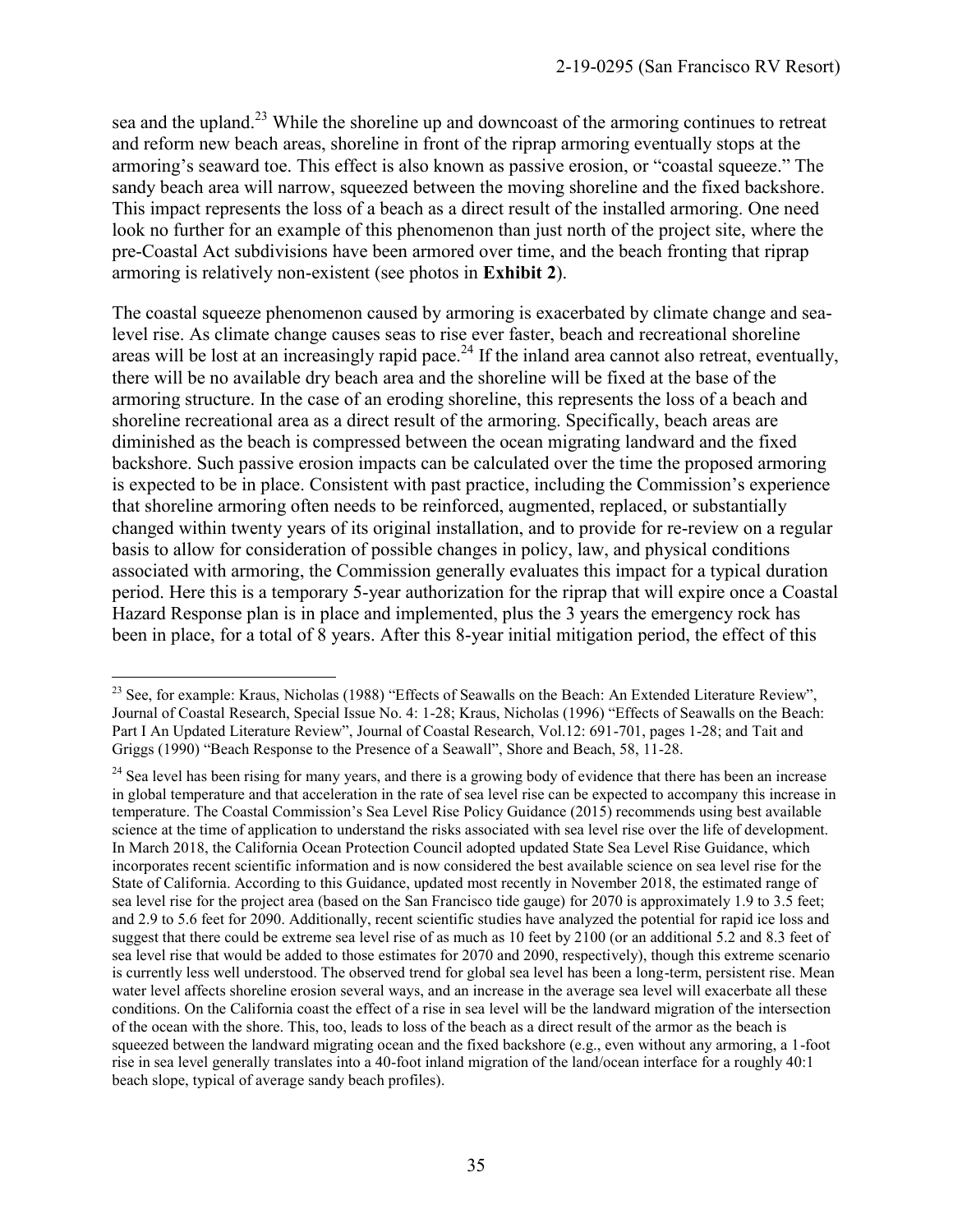#### 2-19-0295 (San Francisco RV Resort)

approval is that the armoring will no longer be present. Should the Applicant need more time past the authorization period, additional impact analysis will be needed (see **Special Condition 5**) to assess the appropriate mitigation necessary at that time and moving forward.

The Commission has established a methodology for calculating passive erosion, or the long-term loss of beach due to fixing the back beach. The area of beach lost due to long-term erosion is equal to the long-term average annual erosion rate multiplied by the number of years that the back beach or bluff will be fixed, multiplied by the width of the property that will be protected. The average annualized erosion rate at this location has been estimated by the Applicant's geotechnical analyses to be approximately 1.38 feet per year. Applying the 1.38 feet per year average annual rate of erosion over the first 5 years that the 625-foot long riprap revetment will be present during its initial authorization, and adding in the 3 years that the 625-foot long emergency riprap has been present, equates to 6,900 square feet of beach will have been lost through the 8-year period due to armoring here.<sup>25</sup> Thus, the armoring here leads to a total loss of 6,900 square feet of beach that would have been created naturally if the back beach had not been fixed by the armoring through the first 8-year assessment period.

Thus, the armoring project leads to beach and shoreline use area impacts of approximately 22,369 square feet (15,469 square feet associated with the riprap's footprint and the temporary ECDP footprint, 6,900 square feet associated with passive erosion due to fixing the back beach) through the 8-year impact horizon. There is no doubt that such impacts represent a significant public recreational access impact, including a loss of the social-economic value of beach and shoreline recreational access, for which the Coastal Act requires mitigation.

The most obvious in-kind mitigation for these impacts would be to create a new 22,369 squarefoot area of beach/shoreline to replace that which will be lost over the first 8 years with an identical area of beach/shoreline in close proximity to the lost beach/shoreline area. While in concept this would be the most direct mitigation approach, in reality, finding an area that can be turned into a beach and ensuring it does so appropriately over time is very difficult in practice. At the same time, the calculations of affected area do provide a means to identifying an appropriate relative scale for evaluating alternative mitigations. For example, in the past the Commission has looked at several ways to value such lost beach and shoreline areas in order to determine appropriate in-lieu mitigation fees, including evaluating the recreational value of the beach/shoreline in terms of the larger economy, as well as the real estate value of the land that would have otherwise gone to public beach/shoreline use.

In terms of the recreational beach/shoreline value, the Commission has recognized that in addition to the more qualitative social benefits of beaches and shoreline areas (e.g., recreational, aesthetic, habitat values, etc.), beaches and shoreline areas provide significant direct and indirect revenues to local economies, the state, and the nation. It is well known that the ocean and coastline of California contribute greatly to the state's economy through activities such as

 $\overline{a}$ <sup>25</sup> That is, 625 feet multiplied by 1.38 feet per year multiplied by 8 years equals 6,900 square feet.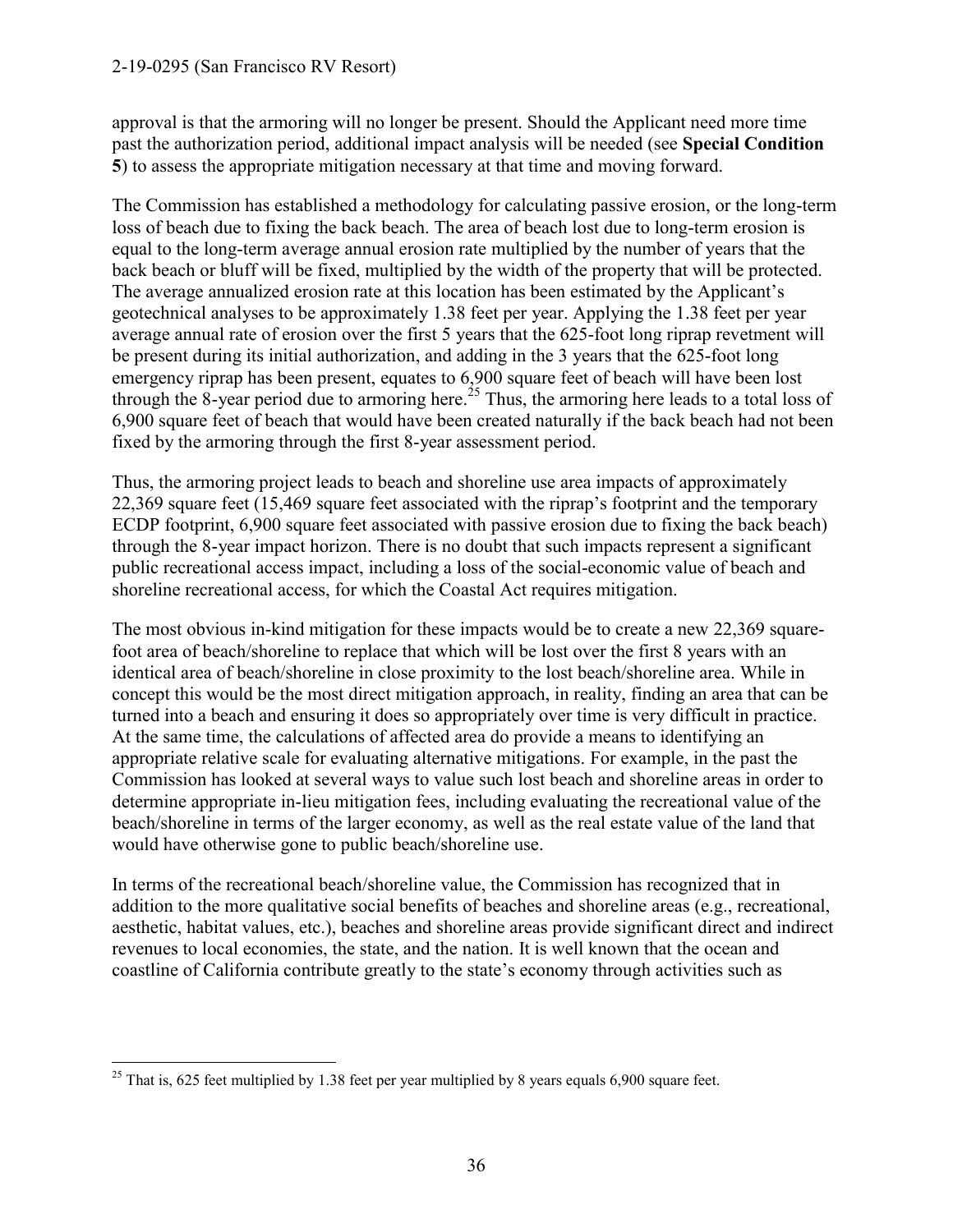tourism, fishing, recreation, and other commercial activities.<sup>26</sup> There is also value in just spending a day at the beach and having wildlife and clean water at that beach, and being able to walk along a stretch of beach and shoreline. There is also the societal benefit of beaches and shoreline areas, including the ways they contribute to local community and State social fabric and cultural identity, although it is difficult to put a price tag on either of these.

Thus, these recreational impacts are in many cases difficult to quantify, including at sites such as this where visitation data needed for certain economic impact models are lacking. In other cases (including cases where visitation data was also lacking), the Commission has found that using a real estate valuation method as a basis for identifying mitigation allows for objective quantification of the value of lost beach and shoreline area, and that this valuation is appropriate both in terms of the scope of the impacts and the rational basis for applying such methodology.<sup>27</sup> This method requires an evaluation of the cost of property that could be purchased and allowed to erode and turn into beach naturally to offset the area that will be lost due to the construction and continued placement of the proposed armoring over time.

Toward this end, the market values of representative blufftop properties near the project area supply a means to identify what it might cost to purchase such property and allow it to erode in this way to create offsetting beach/shoreline recreational space. Specifically, this review was conducted by looking at the sales of blufftop property in this specific area within the last three and a half years. This value is then divided by the property square footage to arrive at a price per square-foot. The price per square-foot calculated value serves as a way to gauge the cost of acquiring an equivalent blufftop property area that could be allowed to erode to provide an equivalent amount of beach and shoreline area to that which will be lost over the first 8-year mitigation timeframe.

This evaluation focused on a total of eight blufftop properties within the vicinity of the proposed project representing a range of properties for which sales information was available over the past three years (see **Exhibit 8**). The range of values starts at the high end for the property at 539 Esplanade Avenue with a value of \$292.53 per square-foot, to the low end for the property at 544 Dolphin Drive with a value of \$162.49 per square-foot, with an average of \$201.81 per squarefoot.<sup>28</sup> This average per square-foot value represents a reasonable estimate of the market value of blufftop properties nearest the subject site based on actual sales data in the last three and a half years.<sup>29</sup> Given median sales prices have been rising in Pacifica, and coastal California, in general, over the same timeframe, such a value may slightly underestimate current costs, but it is

 $\overline{a}$ 

<sup>&</sup>lt;sup>26</sup> See Coastal Commission's Adopted Sea Level Rise Policy Guidance at https://www.coastal.ca.gov/climate/ slrguidance.html: "Just over 21 million people lived in California's coastal counties as of July 2014 (CDF 2014), and the state supports a \$40 billion coastal and ocean economy (NOEP 2010)."

<sup>&</sup>lt;sup>27</sup> See, for example, CDPs 2-10-039 (Land's End Seawall), 2-11-009 (City of Pacifica Shoreline Protection), A-3-PSB-12-042 and A-3-PSB-12-043 (Pismo Seawalls), and 3-16-0345 (Honjo Seawall).

 $2<sup>8</sup>$  The property sales used to derive the average price per square foot for blufftop properties in the immediate vicinity are for property sales at the following locations: 531 Esplanade (\$170.90/sq ft); 539 Esplanade (\$292.53/sq ft); 544 Dolphin (\$162.49/sq ft); 551 Esplanade (\$240.38/sq ft); 555 Esplanade (\$190.50/sq ft); 559 Esplanade (\$209.13/sq ft); 559 Dolphin (\$176.23/sq ft); and 105 West Avalon (\$172.31/sq ft).

<sup>29</sup> Source: Zillow.com and Trulia.com (December, 2018).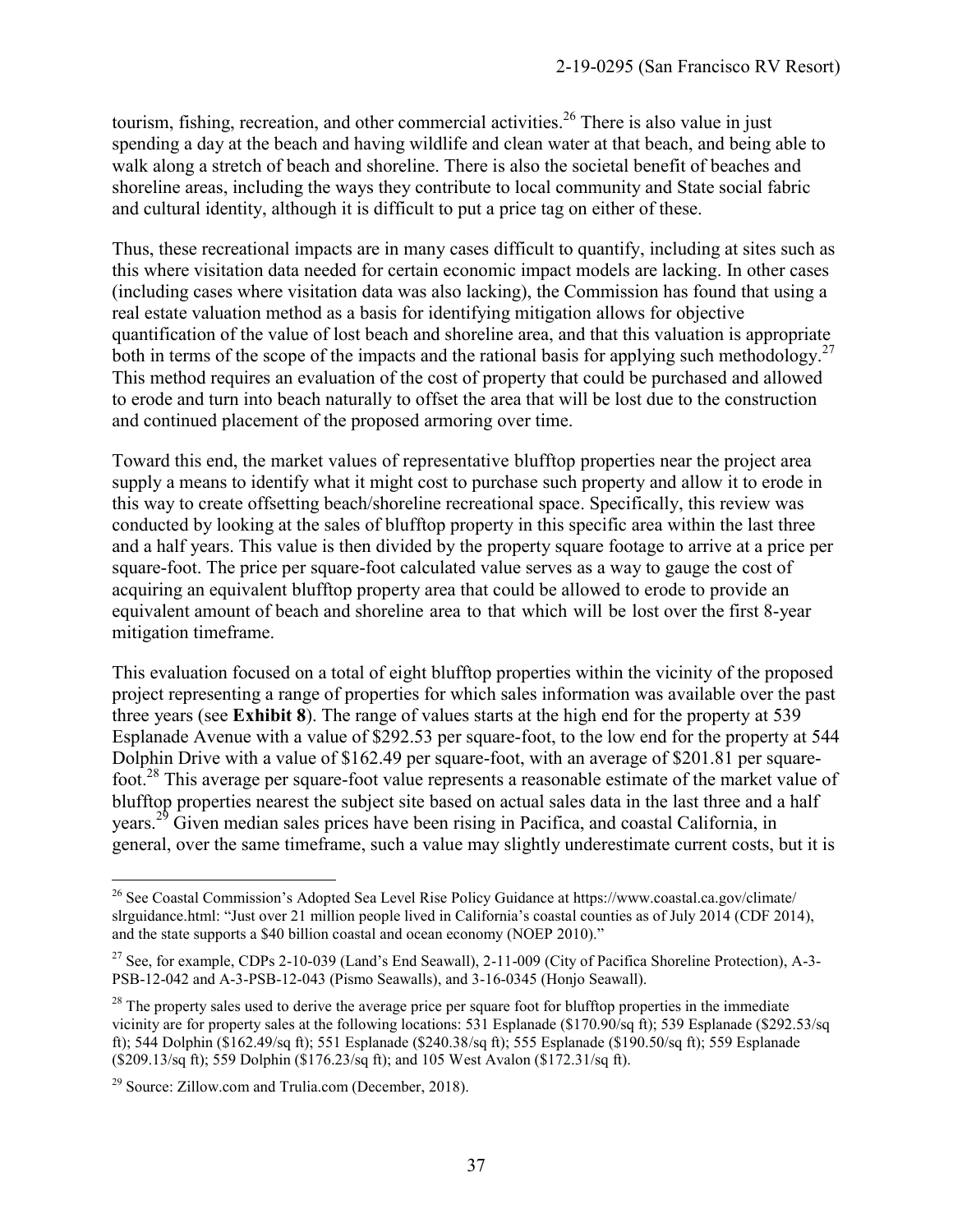#### 2-19-0295 (San Francisco RV Resort)

still a valid, if conservative, estimate for mitigation purposes.

Applying this land acquisition value to the 22,369 square-foot impact due to the proposed armoring over 8 years would result in a mitigation fee of \$4,514,288 for the loss of beach and shoreline use areas based on the initial 8-year mitigation period (i.e., 22,639 square feet x \$201.81/square foot  $=$  \$4,514,288). The Commission finds that this potential mitigation fee amount is most closely tied to specific property values in the vicinity of the project, and is thus both reasonably related and roughly proportional to the anticipated impacts of the proposed armoring on beach and shoreline use areas through the first 8 years it is in place.

#### Retention of Potential Beach Material

The final impact calculation pertains to the loss of sand and sand generating materials due to the project, and the way that that loss affects the larger sand supply system. Beach sand material comes to the shoreline from inland areas, carried by rivers and streams; from offshore deposits, carried by waves; and from coastal dunes and bluffs feeding the beach. Bluff retreat/shoreline erosion is one of several ways that sand and sand generating materials are added to the shoreline. Bluff retreat and erosion is a natural process resulting from many different factors such as erosion by wave action causing cave formation, enlargement and eventual collapse of caves; saturation of the bluff soil from groundwater causing the bluff to slough off; and natural bluff deterioration. For coastal dunes, the contribution to the system is typically more direct, with sand becoming part of the shoreline system during and as a result of climatic events, including wind, rain, and storms. When the bluff/shoreline is armored with shoreline armoring, the natural exchange of material from the armored area to the beach and shoreline is interrupted, and, if the armored bluff area would have otherwise eroded, there will be a measurable loss of material provided to the beach and shoreline, contributing to a loss of sandy beach.

In bluff areas, if natural erosion were allowed to continue (absent of any shoreline armoring), bluff sediment would be added to the beach, as well as to the larger littoral cell sand supply system fronting the bluffs. The volume of total material that would have gone into the sand supply system over the life of the shoreline structure would be the volume of material between (a) the likely future bluff face location with shoreline armoring; and (b) the likely future bluff face location without shoreline armoring. Using the Commission's methodology<sup>30</sup> the amount of beach-quality sand that would be retained due to the proposed revetment would be equal to 716 cubic yards of sand per year. Over the course of the initial 5-year mitigation horizon, and including the last 3 years that the emergency riprap has had the same effect, the proposed armoring would thus result in the loss of about 5,728 cubic yards of sand through the 8-year mitigation horizon (i.e., 716 cubic yards/year x 8 years = 5,728 cubic yards).

To mitigate for this loss of sand, the Commission oftentimes requires payment of an in-lieu fee

 $\overline{a}$  $30$  Sand supply loss is calculated with a formula that utilizes factors such as the fraction of beach quality material in the bluff material; the length of time the back beach will be fixed; the predicted rate of erosion with no seawall; the height of the seawall; and the width of property to be armored. In this case, the fraction of beach quality material is 0.32, the height of the riprap is 18 feet for the emergency project thus far and 12 feet for the authorized project, the width of the property to be armored is 625 feet, the rate of retreat is 1.38 feet per year, and the time period the seawall is installed is 8 years accounting for the 5 year authorization period and the 3 years the emergency rock was in place.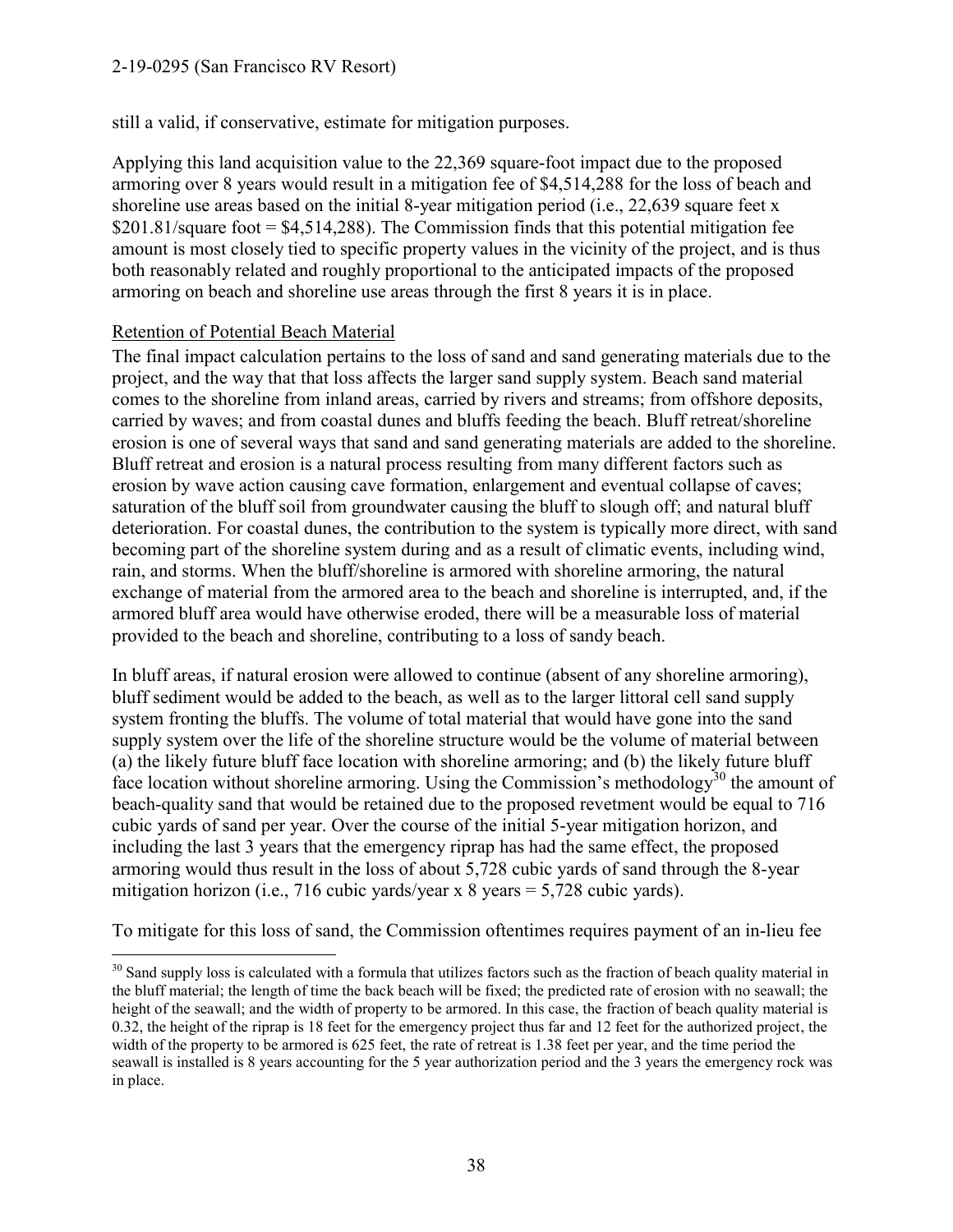to contribute to ongoing sand replenishment or other appropriate mitigation programs. In such cases, the Commission has typically mitigated for such sand retention impacts with an in-lieu fee based on the cost of buying and delivering an equivalent volume of beach quality sand to the affected area. In this case, as discussed above, the riprap would result in the retention of about 5,728 cubic yards of sandy material through the initial 8-year mitigation horizon. The Applicant did not submit bids for the cost of delivered sand for this specific site, however similar bids from the region (Half Moon Bay) have averaged out to be about \$50 per cubic yard.<sup>31</sup> Thus, an in-lieu fee to address this initial sand retention impact would be approximately \$286,400.<sup>32</sup>

#### Approvable Mitigation Package

In total, through the first 8-year mitigation timeframe, sand supply and related beach/shoreline loss impacts associated with the armoring would result in a required mitigation fee of \$3,949,102 (i.e.,  $$4,514,288 + $286,400 = $4,800,688$ ). Based on the above analysis, such a figure is both reasonably related and roughly proportional to the quantifiable impacts of the proposed armoring. However, rather than requiring a mitigation fee of \$4,800,688 to facilitate possible access improvements as a means of offsetting this identified impact, a series of immediate public access improvements nearby the project site, described in more detail below, can most effectively offset such impacts.

When viable, the Commission has historically offset identified impacts via in-kind public access improvement projects. While this option is generally only available with public agency Applicant, in this case there is a unique opportunity for this Applicant to work with the City, and with existing access requirements on site, on a series of projects that together can appropriately offset these beach and shoreline area recreational access impacts as part of an overall mitigation package. Such mitigation strategies can allow for bona fide improvements to public recreational access infrastructure and utility so that mitigation benefits can be realized in the near term and in the same area of the impacts, as opposed to fees that might not be spent for many years, and mitigation not timely realized as a result. The idea is typically to acknowledge that the value of a fee diminishes over time in terms of what it can provide, including as improvements only become more expensive to construct over time, and to place a premium on improvements that can be realized in the near term. The Applicant has been working with the City and Commission staff on such a strategy whereby the Applicant would fund and implement a series of public access improvements in the vicinity of the project to help offset project impacts.

Thus, on this point the Applicant is proposing a mitigation package that includes restoring access pursuant to previous permit requirements as well as a series of public access improvements on the blufftop, all of which would be managed for the public's use and enjoyment via a comprehensive public access management plan (see **Special Conditions 1, 2, and 3**). Specifically, the Applicant has voluntarily agreed to pay for and implement the following:

 $\overline{a}$ <sup>31</sup> Although bids specific to this site were not submitted, and the bids relied upon from the Half Moon Bay project are unclear as to whether the sand actually constitutes delivered beach quality (as opposed to construction quality) sand, the \$50 average is similar to estimates in other projects for delivered beach-quality sand, albeit estimates from other areas, and thus the \$50 per cubic yard average in this case may be used as a proxy.

 $32$  That is, \$50 per cubic vard multiplied by 5,728 cubic yards equals \$286,400.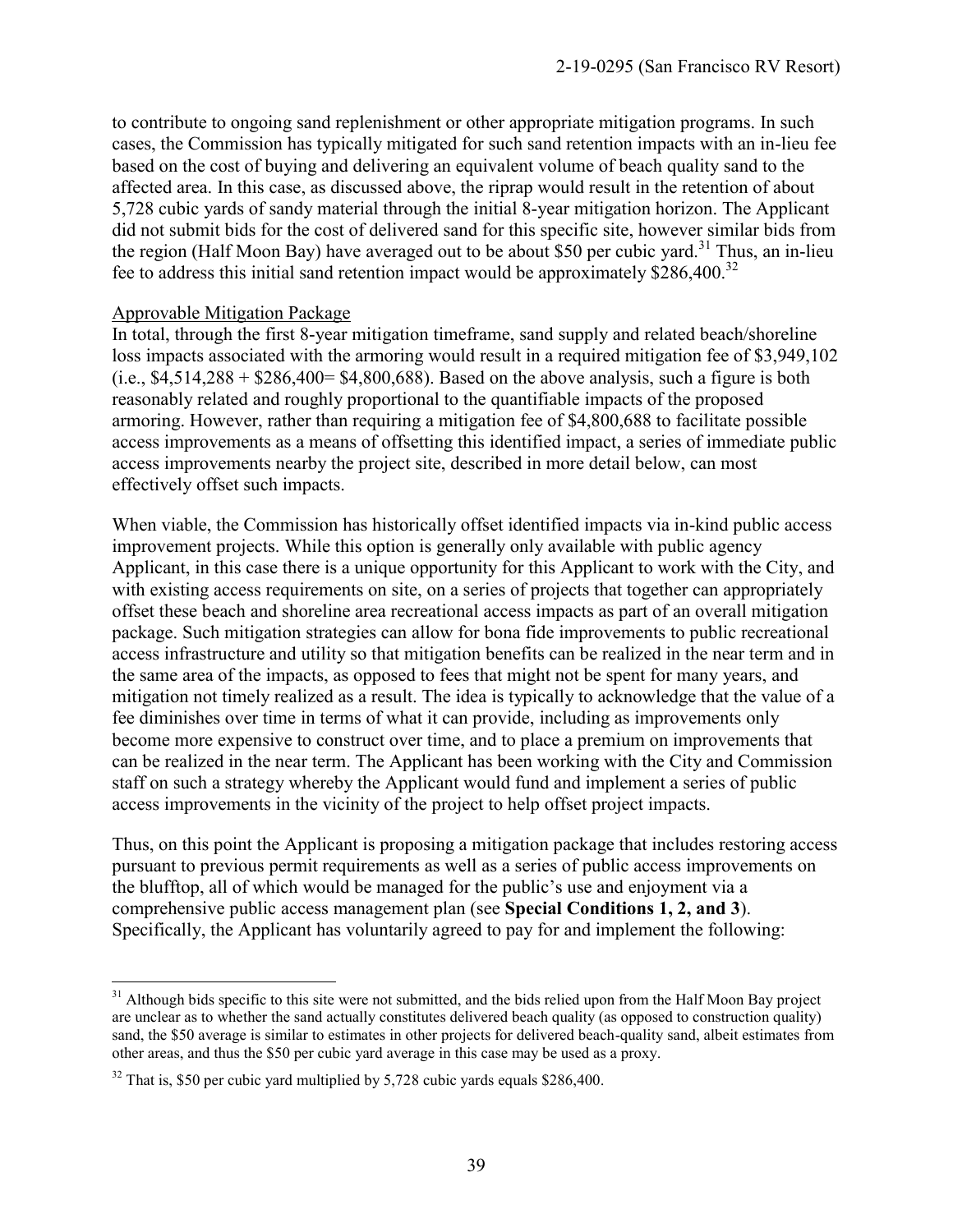- Reconstruction of all prior required blufftop trail and beach accessway elements and easements/dedication, but with required enhancements (see below).
- Construction of an improved beach accessway that would reinstate beach access that was previously required pursuant to the prior permit, but to install it in such a way as to assure it is more adaptable and more resilient to coastal hazards. $33$
- Improvements to the existing public parking lot to the south of the RV Park in the form of repaving, restriping, and adding amenities to the lot.
- Installation of public access amenities (e.g., public benches, picnic tables, bicycle racks, signage, overlooks, etc.) and landscaping improvements.
- Landscaping, drainage, and fencing/barrier modifications to improve public access utility and public views.
- Ongoing maintenance of public access areas, improvements, and amenities.
- Recordation of an easement irrevocably offering to dedicate, an area for public recreational access use and development in perpetuity, over the areas that were previously required to be dedicated by previous permits. The dedication would also include new areas for public access that are created through the required Public Access Management and Hazard Response Plans, in order to create a unified area for public access use and enjoyment.
- In addition, in order to adequately mitigate for impacts, the Commission is also requiring, though the applicant has not volunteered, construction of a new tent camping area onsite that would support lower-cost visitor-serving amenities in the area and assure a wider range of accommodations for users onsite.

These types of improvements will enhance public recreational access amenities and utility in the project area, appropriately offsetting the beach/shoreline area impacts identified above. Further, development and implementation of the long-term Coastal Hazards Response Plan (**Special Condition 2**) will ensure the continuation of the visitor-serving overnight RV camping use on the property, enhance the visitor experience through improvements to the site overall as discussed above, and provide public benefits to the City through the planning, redesign, and contribution of funding to the relocation of the City sewer infrastructure. Lastly, the eventual removal of all armoring from the site will reestablish the natural beach below and allow for natural processes to erode the bluff and replenish the beach in light of future sea level rise.

Thus, in this case, the Commission finds it reasonable to mitigate for the above-identified

 $\overline{a}$  $33$  The Applicant were already required by CDP-3-83-212 to provide a beach access stairway in this area (which was installed but subsequently washed out by storms and not yet replaced, as described above), and thus is currently required to provide a replacement beach access stairway by virtue of that CDP. Even though it is already required as mitigation for that prior project, it is appropriate to give the Applicant credit for the stairway proposed here inasmuch as it is a much more adaptable design, which will last longer, and its design provides additional 'value' in this sense that can be countenanced as part of the mitigation package.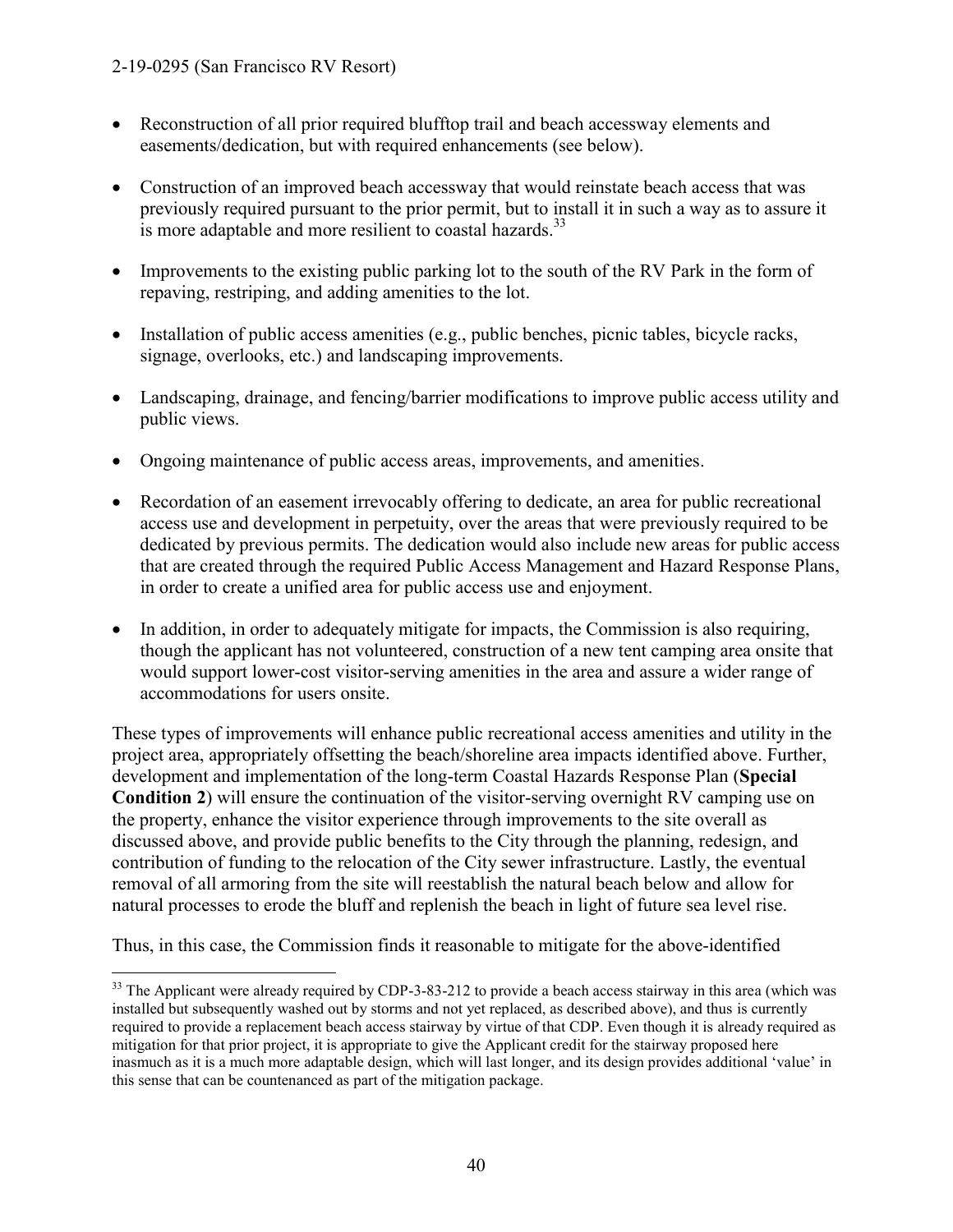armoring impacts, as well as to enhance and maximize public access and recreational opportunities in the project area as required by the Coastal Act, to require the Applicant to improve and maintain public recreational access areas, improvements, and amenities; to reinstate beach and blufftop land for public purposes; to enhance and increase the range of low-cost, visitor-serving uses onsite; to record easements for public use and enjoyment; and to eventually reestablish a natural shoreline and natural shoreline processes all with the objective of maximizing and enhancing public recreational access and utility in this area. This mitigation package strategy and approach is similar to compensatory projects and mitigation packages required by the Commission in the past.<sup>34</sup> In addition, this approach will allow public access improvements to be realized in the very near term, providing fairly immediate and tangible public benefits as opposed to an overall single fee approach that may not be used or applied for some time, reducing its effectiveness. In addition, the above-described recreational use and access improvement projects will likely be worth much more to users than the cost to develop these improvement projects, as they have an intrinsic value to the shoreline-visiting public, particularly given the time which the previously constructed amenities onsite have been offline due to ever-worsening erosive forces. In short, the above-described access improvement project appropriately mitigates for the conditioned riprap's sand supply and related public access impacts, consistent with the Coastal Act, in lieu of payment of the calculated mitigation fee.

#### **Coastal Hazards Conclusion**

There are no "existing structures" located at the site as that term is understood in a Coastal Act armoring sense, including because the site was originally developed in the 1980s (and the City sewer line replaced) *after* passage of the Coastal Act in 1976. Therefore, the RV Park does not qualify for shoreline armoring under Coastal Act Section 30235 tests, and for other coastal resource impact reasons the Coastal Act directs denial of the proposed project. However, given that the City's sanitary sewer infrastructure is within one storm cycle of being compromised here, and the restroom is in danger within one or two storm cycles (based on estimated bluff erosion of up to 20 horizontal feet in one bad storm event absent armoring), it is clear that development on the site is in fairly immediate danger from bluff erosion. And denial (and ultimately removal of the existing and only temporarily authorized emergency armoring that would accompany denial) would likely lead to such an outcome in the relatively short term. If the sewer line or the restroom were to be undermined and compromised due to such denial, then it could reasonably be presumed that that could lead to adverse impacts to the beach and ocean, inconsistent with Coastal Act policies affirmatively requiring protection of these resources. In other words, denial alone leads to conflicts between meeting the requirements of Coastal Act policies.

Therefore, it is appropriate to approve a project through the Coastal Act's conflict resolution procedures to allow adequate time for the Applicant and the City to develop a feasible adaptation plan for relocation of the sewer line and the restroom, and a reconfiguration of the RV Park overall, in light of the coastal hazard risks that apply here. The approved project would allow

 $\overline{a}$ <sup>34</sup> See, for example, CDPs 2-17-0702 (Sharp Park Armoring), 3-02-107 (Podesto), 2-16-0684 (Aimco), A-3-SCO-06-006 (Willmott), 3-09-029 (Rusconi), 3-09-042 (O'Neill), 3-10-044 (Crest Apartments), 2-11-009 (Pacifica drainage armoring), A-3-PSB-12-0042 and -0043 (Pismo Beach Oceanview Boulevard Seawalls), A-3-SCO-07- 015/3-07-019 (Pleasure Point Seawall and Parkway), and 3-14-0488 (Iceplant LLC).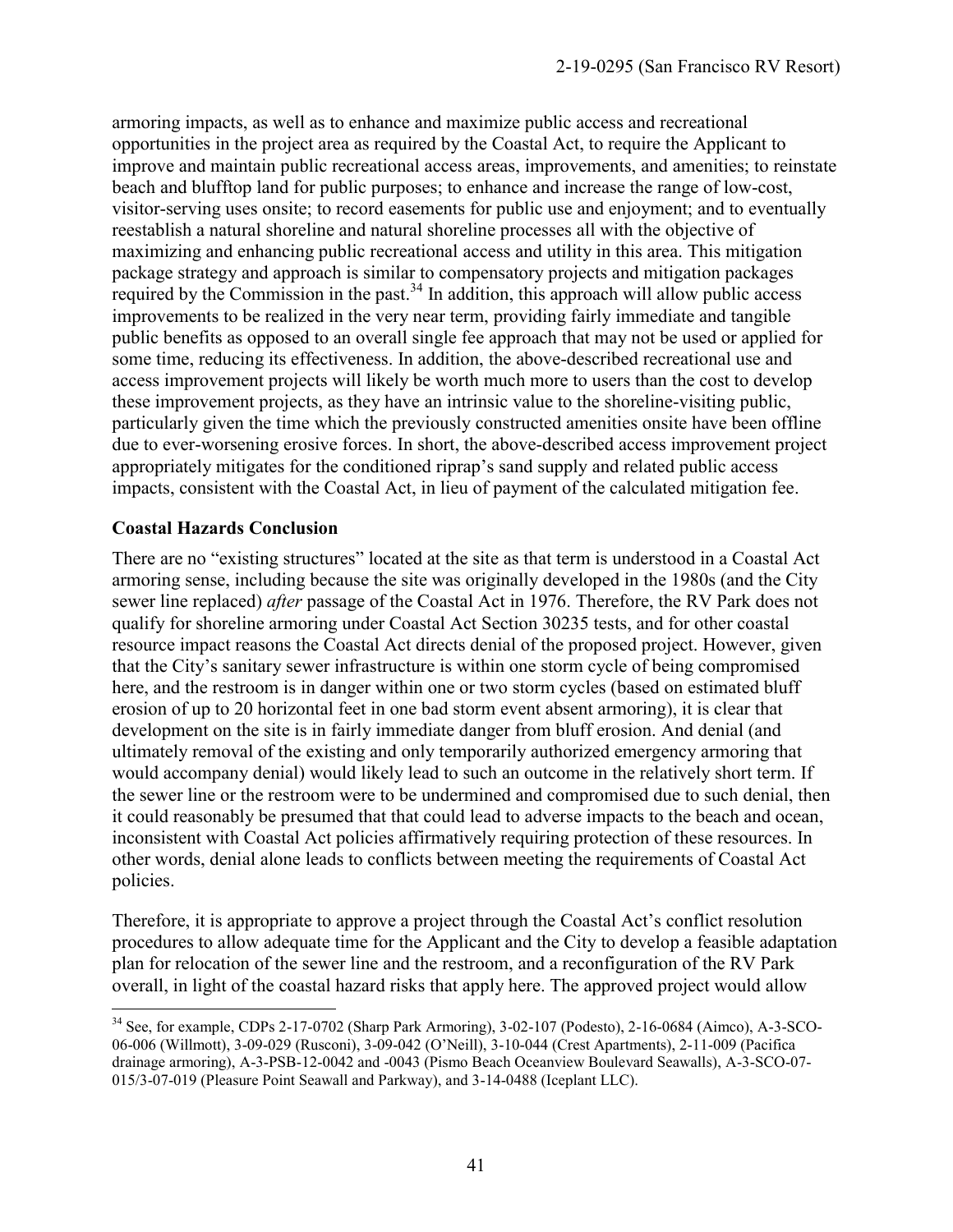temporary authorization for the emergency riprap, provided that rock placed on the southern 225 linear feet of the beach/bluffs is relocated to the north to extend the riprap along the beach/bluffs there in order to help provide better protection for the threatened City sewer line located there. The authorized project would be 625 linear feet from the northern property line, to just south of the restroom, with the riprap height going up to 12 feet, and encroaching on the beach 18 feet. The temporarily approved emergency riprap would be stacked to a slope of 1.5/1. The rock could remain for 5 years while the Applicant develops and implements a coastal hazards response plan that provides for relocation of threatened City sewer infrastructure and reconfiguration of the RV Park to address its coastal hazards risk, including reconstructing already required public accessways and adding other public amenities (such as a low-cost tent camping area, overlooks, picnic areas, etc.) to offset riprap impacts during the time it is present. Once relocation and reconfiguration activities are complete, required within 5 years, then the temporarily authorized riprap would be required to be removed and the beach and bluff areas restored to natural conditions.

Thus, this CDP is designed to plan for and address coastal hazard issues in the long run in a manner that is most protective of natural shorelines and natural shoreline processes, and that is consistent with the objective of maximizing and enhancing public recreational access and utility in this area.

#### **E. Public Access and Lower Cost Visitor-Serving Facilities**

#### **Applicable Policies**

The San Francisco RV Resort is a commercial recreational, visitor-serving facility that also provides free public access facilities, and the proposed project raises issues associated with its continued use and function. As described in the preceding finding, the proposed armoring would result in quantifiable impacts to the public beach. Thus, the project's conformity with the Coastal Act public access and recreation policies is of issue. Coastal Act Sections 30210 through 30213, 30222 and 30223 specifically protect public access and recreation, especially lower cost recreation and visitor facilities, and prioritizes visitor-serving commercial recreational facilities designed to enhance public opportunities for coastal recreation. In particular:

*Section 30210. In carrying out the requirement of Section 4 of Article X of the California Constitution, maximum access, which shall be conspicuously posted, and recreational opportunities shall be provided for all the people consistent with public safety needs and the need to protect public rights, rights of private property owners, and natural resource areas from overuse.* 

*Section 30211. Development shall not interfere with the public's right of access to the sea where acquired through use or legislative authorization, including, but not limited to, the use of dry sand and rocky coastal beaches to the first line of terrestrial vegetation.* 

*Section 30212(a). Public access from the nearest public roadway to the shoreline and along the coast shall be provided in new development projects except where: (1) it is inconsistent with public safety, military security needs, or the protection of fragile coastal resources, (2) adequate access exists nearby, or, (3) agriculture would be adversely affected. …*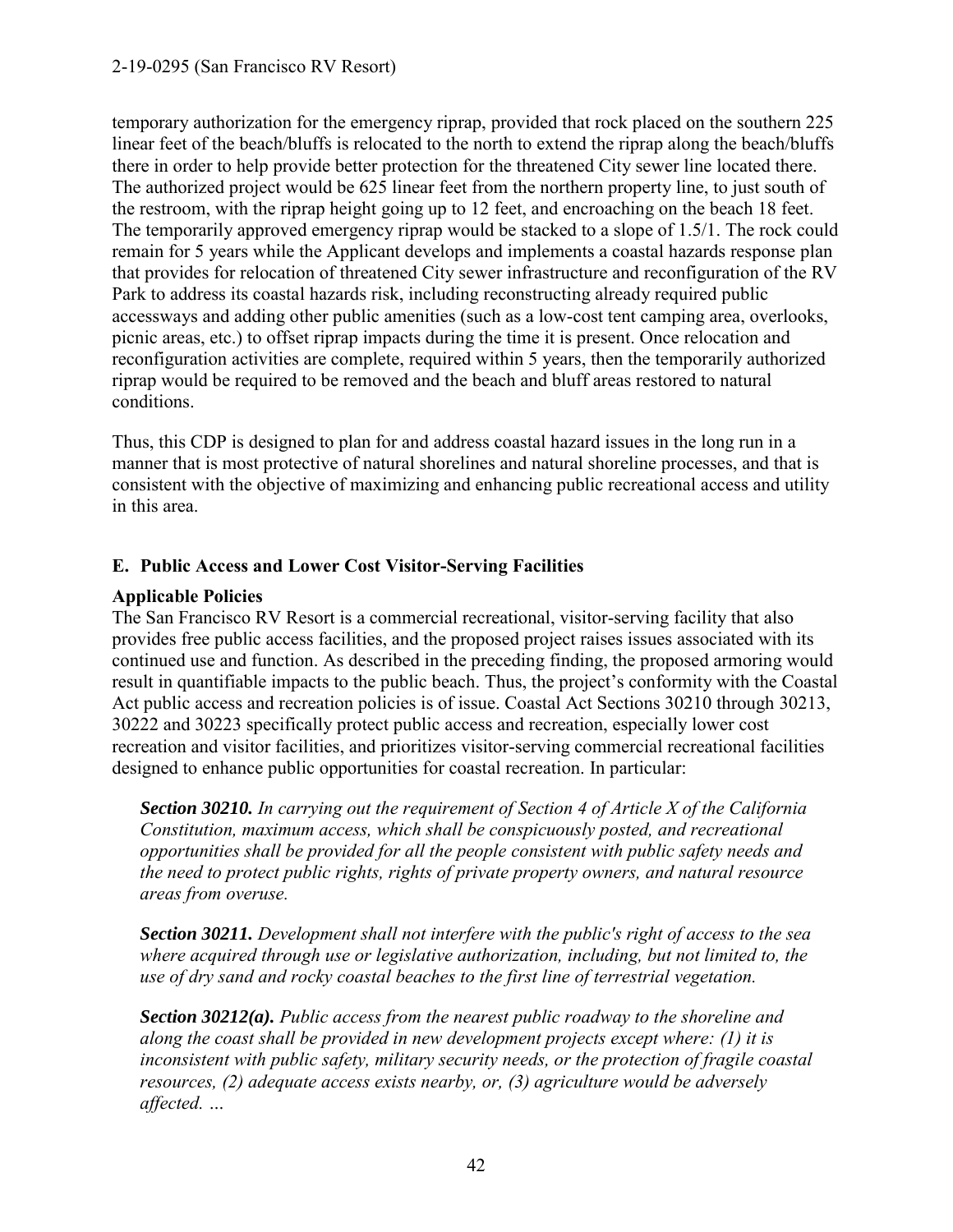*Section 30212.5. Wherever appropriate and feasible, public facilities, including parking areas or facilities, shall be distributed throughout an area so as to mitigate against the impacts, social and otherwise, of overcrowding or overuse by the public of any single area.* 

*Section 30213. Lower cost visitor and recreational facilities shall be protected, encouraged, and, where feasible, provided. Developments providing public recreational opportunities are preferred. …* 

*Section 30222. The use of private lands suitable for visitor-serving commercial recreational facilities designed to enhance public opportunities for coastal recreation shall have priority over private residential, general industrial, or general commercial development, but not over agriculture or coastal-dependent industry.*

*Section 30223. Upland areas necessary to support coastal recreational uses shall be reserved for such uses, where feasible.* 

The Pacifica LCP includes nearly identical public access provisions (e.g., LCP Policies 1-5, 8 and 9), and also provides specific direction regarding the development of public access and recreational use on the subject property as envisioned and approved at the time of LCP adoption. Specifically, LUP Page C-28 directs that the site should "continue to be used for visitor-serving commercial uses, including visitor accommodations," that future development is required to provide 20 public off-street parking spaces", and that "Public beach access and parking should be maintained on-site by the developer until such facilities have been accepted for dedication by a public agency. Conditions of the [City's] project approval [(UP-453-83)] require the owner to maintain the bluff-top path and stairway, if necessary, at the expense of RV spaces."

In addition, LCP Access Recommendation 5 for the south bank of Milagra Creek (i.e., near the 20-space public parking lot onsite) recommends the following with regards to access at the south end of the subject property:

#### *Recommendation:*

- *1) The developer of the visitor-serving commercial site on the bank of Milagra Creek should provide developed public beach access. The location of the access should be based on geotechnical studies and integrated into the design for the commercial area in such a way that will be available to the public from Palmetto and will not conflict with the commercial use. The area picked should provide adequate space for access and some public beach parking to replace that removed by developing the campground.*
- *2) The access should be designed to keep people on the path or stairway. The appearance of the access from the beach also should be considered in its design.*
- *3) Maintenance of the access should be a part of the commercial development.*
- *4) Since the on-street parking will be removed when the campground is developed, the developer should provide some off-street public parking at the access area. The*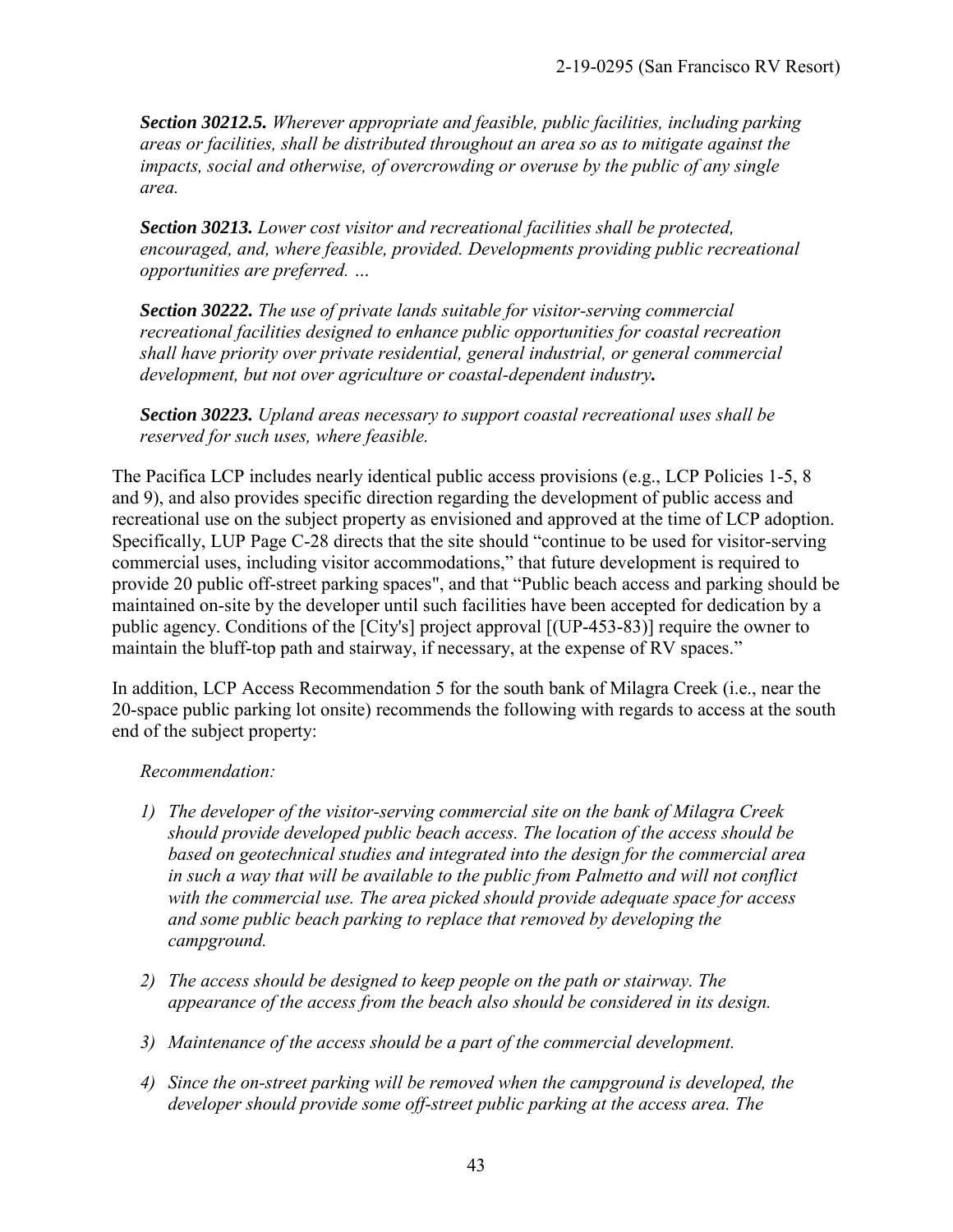*adjacent visitor-serving commercial area to the south of the proposed campground should also provide beach visitor parking.* 

*5) Since the site is highly visible, the appearance of the commercial development should be attractive and the parking area and access landscaped to encourage its use.* 

#### **Consistency Analysis**

Shoreline armoring can have significant adverse impacts to public access and recreation. Section 30210 of the Coastal Act requires the Commission to provide the general public maximum access and recreational opportunities, while respecting the rights of private property owners. Section 30211 prohibits development from interfering with the public's right of access to the sea. In approving new development, Section 30212(a) requires new development to provide access from the nearest public roadway to the shoreline and along the coast, save certain limited exceptions (such as where there already exists adequate access nearby), and Section 30212.5 requires distribution of public facilities, including parking facilities, to mitigate overcrowding or overuse of any single area. Section 30213 protects and encourages the provision of lower cost forms of access, such as the free public access parking lot, blufftop path, beach accessway, and public use of the beach for recreation and fishing, all which at one point existed on the subject property pursuant to prior permit requirements. Section 30220 protects coastal areas suited for ocean-oriented activities, such as the beach and offshore access available here, for such purposes. Lastly, Section 30222 prioritizes visitor-serving amenities providing for public recreational use.

The Coastal Act Section 30210 direction to maximize access represents a different threshold than to simply provide or protect such access. Namely, it is not enough to simply provide access to and along the coast, and not enough to simply protect access, rather such access must also be *maximized*. A constitutional mandate, maximizing access provides fundamental direction with respect to projects along the California coast that raise public access issues, like this one. In addition, the mean high tide line is predicted to move landward over time depending on the beach profile, seasonal tidal activity and continued sea level rise. As mentioned in the project description, this area is used by the public for overnight recreational vehicle camping as well as for free parking and access to the beach, and thus, it provides significant coastal access and recreational opportunities for residents and visitors alike. Therefore, it is critically important that the Commission assess whether the project would impact public access and recreation, and if so, provide measures to avoid or appropriately mitigate such impacts.

As indicated in the above LCP language and policies, and the past approvals and past conditions of the site, the subject property was intended to provide for commercial recreational, visitorserving facilities to support visitors, fishing use and to provide beach access. Accordingly, in November of 1983 the Coastal Commission approved CDP 3-83-212 for construction of the original 182 RV Park with 20 public access parking spaces, blufftop public access trails, beach stairway, a store, spa, showers, laundromat, restrooms, sanitary dump and fuel station. As discussed further above in the project background, special conditions included as part of this CDP approval required a public access and recreation easement both laterally along the shoreline and vertically from Palmetto Avenue to the beach (along the previous Milagra Creek drainage course). The CDP also incorporated all City use permit (UP-453-83) and site development plan conditions, and these that more specifically outlined requirements for the blufftop path and required all areas west and south of the RV parking lot to be designated for public use. The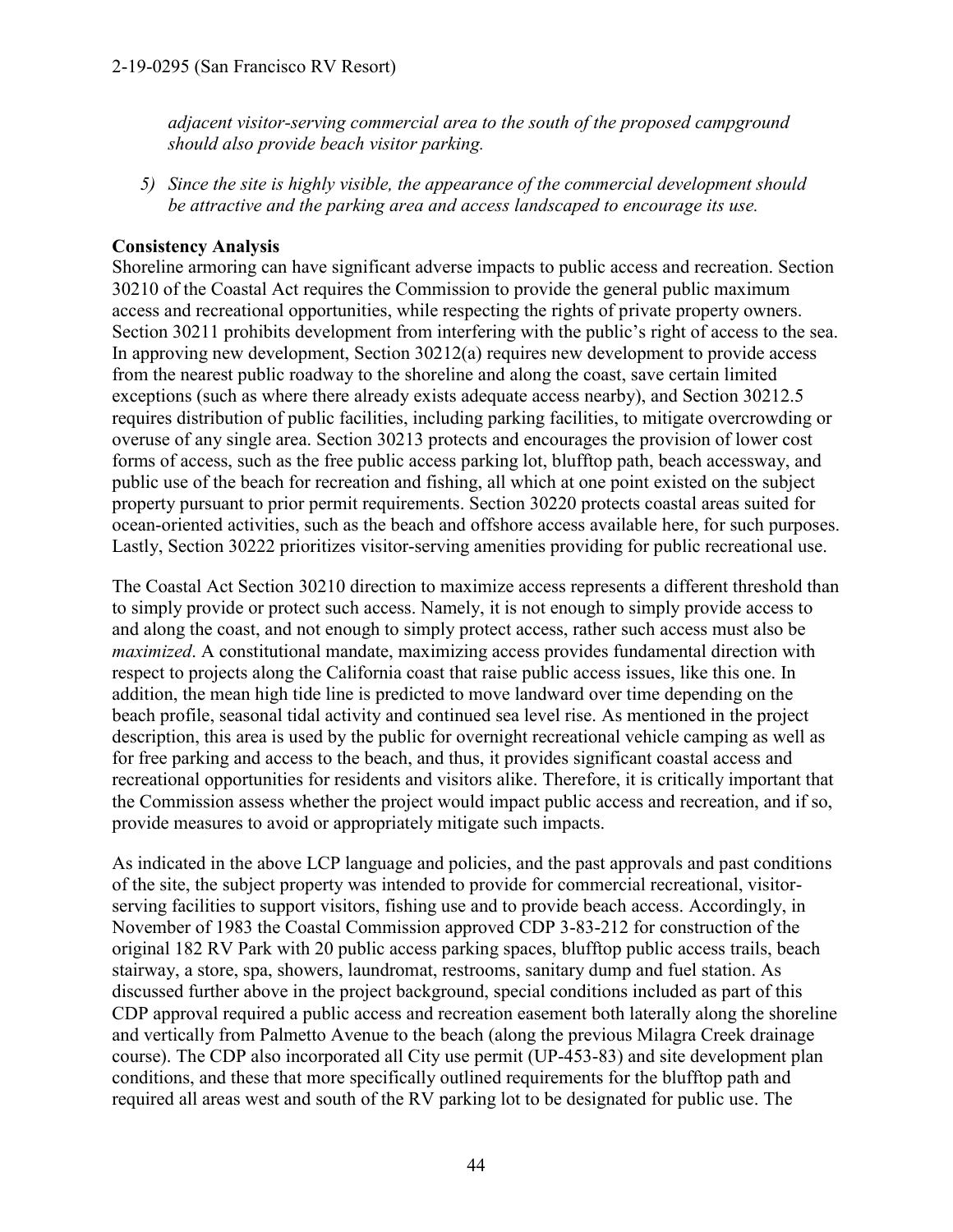blufftop path was to be relocated inland if and when it was threatened by erosion and RV spaces were to be sacrificed to maintain such access. The City use permit also required that the property owners be responsible for repair and maintenance of the accessways.

As detailed in the coastal hazards section above, erosion at this location has led to the deterioration and loss of formal public access across the site and down to the beach including the required blufftop path and beach access path and staircase. The 20-space public parking lot is still available for public use but the only path down to the beach is currently informal, rugged and steep. Further, erosion has also affected the functionality of the visitor serving RV Park itself, resulting in the loss of 60 of the park's original 182 RV space capacity (loss of 51 RV spaces to bluff erosion, with an additional 9 spaces out of commission due to their proximity to the blufftop edge). The remaining 122 RV sites are still available to rent for an average cost per night of \$92 (rental spaces range from \$81- \$103 per night depending on the location). The most significant infrastructure currently at risk is the City's public sewer line and the RV Park restroom. Thus, measures need to be taken to bring the project into compliance with access conditions of their original CDP and City permits, and to address the hazard risk to the recreational uses in both the long- and short-term as part of this CDP approval.

As described in the previous finding, this CDP would authorize shoreline armoring to maintain and protect the functionality of the threatened restroom and sewer line on site in the short-term while the Applicant develops a longer term plan to remove and/or relocate threatened infrastructure inland, to then remove armoring, and to redesign the facility to provide for its continued use moving forward. However, the proposed shoreline protection would still have identifiable impacts on public recreational access, including through loss of beach/shoreline recreational use area where it is sited, incremental loss of beach due to the "coastal squeeze," and cumulative impacts to beach and shoreline recreation in the area for its temporary authorization period and accounting for the time since the emergency rock has been in place. Such impacts are predicted to be exacerbated as the years go on as sea levels rise, with sea level expected to rise between 0.5 feet to 1.8 feet by 2040.<sup>35</sup>

As such, and only in a conflict resolution context, this approval allows for riprap to remain for the next 5 years in order to allow the Applicant time to plan for and implement an adaptation plan for the site, including removal of such armoring and restoration of the affected areas. In addition, the approval requires past required public access to be reconstructed and improved, and new public access improvements to be developed, as a means of offsetting the impacts associated with the approved project. Specifically, the approval includes **Special Condition 2** which requires the Applicant to submit a Coastal Hazard Response Plan to redesign the facility to be safe from hazards without shoreline protection for its ultimate remaining lifetime, including in terms of removing and/or relocating threatened infrastructure. This will ensure long-term viability of the commercial visitor-serving recreational use without the use of shoreline armoring, consistent with the Coastal Act policies. Further, **Special Condition 3** requires submittal of a Public Access Management Plan designed to provide immediate and temporary public access enhancements including installation of a temporary blufftop coastal trail in the

 $\overline{a}$ 

<sup>&</sup>lt;sup>35</sup> State of California Sea-Level Rise Guidance (2018 Update); California Natural Resources Agency & Ocean Protection Council; Sacramento, California; March 14, 2018, 1-84.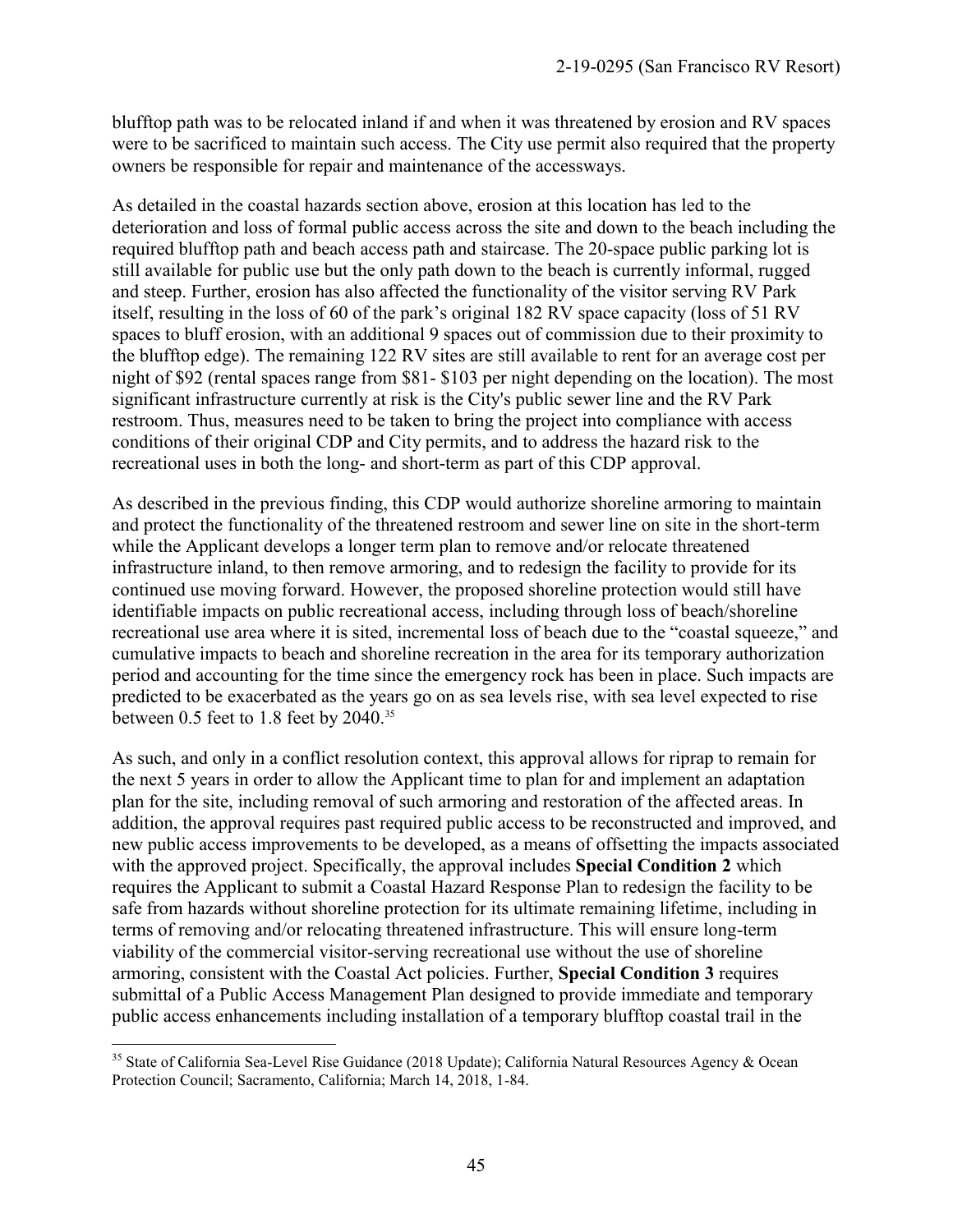#### 2-19-0295 (San Francisco RV Resort)

short term, and more formalized permanent improvements including a new blufftop coastal trail with landscaping, a beach accessway, a tent camping area, a public park, and public benches and overlooks located outside of hazard areas in the long term (see **Exhibit 4 and 5**). **Special Condition 3** also requires that the Applicant to develop an improved vertical public accessway (i.e., trail, stairway, etc.) from the public parking area south of the RV Park down to the beach, including making use of the existing graded path established via CDP 2-18-0975-W for maintenance on the Milagra Outfall as appropriate.<sup>36</sup> And finally, **Special Condition 8** requires recordation of public access easements for the public's use and enjoyment on site. Such improvements will mitigate impacts to public access from the temporary shoreline armoring so that the Applicant can eventually remove all such armoring within 5 years, bringing the project into compliance with Coastal Act coastal hazard and public access and recreation policies. Lastly, the eventual removal of all armoring and restoration in this area will reestablish the natural beach below and allow for natural processes to erode the bluff and replenish the beach in light of future sea level rise.

The remaining public access and recreation impacts accrue due to project activities on the blufftop and on the beach, and from construction overall. With respect to construction impacts, this project will: require the movement of large equipment, workers, materials, and supplies in and around the shoreline area and public access points; include large equipment operations in these areas; result in the loss of public access use areas to a construction zone; and generally intrude and negatively impact the aesthetics, ambiance, serenity, and safety of the recreational experience at these locations. These public recreational use impacts can be minimized through both Applicant's proposed best management practices and construction parameters that limit the area of construction, limit the times when work can take place (e.g., to avoid both weekends and peak summer use months when recreational use is highest), clearly fence off the minimum construction area necessary, keep equipment out of coastal waters, require off-beach equipment and material storage during non-construction times, clearly delineate and avoid to the maximum extent possible public use areas, and restore all affected public access areas at the conclusion of construction. A construction plan is required to implement these measures (see **Special Condition 4**). In addition, to provide maximum information to the beach-going public during all construction, the Applicant must maintain copies of the CDP and approved construction plans available for public review at the construction site, as well as provide a construction coordinator whose contact information is posted at the sites to respond to any problems and/or inquiries that might arise (see **Special Condition 4**). Finally, minimized impacts that cannot be completed avoided can be offset by the public access mitigation package.

#### **Public Access Conclusion**

The project will cause adverse impacts to public access and recreation, including impacts to local sand supply. However, project conditions avoid and minimize these impacts, including required implementation of a Hazard Response Plan and Public Access Management Plan to eventually

 $\overline{a}$ <sup>36</sup> As part of CDP Waiver 2-18-0975-W to the City of Pacifica to repair and reinforcement the Milagra Creek Outfall, including removal of riprap, concrete debris, a concrete apron, and a 15-foot section of degraded pipe at the outfall's terminus, approved by the Commission on May 8, 2019, the City will construct a construction ingress and egress down the bluff and re-surface such egress with compacted aggregate base, to formalize and maintain such access.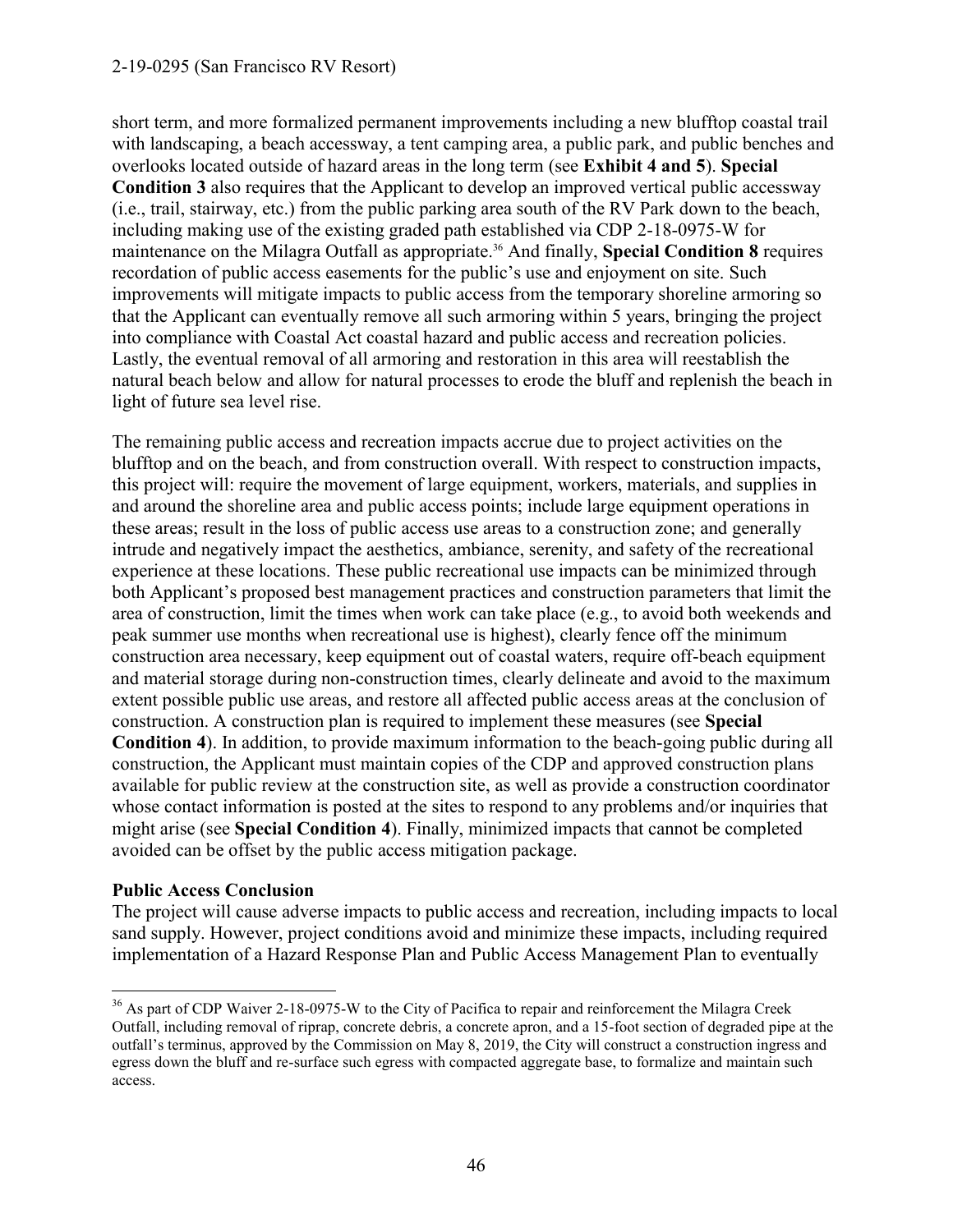remove all shoreline protection and offset unavoidable impacts in the short-term to beach area and sand supply. Further, the short term authorization will allow for continued use the visitorserving facility while planning and redesign is underway. As conditioned, the project can be found consistent with the Coastal Act access and recreation policies sited above.

#### **F. Public Views**

#### **Applicable Policies**

Coastal Act Section 30251 states:

*The scenic and visual qualities of coastal areas shall be considered and protected as a resource of public importance. Permitted development shall be sited and designed to protect views to and along the ocean and scenic coastal areas, to minimize the alteration of natural land forms, to be visually compatible with the character of surrounding areas, and, where feasible, to restore and enhance visual quality in visually degraded areas. New development in highly scenic areas such as those designated in the California Coastline Preservation and Recreation Plan prepared by the Department of Parks and Recreation and by local government shall be subordinate to the character of its setting.*

Coastal Act Section 30251 thus requires that scenic and visual qualities of coastal areas be considered and protected as a resource of public importance. New development must be sited and designed to protect public views to and along the ocean and in scenic coastal areas, and where feasible to restore and enhance visual quality in visually degraded areas. The City of Pacifica LCP also notes that in the West Edgemar – Pacific Manor neighborhood in which the RV Park is located, Highway 1 "provides a panoramic coastal view which should be considered in future development." The proposed project is west of Highway 1 fronting the Pacific Ocean (i.e., between the highway and the ocean) and is therefore prominent in significant public views.

Coastal Act Section 30240(b) also protects the aesthetics of beach recreation areas such as those located directly adjacent to and at the project site.

*Development in areas adjacent to environmentally sensitive habitat areas and parks and recreation areas shall be sited and designed to prevent impacts which would significantly degrade those areas, and shall be compatible with the continuance of those habitat and recreation areas.* 

Highway 1 is a National Scenic Byway in this location and public views from Highway 1 are protected along this stretch of coast as required by the City's LCP and Coastal Act. The proposed project includes the temporary authorization of riprap along the beach and bluffs fronting the property and the re-establishment of lateral and vertical public accessways along the blufftop and to the beach. Riprap development won't be visible from Highway 1 as the riprap will be located along the shoreline below the bluff. The site itself is visible from Highway 1, but the improvements proposed on the blufftop will not significantly block such views, and landscaping can help soften the visual impact of such development. In fact, and especially regarding more close-up public views of and across the site, the required improvements and landscaping (i.e., associated with the trails, beach accessway, parking lot, overlooks, tent camping area, etc.),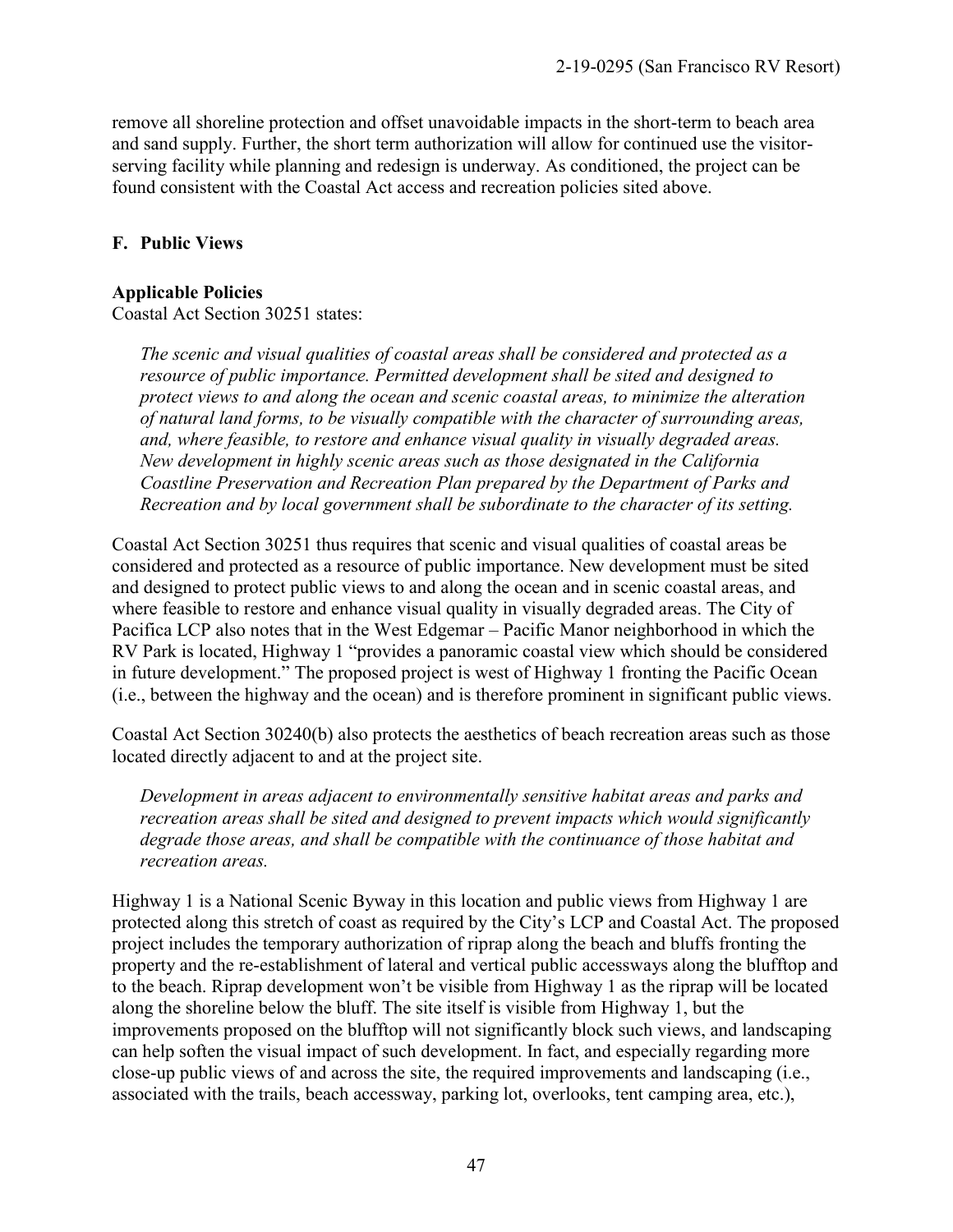should help enhance public views, as will the required removal of existing fencing and replacement of it with a more visually compatible barriers where needed in Phase II (**Special Condition 3**). Thus, the proposed project is not anticipated to significantly adversely affect public views towards the ocean, and should in many ways improve same when relocation and reconstruction is complete.

With respect to coastal views from other locations, the project site is adjacent to a beach area, and is proximate to the Esplanade Beach Overlook Trail and the Pacifica Esplanade Dog Beach to the north of the site and the Pacifica Municipal Pier and Pacifica Beach Park to the south of the site. While riprap is an unnatural feature along this coastline as it does not reflect the natural substrate that would normally occur here, it will be present only until plans are prepared that allow its removal. Although the proposed riprap revetment is unnatural and will temporarily impact public views, but not to a great extent, and only from views at beach level looking inland. Further, this is the best feasible alternative to both protect the site in the short-term and to allow for removal in the longer term as part of required adaptation here. As such, the longer term benefits of the proposed project will generally outweigh the minimal, temporary negative visual impacts that the public will experience. In any case, the project includes a variety of requirements to both offset impacts to and to improve public views, and these are sufficient in this context to address Coastal Act compliance. Thus, the proposed project can be found consistent with the scenic and visual resource policies of the Coastal Act.

### **G. Water Quality and Marine Resources**

#### **Applicable Policies**

Coastal Act Section 30230 requires that marine resources be maintained, enhanced, and restored. New development must not interfere with the biological productivity of coastal waters or the continuance of healthy populations of marine species. Coastal Act Section 30230 states:

*Marine resources shall be maintained, enhanced, and, where feasible, restored. Special protection shall be given to areas and species of special biological or economic significance. Uses of the marine environment shall be carried out in a manner that will sustain the biological productivity of coastal waters and that will maintain healthy populations of all species of marine organisms adequate for long-term commercial, recreational, scientific, and educational purposes.* 

Coastal Act Section 30231 requires that the productivity of coastal waters necessary for the continuance of healthy populations of marine species shall be maintained and restored by minimizing waste water discharges and entrainment and controlling runoff, including for coastal streams such as Milagra Creek on the southern side of the site. Coastal Act Section 30231 states:

*The biological productivity and the quality of coastal waters, streams, wetlands, estuaries, and lakes appropriate to maintain optimum populations of marine organisms and for the protection of human health shall be maintained and, where feasible, restored through, among other means, minimizing adverse effects of waste water discharges and entrainment, controlling runoff, preventing depletion of ground water supplies and substantial interference with surface waterflow, encouraging waste water reclamation,*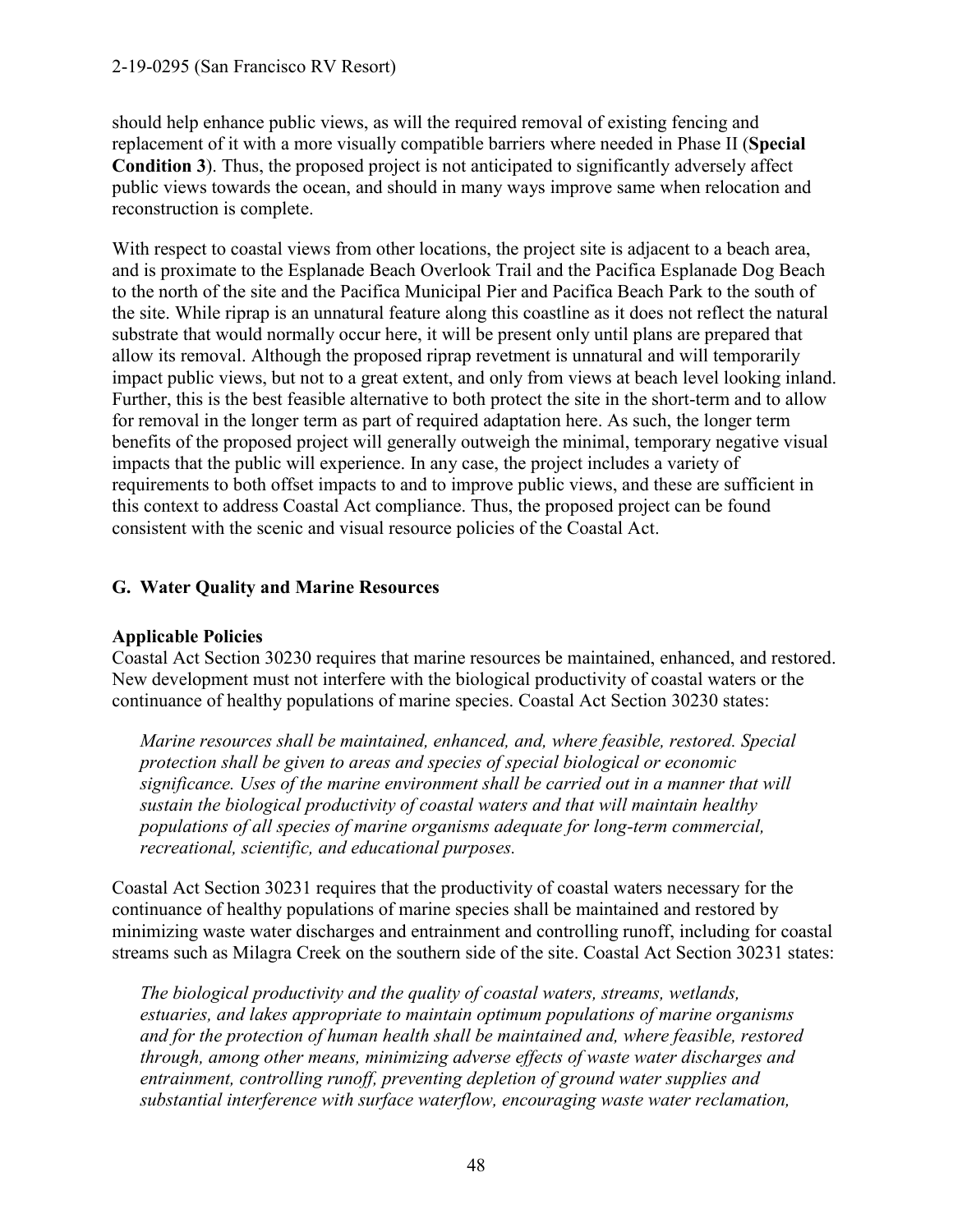*maintaining natural vegetation buffer areas that protect riparian habitats, and minimizing alteration of natural streams.* 

The Commission recognizes that the marine and coastal water resources involved with the proposed project are important coastal resources for which thoughtful consideration of potential project impacts is necessary. Given the proposed project is located at the shoreline interface with the Pacific Ocean, there is the potential for impacts to marine resources and coastal water quality. If no action is taken to prevent or slow down erosion before the Applicant develops a long-term plan to remove and/or relocate threatened sewer and restroom infrastructure, erosion could undermine the stability and functionality of the sewer line and the restroom resulting in debris and sewage being deposited and discharged to the adjacent beach and ocean. Thus, the proposed riprap is intended to temporarily protect such infrastructure on-site while the long-term plan is developed, and as such, approval of the project would protect water quality and marine resources, consistent with the provisions of the Coastal Act. The project is conditioned to include construction methods typically required by the Commission to protect water quality and marine resources during armoring construction, including construction site housekeeping controls and procedures, the use of appropriate erosion and sediment controls, and a prohibition on equipment washing, refueling, or servicing on the beach (see **Special Condition XX**). To further protect marine resources and offshore habitat, **Special Condition XX** requires construction documents to be kept at the site for inspection, and also requires a construction coordinator to be available to respond to any inquiries that arise during construction.

As conditioned, the project can be found consistent with Coastal Act Sections 30230 and 30231 regarding protection of marine resources and offshore habitat.

#### **H. Conflict Resolution**

#### **Applicable Policies**

Coastal Act Section 30007.5 states:

*The Legislature further finds and recognizes that conflicts may occur between one or more policies of the division. The Legislature therefore declares that in carrying out the provisions of this division such conflicts be resolved in a manner which on balance is the most protective of significant coastal resources. In this context, the Legislature declares that broader policies which, for example, serve to concentrate development in close proximity to urban and employment centers may be more protective, overall, than specific wildlife habitat and other similar resource policies.* 

Coastal Act Section 30200(b) states:

*Where the commission or any local government in implementing the provisions of this division identifies a conflict between the policies of this chapter, Section 30007.5 shall be utilized to resolve the conflict and the resolution of such conflicts shall be supported by appropriate findings setting forth the basis for the resolution of identified policy conflicts.* 

As noted previously in this report, the proposed project is inconsistent with Coastal Act Sections 30235 and 30253 (and by extension other coastal resource policies implicated by the coastal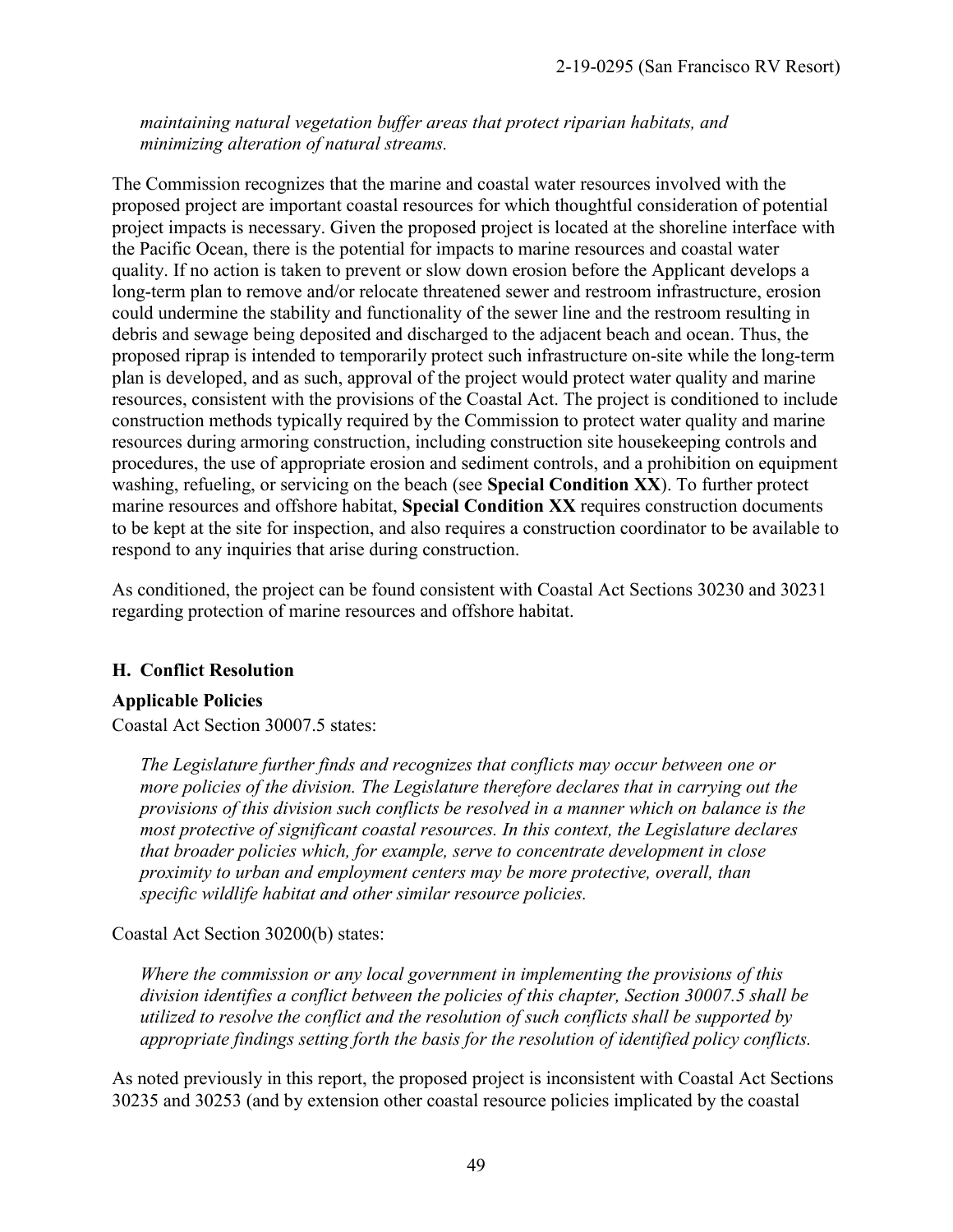resource degradation that would accrue due to the proposed armoring). However, as previously described, and as further explained below, denying or modifying the proposed project to eliminate these inconsistencies would lead to nonconformity with other Coastal Act policies, namely Sections 30230 and 30231 (protecting marine resources and biological productivity). In such a situation, when a proposed project is inconsistent with a Chapter 3 policy, and denial or modification of the project would cause inconsistency with another policy, Section 30007.5 of the Coastal Act provides for resolution of such a policy conflict.

### **Analysis**

Based on the Commission's history and practice, resolving conflicts through application of Section 30007.5 involves the following seven steps:

- 1. The project, as proposed, is inconsistent with at least one Chapter 3 policy
- 2. The project, if denied or modified to eliminate the inconsistency, would affect coastal resources in a manner inconsistent with at least one other Chapter 3 policy that affirmatively requires protection or enhancement of those resources
- 3. The project, if approved, would be fully consistent with the policy that affirmatively mandates resource protection or enhancement
- 4. The project, if approved, would result in tangible resource enhancement over existing conditions
- 5. The benefits of the project are not independently required by some other body of law
- 6. The benefits of the project must result from the main purpose of the project, rather than from an ancillary component appended to the project to "create a conflict"
- 7. There are no feasible alternatives that would achieve the objectives of the project without violating any Chapter 3 policies

The proposed development meets all of the above criteria for applying conflict resolution, as follows:

## *Step 1*

For the Commission to apply Section 30007.5, a proposed project must be inconsistent with an applicable Chapter 3 policy. Approval of the proposed development would be inconsistent with Coastal Act Section 30235 and 30253 (and by extension other coastal resource policies implicated by the coastal resource degradation that would accrue due to the proposed armoring), because the development proposed to be protected does not represent an "existing structure" built prior to the effective date of the Coastal Act (January 1, 1977) and not redeveloped since, and as such, is not entitled to armoring under the Coastal Act, and the proposed project otherwise would be inconsistent with other coastal resource protection policies due to its coastal resource impacts.

*Step 2*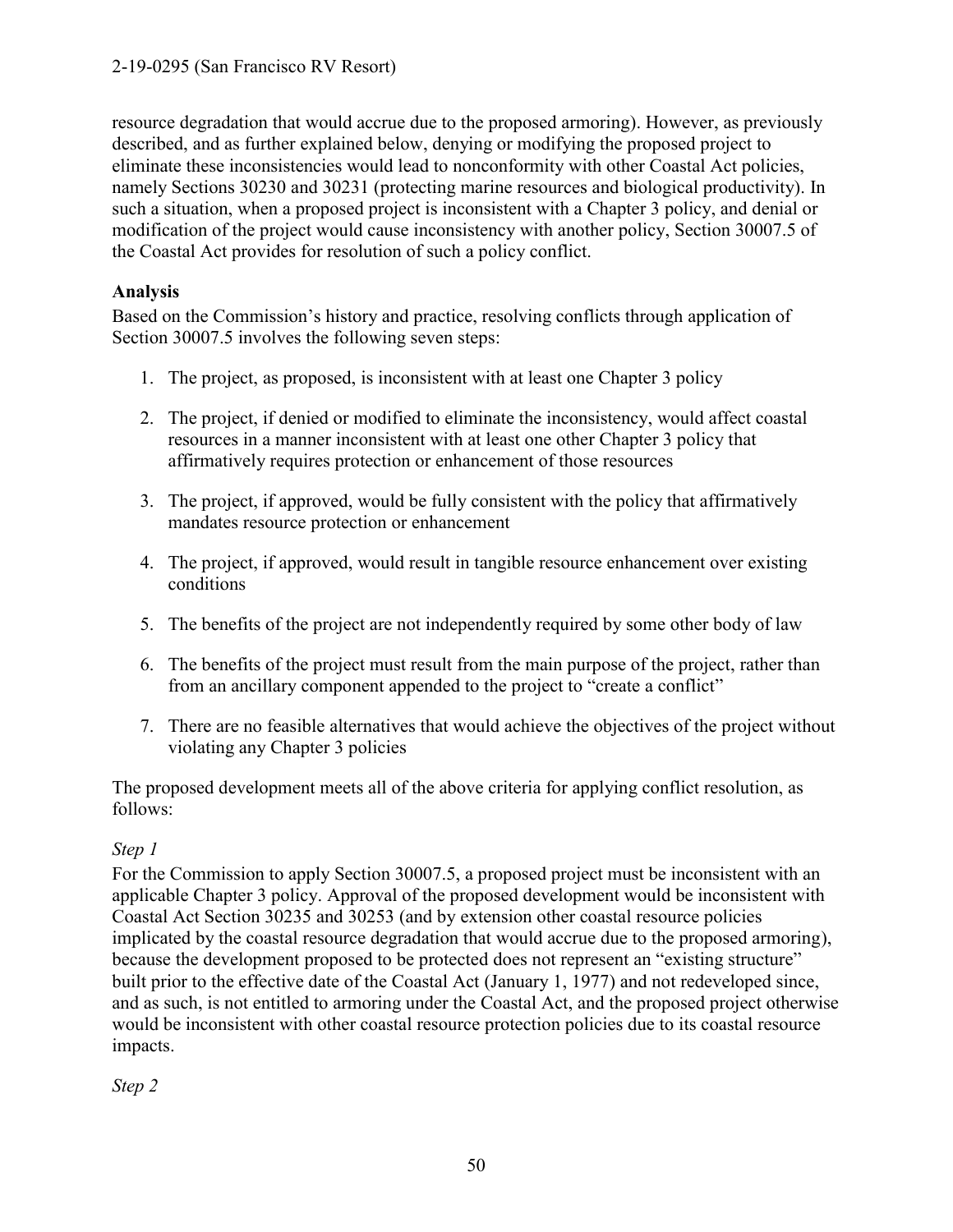The project, if denied or modified to eliminate the inconsistency, would affect coastal resources in a manner inconsistent with at least one other Chapter 3 policy that affirmatively requires protection or enhancement of those resources. A true conflict between Chapter 3 policies results from a proposed project that is inconsistent with one or more policies, and for which denial or modification of the project would be inconsistent with at least one other Chapter 3 policy. Further, the policy inconsistency that would be caused by denial or modification of a project must be with a policy that affirmatively mandates protection or enhancement of certain coastal resources.

Coastal Act Sections 30230 and 30231 affirmatively require the Commission to maintain and restore marine resources and the biological productivity and the quality of coastal waters where feasible. Without approval of the temporary armoring, there will be significant risk of erosion leading to problems from the sewer line being compromised. Specifically, such erosion could potentially undermine the stability and functionality of the sewer line, posing a risk of debris and sewage discharging to the beach and ocean below, resulting in impacts to marine resources and water quality. Thus, the proposed project would temporarily protect this infrastructure on-site while a long-term plan is developed to relocate or remove such infrastructure, and as such, approval of the project would protect water quality and marine resources, consistent with the provisions of the Coastal Act. This temporary armoring is necessary so that the Applicant can have adequate time to both work with the City and to develop a comprehensive Coastal Hazard Response Plan (**Special Conditions 2**) and Public Access Management Plan (**Special Condition 3)** that will relocate vulnerable infrastructure, *and* to redesign the site so that it can continue to provide for visitor serving overnight RV camping, which will be augmented with tent camping, construction of previously required access amenities (e.g., parking, blufftop trails, and beach accessway), and additional access amenities (e.g., overlooks, picnic areas, etc.).

In most cases, denying a proposed project will not cause adverse effects on coastal resources for which Coastal Act mandates protection or enhancement, but will simply maintain the status quo. However, in this case, denial of the proposed project would potentially result in significant impacts to marine resource and coastal water quality. Thus, a conflict between or among two or more Coastal Act policies is presented.

#### *Step 3*

The project, if approved, would be fully consistent with the policy that affirmatively mandates resource protection or enhancement. For denial of a project to be inconsistent with a Chapter 3 policy, the proposed project would have to protect or enhance the resource values for which the applicable Coastal Act policy includes an affirmative mandate. That is, if denial of a project would conflict with an affirmatively mandated Coastal Act policy, approval of the project would have to conform to that policy. If the Commission were to interpret this conflict resolution provision otherwise, then any proposal, no matter how inconsistent with Chapter 3, that offered a slight incremental improvement over existing conditions could result in a conflict that would allow the use of Section 30007.5. The Commission concludes that the conflict resolution provisions were not intended to apply to such minor incremental improvements.

In this case, the approved project would maintain the biological productivity and quality of marine resources and coastal waters by allowing for the threatened infrastructure to be protected while a plan is developed to move it out of harm's way. As conditioned to require development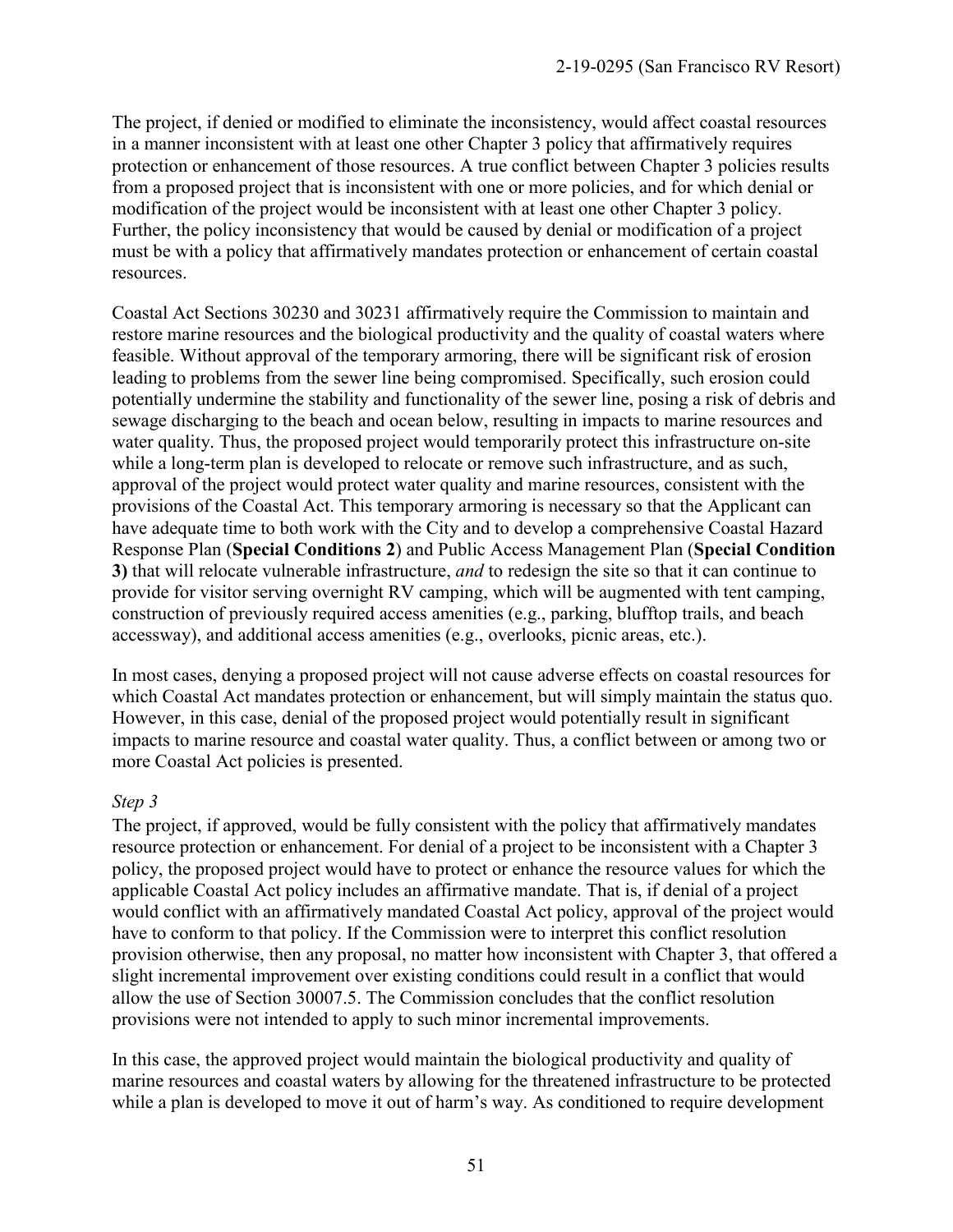of a Coastal Hazard Response Plan (**Special Condition 2**) and Public Access Management Plan (**Special Condition 3)**, the Applicant would within five years be required to relocate the threatened infrastructure; to redesign the facility to be safe from hazards without the need for shoreline armoring; to reestablish required vertical and lateral public accessways and related amenities; to provide additional public access enhancements including public viewpoints and a public park; and to develop a low-cost tent camping area. Thus, the project as conditioned is fully consistent with the Coastal Act marine resources and water quality policies, including because the Applicant would be required to provide mitigation for the short-term impacts from the temporary armoring.

#### *Step 4*

The project, if approved, would result in tangible resource enhancement over existing conditions. This is the case here for several reasons. First, as conditioned, the proposed development results in both short-term and longer term (i.e. after 5 years) public access and recreation enhancements to the site. In the short-term, temporary lateral and vertical public accessways would be reestablished across the site and overnight visitor-serving uses would continue, albeit at a reduced capacity. In the longer term following the initial 5-year period, lateral and vertical public accessway would be perfected and the facility would continue to provide for overnight RV camping and public access, all designed to be safe from hazards for at least thirty years of erosion, thus providing both a reestablishment of natural shoreline processes, including beach formation, along the bluffs, and providing an appropriate amount of visitor-serving use atop the bluff that recognizes the coastal hazard risks at this location.

Second, as discussed throughout this report, allowing for continued protection of the City sewer line will protect marine resources and water quality (Sections 30230 and 30231) from significant adverse impacts. Lastly, as conditioned, the project will remove and replace safety fencing currently impacting views to the ocean, and require improved drainage, native landscaping, and other improvements that are designed to improve public views of and across the site. Thus, the proposed project can be found consistent with other resource policies of the Coastal Act, as mitigated and conditioned, and will result in tangible resource enhancement over existing conditions.

#### *Step 5*

The benefits of the project are not independently required by some other body of law. The benefits that would cause denial of the project to be inconsistent with a Chapter 3 policy cannot be those that an applicant is already being required to provide pursuant to another agency's directive under another body of law. In other words, if the benefits would be provided regardless of the Commission's action on the proposed project, an applicant cannot seek approval of an otherwise unapprovable project on the basis that the project would produce those benefits. In other words, the Applicant does not get credit for resource enhancements that it is already being compelled to provide by other mandates. In this case, the proposed project's benefits are not required by another agency under another body of law.

#### *Step 6*

The benefits of the project must result from the main purpose of the project, rather than from an ancillary component appended to the project to artificially create a conflict. A project's benefits to coastal resources must be integral to the project purpose. If the project is inconsistent with a Chapter 3 policy, and the main elements of the project do not result in the cessation of ongoing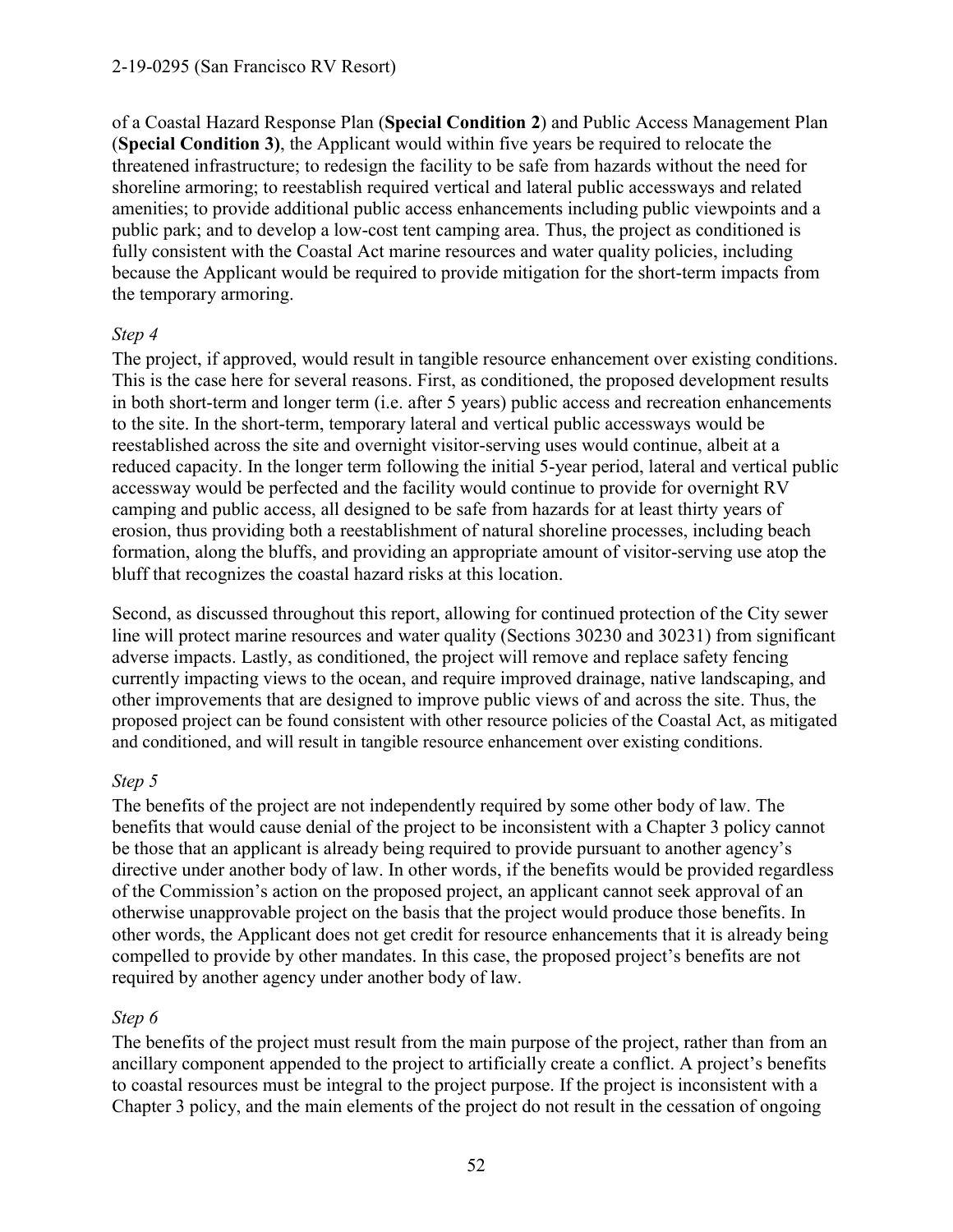degradation of a resource the Commission is charged with enhancing, an applicant cannot "create a conflict" by adding to the project an independent component to remedy the resource degradation. The benefits of a project must be inherent in the purpose of the project. If this provision were otherwise, applicants could regularly "create conflicts" and then request that the Commission use Section 30007.5 to approve otherwise unapprovable projects. The conflict resolution provisions of the Coastal Act were not intended to foster such an artificial and easily manipulated process, and were not designed to barter amenities in exchange for project approval.

In this case the benefits of the project (i.e., maintenance and protection of marine resources and water quality) result from its primary purpose, namely temporarily armoring the shoreline in order to develop a long term Coastal Hazard Response Plan (**Special Condition 2**) and Public Access Management Plan (**Special Condition 3)** for the site that will provide for the continued recreational use and public access outside of the hazard areas.

#### *Step 7*

There are no feasible alternatives that would achieve the objectives of the project without violating any Chapter 3 policies. Possible alternatives for the proposed project include 1) a "no project" alternative, 2) immediate removal/relocation, and 3) armoring.

As previously discussed, the "no-project" alternative here would remove armoring and cause the City sewer line to be in fairly immediate danger, thereby making it likely it would be damaged and/or destroyed by storms and erosion in the very short term, as soon as the next series of winter storms. Such damage to the sewer line could result in failure of this critical public infrastructure, in addition to functional losses to the visitor-serving uses on site, and potential impacts to the beach and coastal waters below. This threat is inconsistent with the Coastal Act's marine resource and water quality protections (Sections 30230 and 30231) and is not by itself a feasible alternative in this case for these reasons.

In terms of immediate removal/relocation of the City sewer line, it appears that there are options to decommission the most seaward extent of this sewer line and hook it into existing landward sanitary sewer lines (see **Exhibit 6** for sewer infrastructure configurations). This option would likely require resizing the downstream sewer lines to provide additional capacity and restructuring the sewer system to the north to redirect flows from the subdivision to the east. In other words, while feasible, this option requires additional time. Thus, relocation of the sewer line cannot occur in the immediate future without the loss of functionality to this critical public infrastructure affecting both the residential development to the north and the RV Park.

In terms of armoring alternatives, riprap has the advantage that it can be installed relatively quickly to protect the base of bluffs. However, such riprap occupies significant beach space (roughly 15,000 square feet for the Applicant's proposal here), and often is easily dispersed and difficult to maintain in its approved configuration. While this armoring alternative may help to protect the site to varying degrees, it is nonetheless inconsistent with the Coastal Act as the RV Park and the sewer line are not existing structures per Coastal Act Section 30235, and in any case, it is not the least environmentally feasible alternative.

In conclusion, while alternatives exist, none of the identified alternatives would be both feasible and fully consistent with all relevant Chapter 3 policies.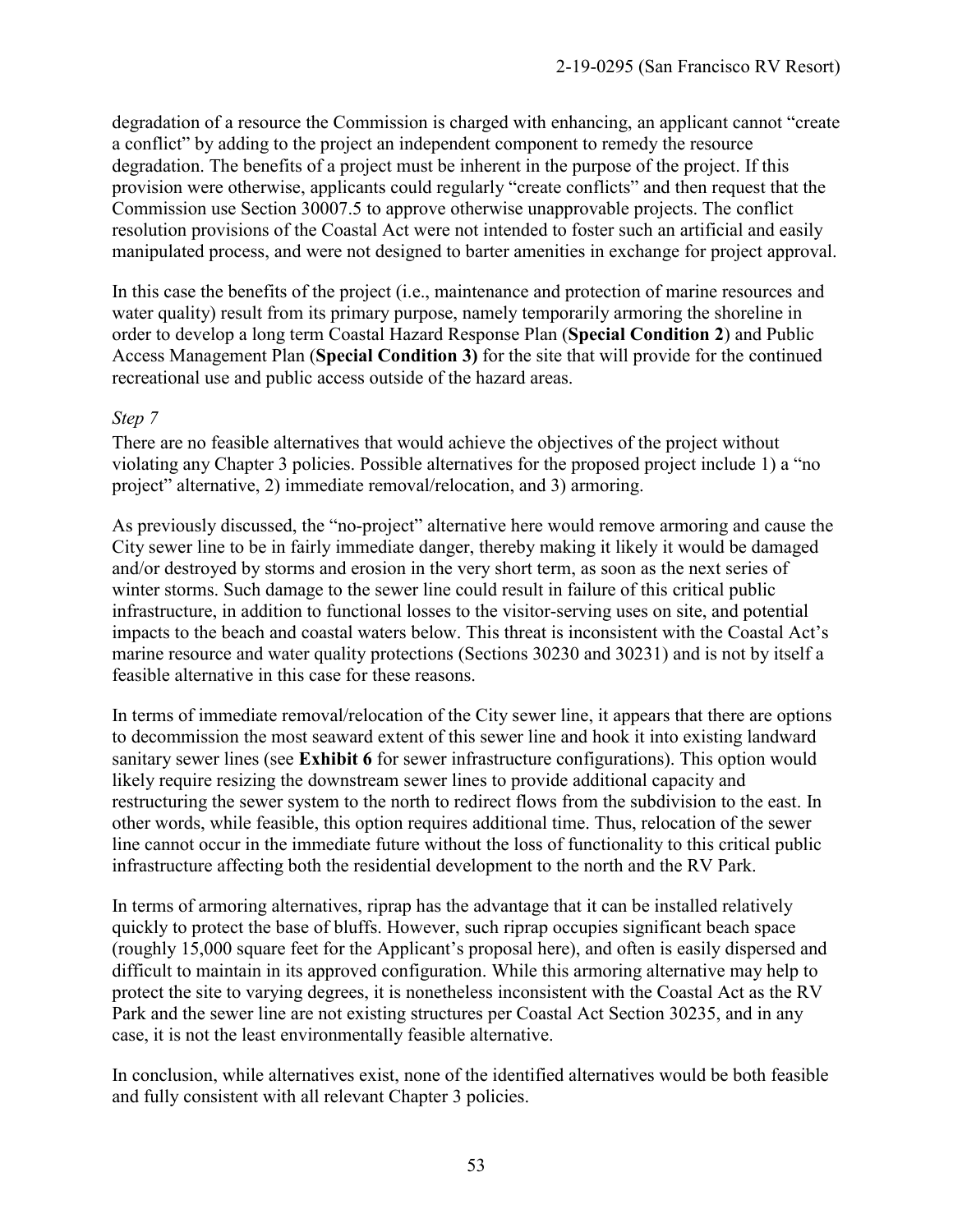#### **Conflict Resolution Conclusion**

Based on the above, the Commission finds that the proposed project presents a conflict between Section 30235 and 30253, on the one hand, and Sections 30230 and 30231 on the other, which must be resolved through application of Section 30007.5. With the conflict among Coastal Act policies established, the Commission must resolve the conflict in a manner which on balance is the most protective of significant coastal resources. In reaching this decision, the Commission evaluates the project's tangible, necessary resource enhancements over the current state and whether they are consistent with resource enhancements mandated in the Coastal Act. In the end, the Commission must determine whether its decision to either deny or approve a project is the decision that is most protective of significant coastal resources.

In this case, the Commission finds that the impacts on coastal resources from *not* constructing the project, as conditioned, would be more significant than the project's potential adverse effects to water quality and marine resources from allowing development as conditioned. Denying the proposed project because of its inconsistency with Sections 30235 and 30253 would result in damage to critical infrastructure associated with the functionality of the facility and is likely to lead to wastewater discharges into the ocean. In contrast, approving the development as conditioned would eventually lead to removal of the shoreline armoring and redesign of the facility and public access improvements outside of designated hazard areas.

Finally, the test for conflict resolution approval under Section 30007.5 is not for the project to be *more* protective of coastal resources, rather it must be *most* protective of *significant* coastal resources. In order for that finding to be made, the adverse coastal resource impacts caused by the project have to be avoided, minimized and mitigated to the maximum feasible extent. As such, and only in a conflict resolution context, this approval allows for riprap to remain for up to the next 5 years in order to allow the Applicant time to plan for and implement an adaptation plan for the site, including removal of such armoring and restoration of the affected areas. In addition, the approval requires past required public access to be reconstructed and improved, and new public access improvements to be developed, as a means of offsetting the impacts associated with the approved project. Specifically, the approval includes **Special Condition 2** which requires the Applicant to submit a Coastal Hazard Response Plan to redesign the facility to be safe from hazards without shoreline protection for its ultimate remaining lifetime, including in terms of removing and/or relocating threatened infrastructure. This will ensure ongoing viability of the commercial visitor-serving recreational use without the use of shoreline armoring, consistent with the Coastal Act policies. Further, **Special Condition 3** requires submittal of a Public Access Management Plan designed to provide immediate and temporary public access enhancements including installation of a temporary blufftop coastal trail in the short term, and more formalized permanent improvements including a new blufftop coastal trail with landscaping, a beach accessway, a tent camping area, a public park, and public benches and overlooks located outside of hazard areas in the longer term (see **Exhibits 4 and 5**). **Special Condition 3** also requires that the Applicant to develop an improved vertical public accessway (i.e., trail, stairway, etc.) from the public parking area south of the RV Park down to the beach, including making use of the existing graded path established via CDP 2-18-0975-W for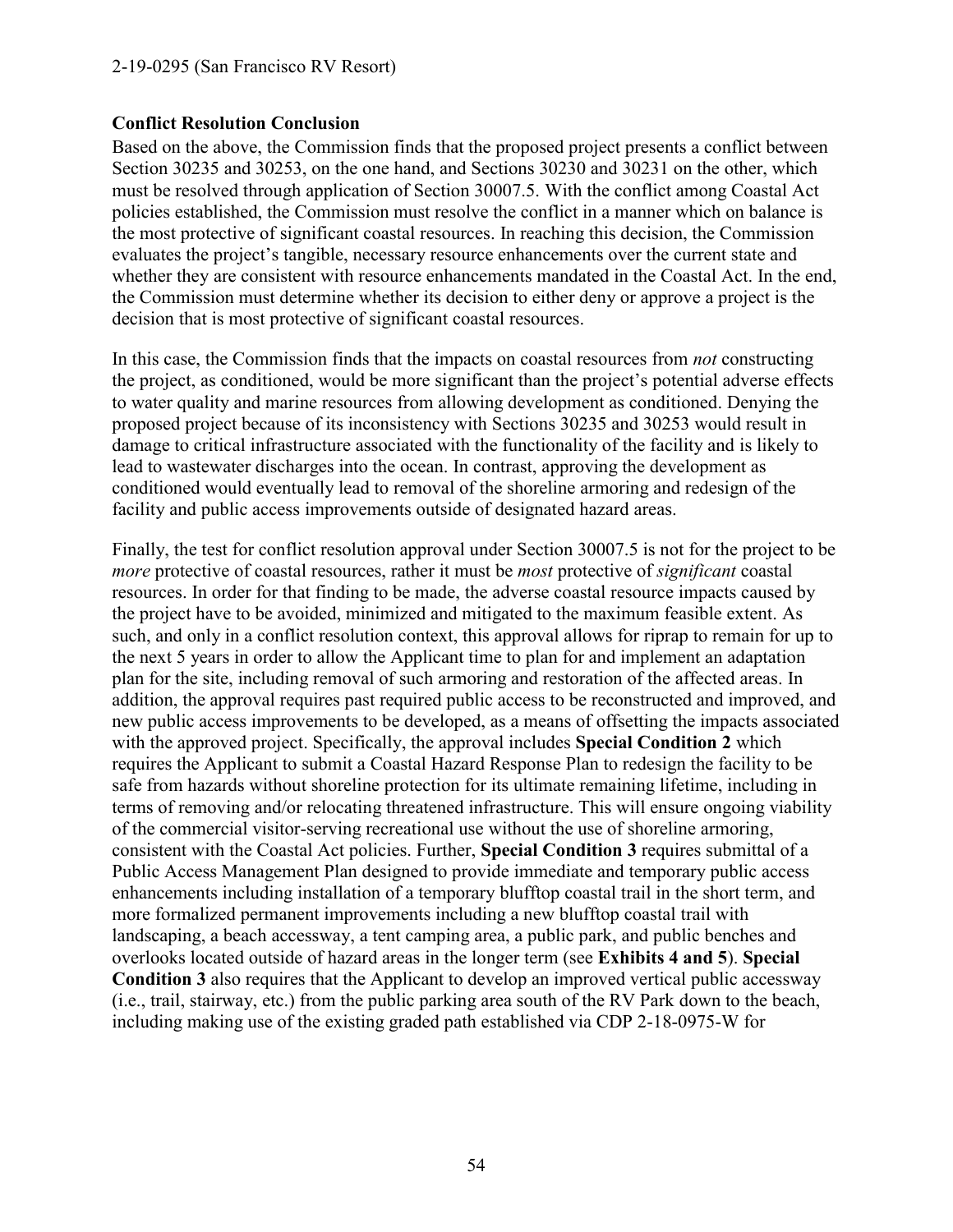maintenance on the Milagra Outfall as appropriate.<sup>37</sup> Such improvements will mitigate impacts to public access from the temporary shoreline armoring prior to its eventual removal within 5 years, bringing the project into compliance with Coastal Act coastal hazard and public access and recreation policies. Lastly, the eventual removal of all armoring and restoration in this area will reestablish the natural beach below and allow for natural processes to erode the bluff and replenish the beach in light of future sea level rise.

Thus, the project as conditioned is most protective of significant coastal resources in the longer term.

#### **I. Other Agency Approvals**

#### **City of Pacifica**

The project includes components that will occur in the City of Pacifica. Accordingly, this approval is conditioned to ensure that the project (as conditioned and approved by this CDP) has received all necessary authorizations (or evidence that none are necessary) from the City (see **Special Condition 13**).

#### **California State Lands Commission**

The California State Lands Commission (CSLC) may require a lease or some other type of approval for the underlying armoring, and thus this permit is conditioned to require written evidence either of CSLC approval of the project or evidence that such approval is not required (see **Special Condition 13**).

#### **Army Corps of Engineers**

The U.S. Army Corps of Engineers (ACOE) has regulatory authority over the proposed project under Section 10 of the Rivers and Harbors Act of 1899 (33 U.S.C. 1344) and Section 404 of the Clean Water Act. Section 10 of the Rivers and Harbors Act regulates the diking, filling and placement of structures in navigable waterways. Section 404 of the Clean Water Act regulates fill or discharge of materials into waters and ocean waters. Portions of the project may be located within ACOE jurisdiction and the use of equipment and machinery on the beach up to the high tide line also has the potential to impact these areas. Accordingly, this approval is conditioned to ensure that the project (as conditioned and approved by this CDP) has received all necessary authorizations (or evidence that none are necessary) from ACOE (see **Special Condition 13**).

#### **J. Other**

#### **Public Rights**

The area associated with this CDP application includes areas that are clearly public, as well as other areas historically used by the public, including the sandy beach and blufftop areas.

 $\overline{a}$  $37$  As part of CDP Waiver 2-18-0975-W to the City of Pacifica to repair and reinforcement the Milagra Creek Outfall, including removal of riprap, concrete debris, a concrete apron, and a 15-foot section of degraded pipe at the outfall's terminus, approved by the Commission on May 8, 2019, the City will construct a construction ingress and egress down the bluff and re-surface such egress with compacted aggregate base, to formalize and maintain such access.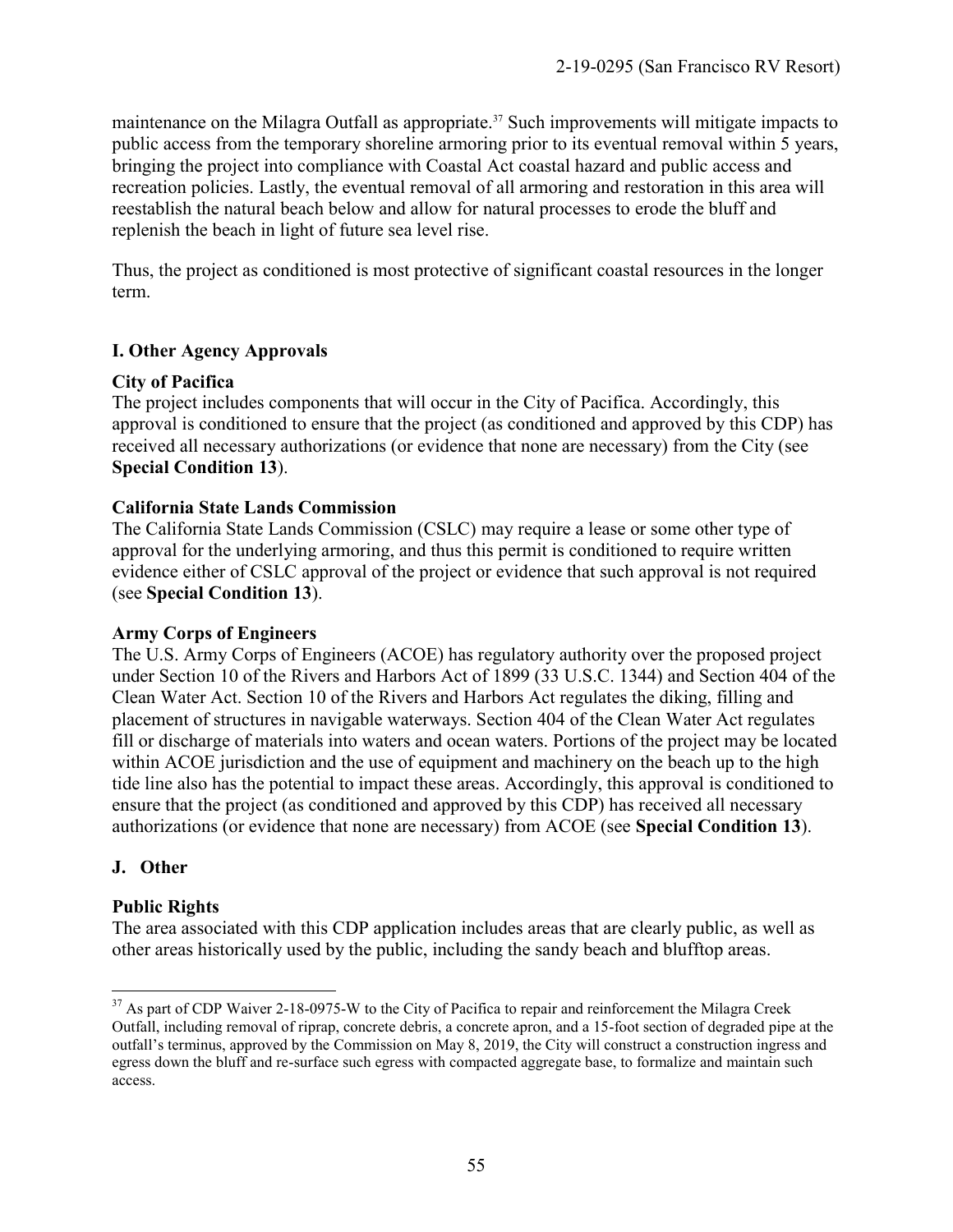#### 2-19-0295 (San Francisco RV Resort)

Although the Commission has identified areas of public land and public use herein, the Commission here does not intend its action waive *any* public rights that may exist on the affected properties, including the area inland of the revetment and public access improvements. Thus, this approval is conditioned to make that clear, and to require the Applicant to agree and acknowledge the same, including that this Applicant shall not use this CDP as evidence of a waiver of any public rights that may exist on these properties now or in the future (see **Special Condition 10**).

#### **Future Permitting**

The Commission herein fully expects to review any future proposed development at and/or directly related to this project and/or project area, including to ensure continued compliance with the terms and conditions of this CDP through such future proposals, but also to ensure that the any such future proposed development can be understood in terms of the same. Thus, any and all future proposed development at and/or directly related to this project, this project area, and/or this CDP shall require a new CDP or a CDP amendment that is processed through the Coastal Commission, unless the Executive Director determines a CDP or CDP amendment is not legally required (see **Special Condition 12**).

#### **Disclosure**

The proposed project represents a unique set of facts, including with respect to the site's past history associated with prior CDPs. And this CDP includes important conditions reflecting the set of facts as they apply to this approval, including the required conditions of approval. In order to ensure that the terms and conditions of this approval are clear to this Applicant as well as any future owners, this approval requires that the CDP terms and conditions be recorded as covenants, codes, and restrictions against use and enjoyment of the property, and for them to be explicitly disclosed in all real estate transactions (see **Special Conditions 11 and 15**).

#### **Indemnification**

Coastal Act Section  $30620(c)(1)$  authorizes the Commission to require applicants to reimburse the Commission for expenses incurred in processing CDP applications. Thus, the Commission is authorized to require reimbursement for expenses incurred in defending its actions on the pending CDP applications in the event that the Commission's action is challenged by a party other than the Applicant. Therefore, consistent with Section  $30620(c)$ , the Commission imposes **Special Condition 14** requiring reimbursement for any costs and attorneys' fees that the Commission incurs in connection with the defense of any action brought by a party other than the Applicant challenging the approval or issuance of this CDP, or challenging any other aspect of its implementation, including with respect to condition compliance efforts (see **Special Condition 14**).

#### **K. Violation Finding**

Violations of the Coastal Act exist on the subject property including, but not limited to, the lack of compliance with maintenance of vertical and lateral access easements required by prior CDPs and other local entitlements. The approval of the at-issue project pursuant to the special conditions required, after the project is completed, will resolve the violations. Issuance of the CDP, compliance with all of the terms and conditions of the permit, and actual completion of the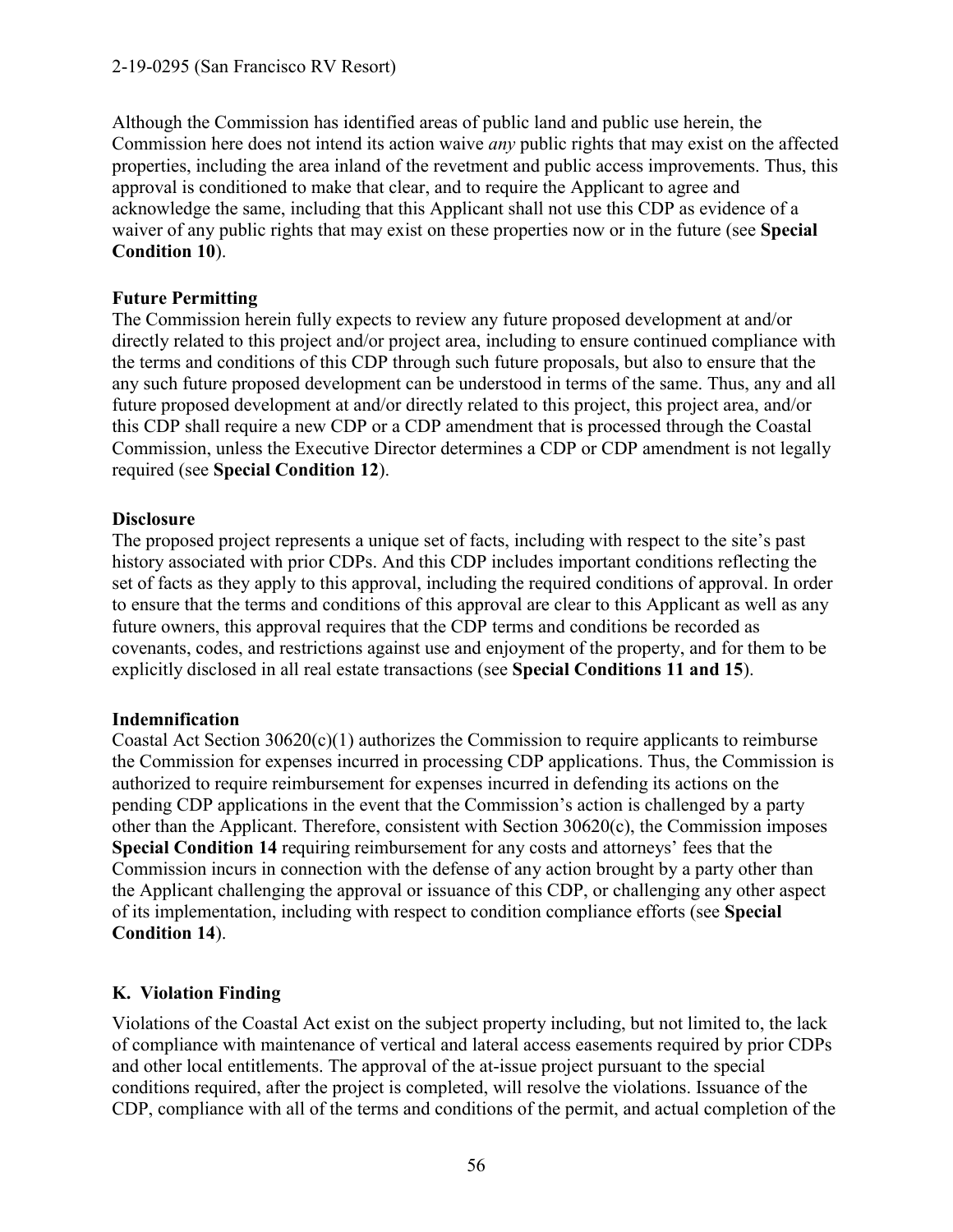approved project will result in resolution of the aforementioned violations of the Coastal Act on the subject property.

Although development has been out of compliance with prior permitting requirements prior to submission of this permit application, consideration of this application by the Commission has been based solely upon the Chapter 3 policies of the Coastal Act. Commission review and action on this permit does not constitute a waiver of any legal action with regard to the alleged violations, nor does it constitute an implied statement of the Commission's position regarding the legality of development, other than the development addressed herein, and that which is required by prior permits, but is currently out of compliance on site. In fact, approval of this permit is possible only because of the conditions included herein and failure to comply with these conditions would also constitute a violation of this permit and of the Coastal Act. Accordingly, the Applicant remains subject to enforcement action just as it was prior to this permit approval for engaging in unpermitted development, unless and until the conditions of approval included in this permit are satisfied and the approved project completed, fully implementing all required mitigation.

#### **L. California Environmental Quality Act (CEQA)**

Section 13096 of the California Code of Regulations requires that a specific finding be made in conjunction with CDP applications showing the application to be consistent with any applicable requirements of CEQA. Section 21080.5(d)(2)(A) of CEQA prohibits a proposed development from being approved if there are feasible alternatives or feasible mitigation measures available which would substantially lessen any significant adverse effect that the activity may have on the environment.

The City of Pacifica, acting as lead agency, determined this project was exempt from discretionary approvals and would require only a ministerial building permit, therefore exempting it from CEQA requirements. The Coastal Commission's review and analysis of land use proposals has been certified by the Secretary of the Natural Resources Agency as being the functional equivalent of environmental review under CEQA. The preceding findings in this report have discussed the relevant coastal resource issues with the proposal, and the CDP conditions identify appropriate mitigations to avoid and/or lessen any potential for adverse impacts to said resources. Further, all public comments received to date have been addressed in the preceding findings, which are incorporated herein in their entirety by reference.

As such, there are no additional feasible alternatives or feasible mitigation measures available which would substantially lessen any significant adverse environmental effects which approval of the proposed project, as conditioned, would have on the environment within the meaning of CEQA. Thus, if so conditioned, the proposed project will not result in any significant environmental effects for which feasible mitigation measures have not been employed consistent with CEQA Section 21080.5(d)(2)(A).